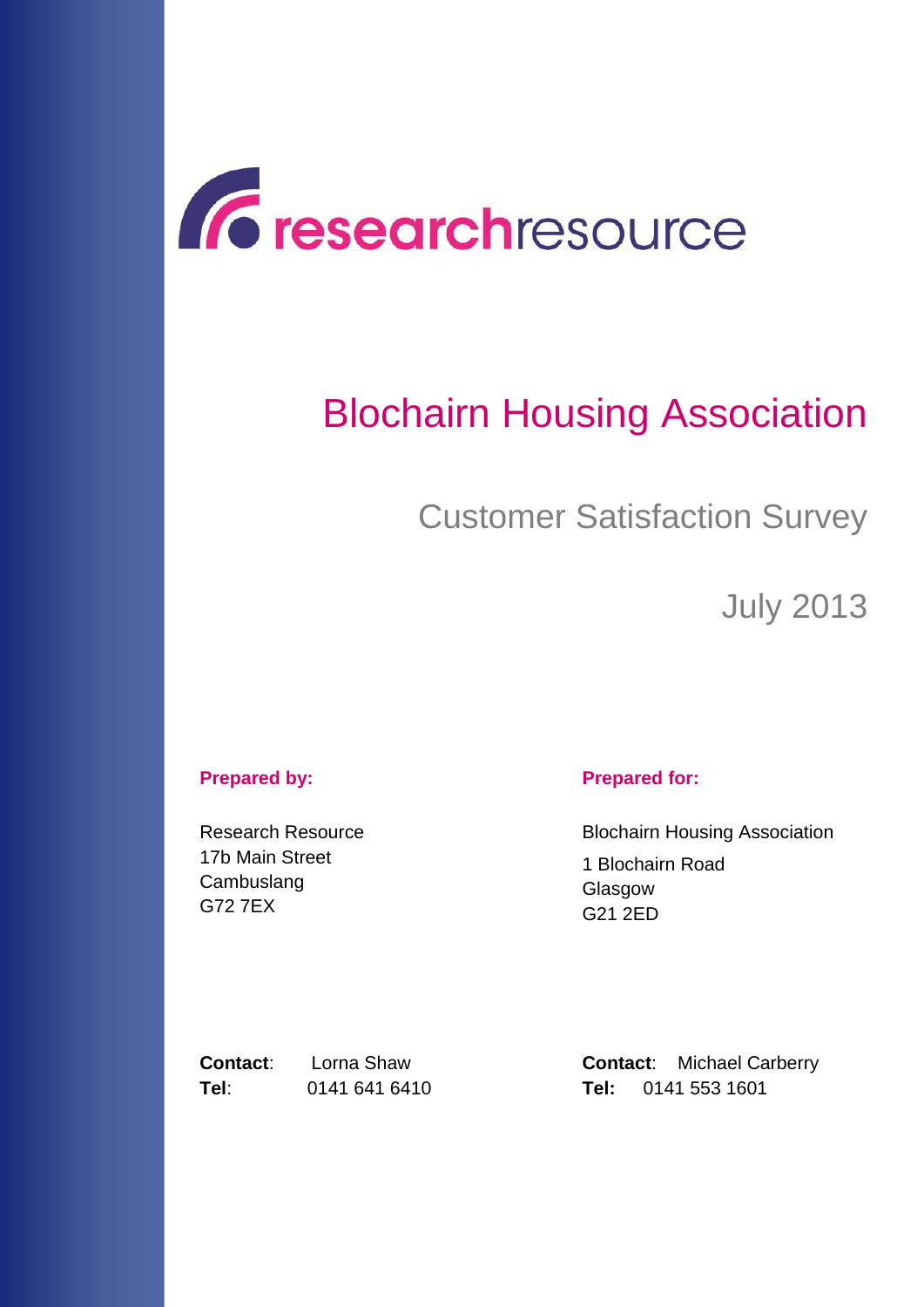*<u>C* researchresource</u>

Report written by: Rosemary Stafford

RStafford.

Date: 31/07/2013 Reviewed by: Elaine MacKinnon / Lorna Shaw

Flaire Mes - Gome A Ja

Date: 31/07/2013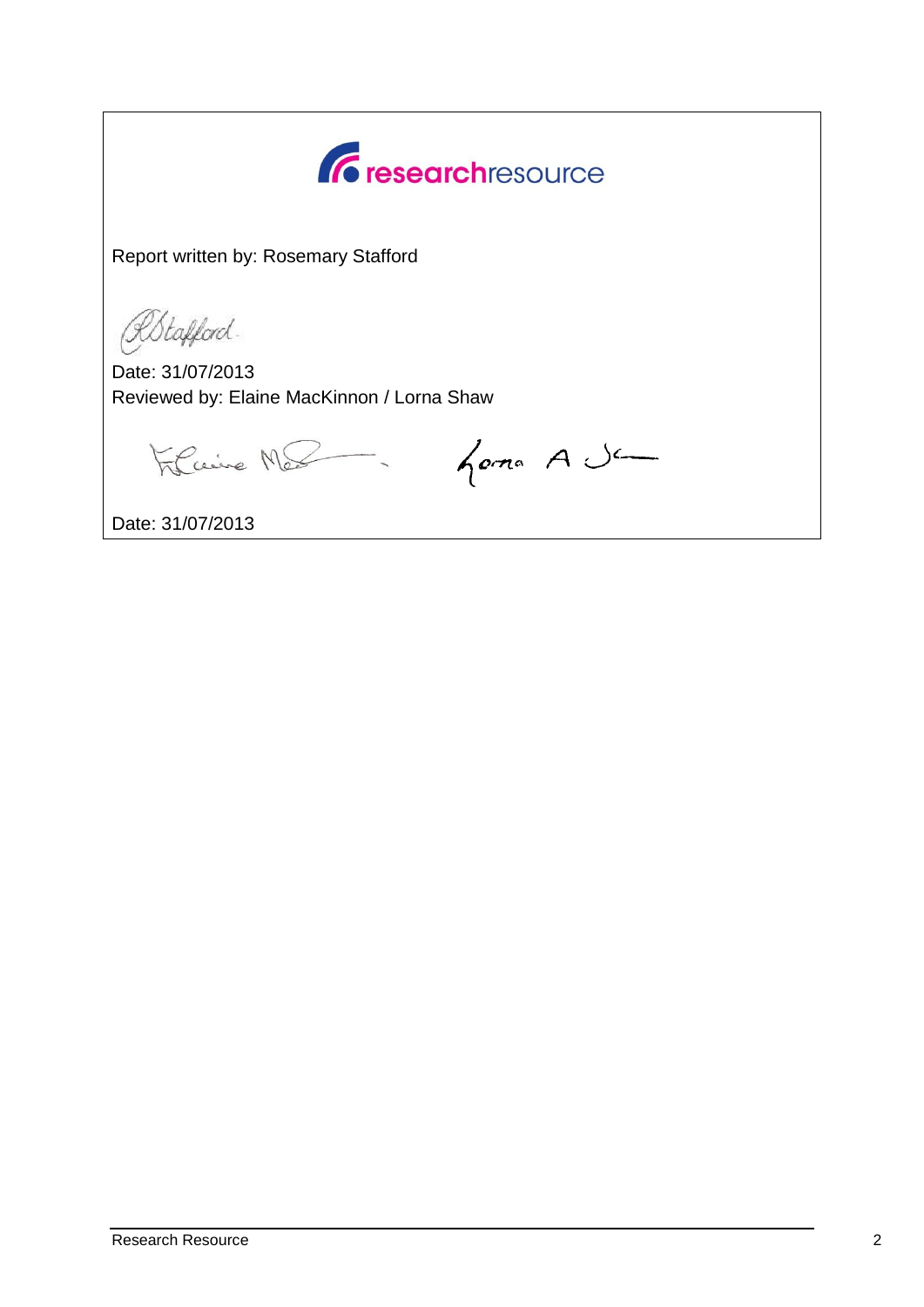# **Blochairn Housing Association**

# Customer Satisfaction Survey 2013

### **Contents**

| 1.                                           |                                                                                                                                       |  |
|----------------------------------------------|---------------------------------------------------------------------------------------------------------------------------------------|--|
| 2.<br>2.1<br>2.2                             |                                                                                                                                       |  |
| 3.<br>3.1<br>3.2<br>3.3<br>3.4               |                                                                                                                                       |  |
| 4.<br>4.1                                    | Satisfaction with the overall service provided by Blochairn (Q1) 13                                                                   |  |
| 5.<br>5.1<br>5.2<br>5.3<br>5.4<br>5.5<br>5.6 |                                                                                                                                       |  |
| 6.<br>6.1<br>6.2                             |                                                                                                                                       |  |
| 7.<br>7.1<br>7.2<br>7.3<br>7.4<br>7.5        | Satisfaction with repairs reported in last 12 months (Q11/12) 19<br>Being able to speak to Association staff in an emergency (Q17) 22 |  |
| 8.<br>8.1<br>8.2                             |                                                                                                                                       |  |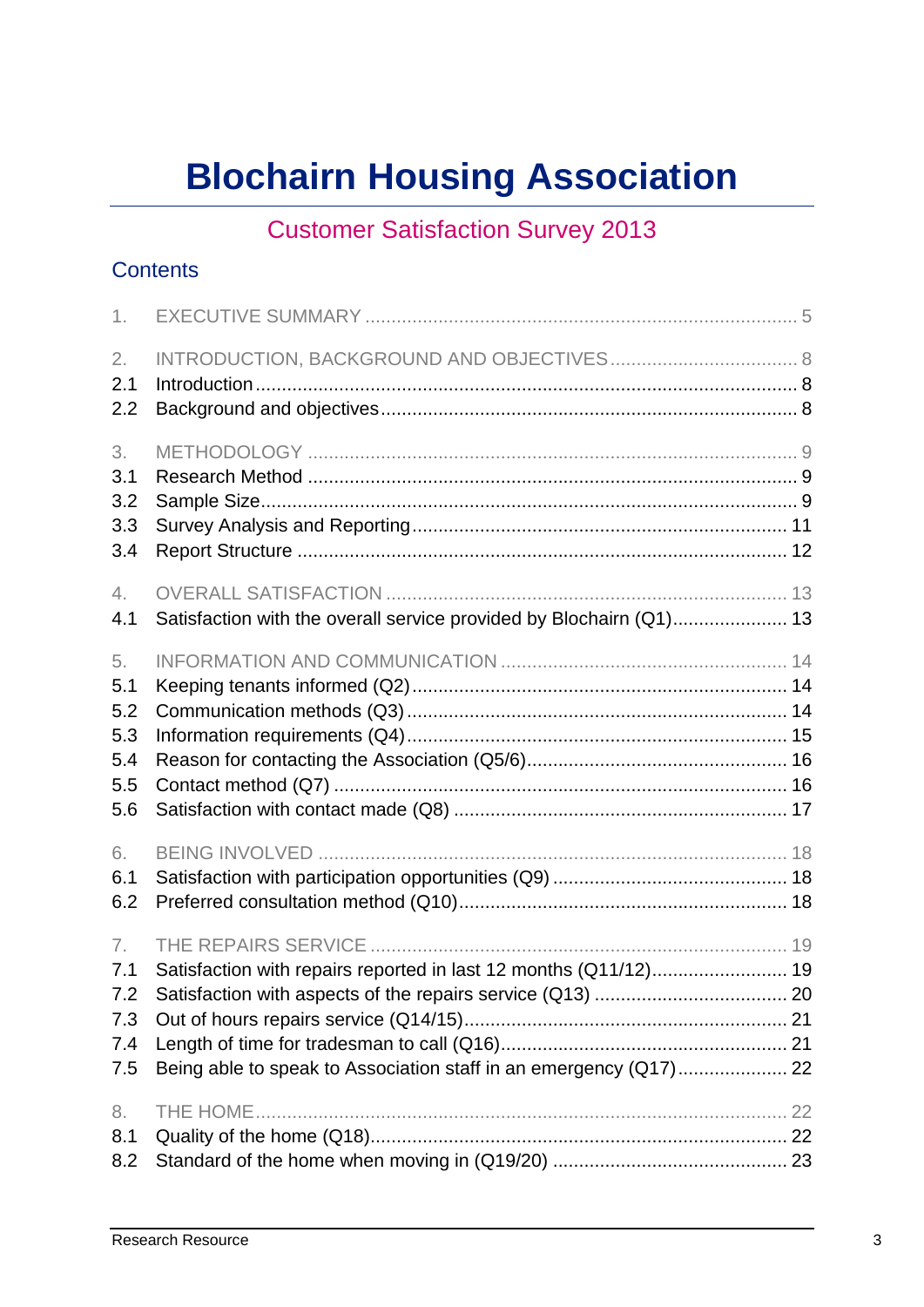| 8.3 |                                                                                       |  |
|-----|---------------------------------------------------------------------------------------|--|
| 9.  |                                                                                       |  |
| 9.1 |                                                                                       |  |
| 9.2 |                                                                                       |  |
| 10. |                                                                                       |  |
|     |                                                                                       |  |
| 11. |                                                                                       |  |
|     |                                                                                       |  |
|     | 11.2 Tenant opinion on length of stay being a factor for housing allocation (Q29)  28 |  |
|     |                                                                                       |  |
|     | 12.1 The Association's management of the neighbourhood (Q30) 29                       |  |
|     |                                                                                       |  |
|     |                                                                                       |  |
|     |                                                                                       |  |
|     |                                                                                       |  |
|     | 12.6 Suggestions for addressing neighbourhood problems (Q35) 33                       |  |
|     |                                                                                       |  |
|     |                                                                                       |  |
|     |                                                                                       |  |
|     | 13.1 Awareness of the Association's work with younger residents (Q41) 36              |  |
|     | 13.2 Opinions on the Association working with younger residents (Q42-49)  37          |  |
|     |                                                                                       |  |
|     |                                                                                       |  |
|     |                                                                                       |  |
|     |                                                                                       |  |
|     |                                                                                       |  |
|     |                                                                                       |  |
|     |                                                                                       |  |
|     |                                                                                       |  |
| 15. |                                                                                       |  |
|     |                                                                                       |  |
|     |                                                                                       |  |
|     |                                                                                       |  |
|     |                                                                                       |  |
|     |                                                                                       |  |

### APPENDIX 1: QUESTIONNAIRE APPENDIX 2: TECHNICAL REPORT SUMMARY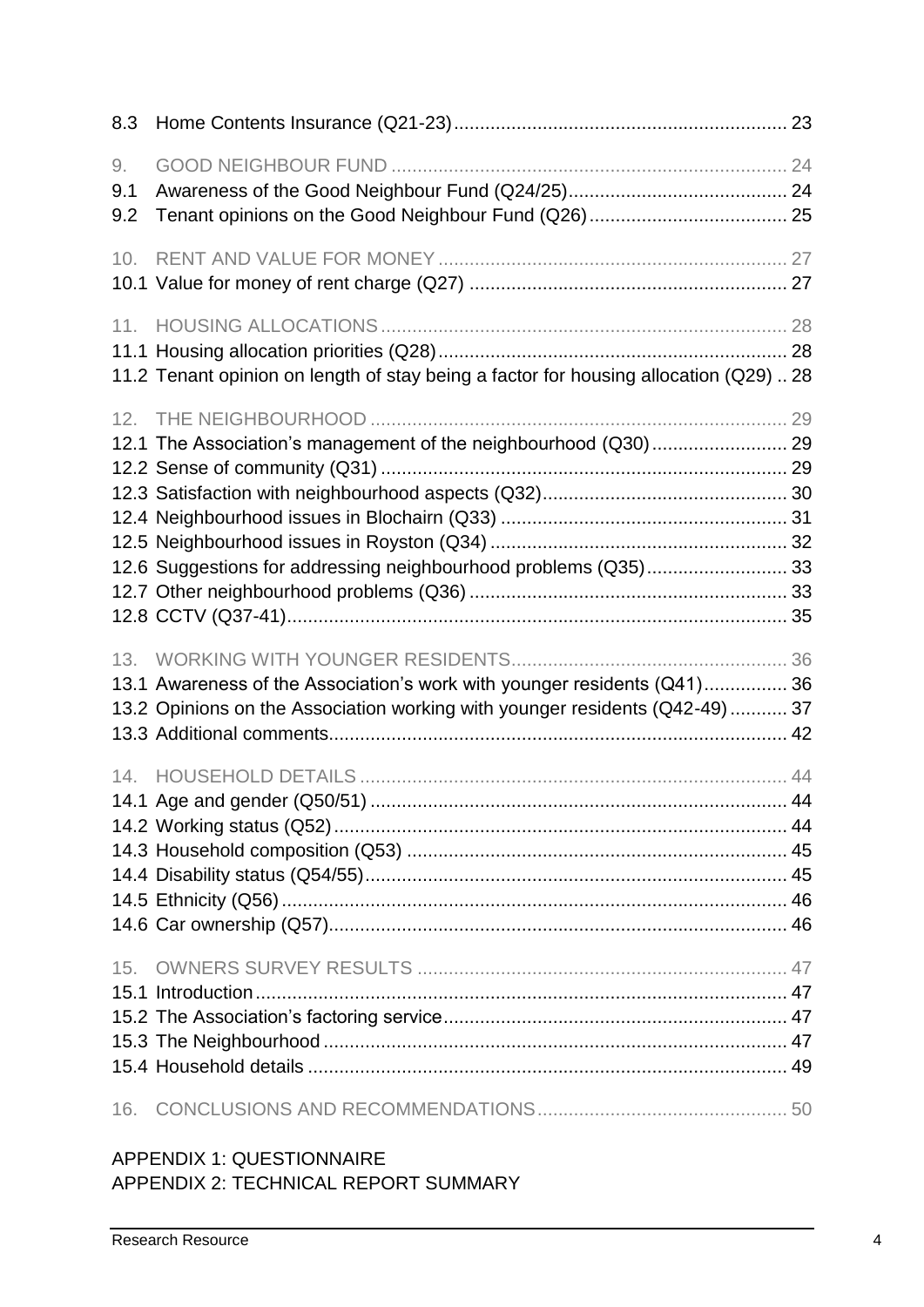# <span id="page-4-0"></span>**1. EXECUTIVE SUMMARY**

#### **INTRODUCTION**

- Blochairn Housing Association commissioned Research Resource to carry out a customer satisfaction survey on their behalf.
- The survey was undertaking using a postal methodology. Survey packs were stuffed by RR postal administrators and delivered to the Association on the  $31<sup>st</sup>$  May. The survey packs were sent out the following week and a deadline for completion was set for the  $21<sup>st</sup>$  June, however the deadline was extended to the  $26<sup>th</sup>$  July with a number of reminders sent in the interim to boost the response rate and to allow for any late returns.
- A total of 151 tenants responded to the survey, representing a 52% response rate and providing data accurate to +/- 5.51%, with 60 of these interviews being done on a face to face to basis by Research Resource interviewers in order to achieve more robust data. Ten out of 37 owners responded to the survey, representing a 27% response rate.
- Analysis of the respondent profile shows that the survey sample is broadly representative by number of bedrooms, property size, age, gender, household composition and disability. This provides robust data upon which the Association can be confident about making decisions.
- This executive summary highlights the key findings from this programme of research.

| <b>Scottish Housing Regulator indicators (Tenants only)</b>                                                                                                                                                                                                           |      |      |  |
|-----------------------------------------------------------------------------------------------------------------------------------------------------------------------------------------------------------------------------------------------------------------------|------|------|--|
|                                                                                                                                                                                                                                                                       | 2004 | 2013 |  |
| Q1 Taking everything into account, how satisfied or dissatisfied are<br>you with the overall service provided by Blochairn Housing<br>Association? (% very/ fairly satisfied)                                                                                         | 92%  | 96%  |  |
| Q2 How good or poor do you feel Blochairn Housing Association is<br>at keeping you informed about their services and decisions? (%very<br>good/fairly good)                                                                                                           | 92%  | 98%  |  |
| Q9 How satisfied or dissatisfied are you with the opportunities given<br>to you to participate in Blochairn Housing Association's decision<br>making process? (% very/ fairly satisfied)                                                                              |      | 84%  |  |
| Q12 Thinking about the LAST time you had repairs carried out, how<br>satisfied or dissatisfied were you with the repairs and maintenance<br>service provided by the Association? (% very/fairly satisfied)-<br>Those who have reported a repair in the last 12 months | 97%  | 99%  |  |
| Q18 Overall, how satisfied or dissatisfied are you with the quality of<br>your home? (% very/ fairly satisfied)                                                                                                                                                       | 86%  | 96%  |  |
| Q20 [IF LIVED IN THEIR PROPERTY FOR LESS THAN 12<br>MONTHS] Thinking about when you moved in, how satisfied or<br>dissatisfied are you with the standard of your home? (% very/fairly<br>satisfied)                                                                   |      | 100% |  |
| Q27 Taking into account the accommodation and services the<br>Association provides, to what extent do you think that the rent for<br>this property represents good or poor value for money? Is it (%<br>very good value/ fairly good value)                           | 88%  | 88%  |  |
| Q30 Overall, how satisfied or dissatisfied are you with the<br>Association's management of the neighbourhood you live in?                                                                                                                                             |      | 96%  |  |

#### OVERALL SATISFACTION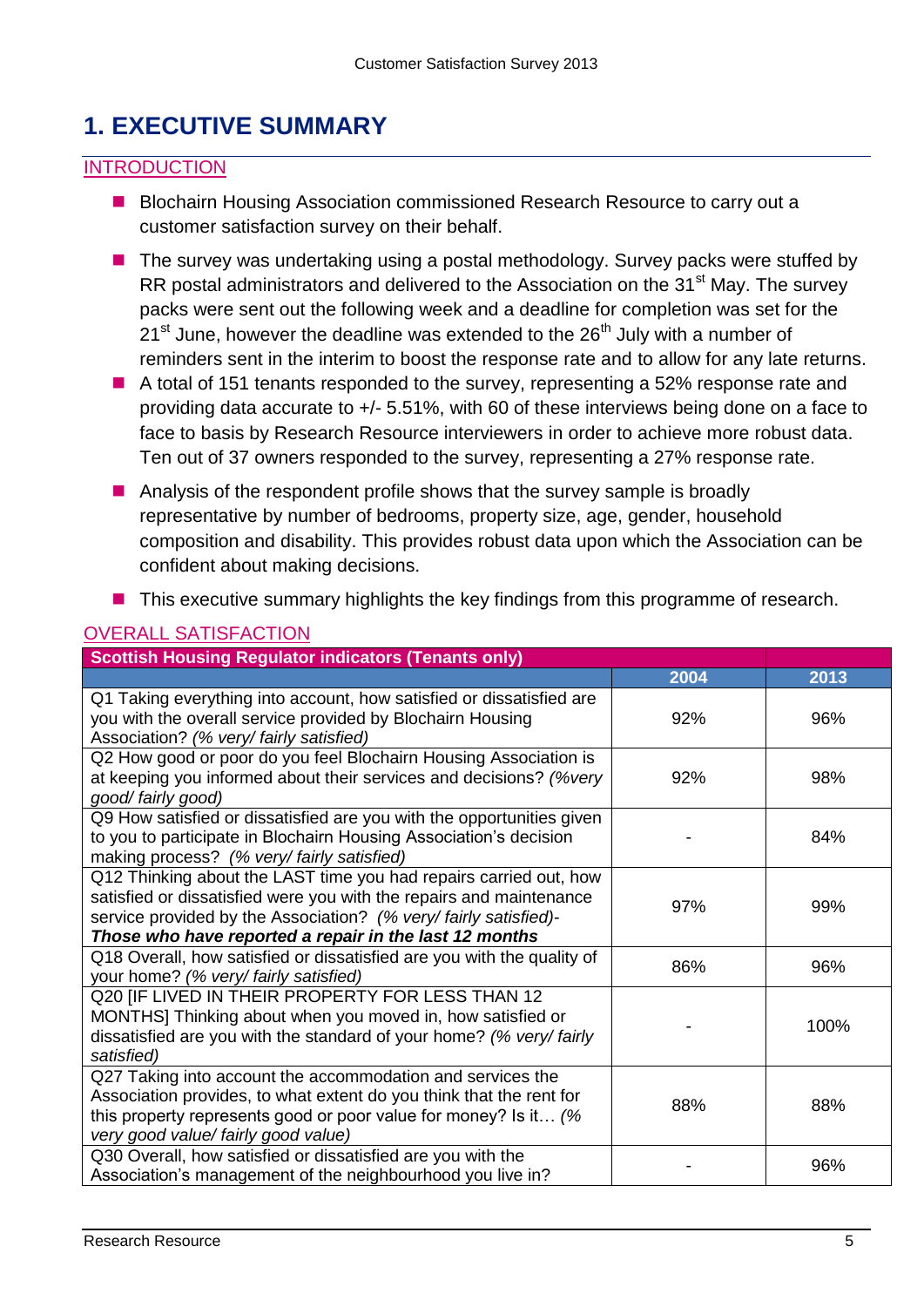#### AREAS OF HIGH PERFORMANCE

The results of the 2013 survey reveal that, in general, the Association is performing to a high standard. The following points show the key highlights where satisfaction was highest and where improvement has been made:

- Overall satisfaction with the services provided by the Association is high and improving with 96% of tenants stating they were satisfied compared to 92% in 2004;
- $\blacksquare$  The vast majority of tenants were of the opinion that the Association is good at keeping them informed about their services and decisions (98%). This is an improvement on the 2004 survey where 92% rated the Association very or fairly good.
- The customer care when contacting the Association is highly rated by tenants with all tenants who had made contact within the last year stating they were satisfied with the helpfulness of the member of staff who dealt with their query and the quality of advice and assistance given.
- Satisfaction with the repairs service is very high with 99% of tenants who had reported a repair within the last year stating they were satisfied compared to 97% in 2004. In terms of various aspects of the repairs service, satisfaction was high in all respects, ranging from 95% in terms of the appointment system and the tradesman arriving at the appointed time to 99% with regards to the ease of reporting repairs, the helpfulness of the Association staff involved, the attitude of the tradesman and the quality of repairs.
- Tenants rated the quality of their home highly with 96% stating they were satisfied in this respect. A similar question was asked of tenants in 2004 about satisfaction with the overall design and layout of the home and where 86% of tenants expressed satisfaction.
- Awareness of the Good Neighbour Fund has increased since the 2004 survey from 76% in 2004 to 87%.
- With regards to CCTV cameras which cover the Blochairn area, more tenants in 2013 agreed that the CCTV cameras have cut down the amount of vandalism and graffiti in the area (59% in 2013 and 29% in 2004) and also that the CCTV cameras have helped someone that they knew (14% in 2013 and 4% in 2004).

#### ACTION PLANNING

The following points have been made to highlight key areas where there is room for improvement in terms of the Association's current service offering. In particular, lower levels of satisfaction and low levels of awareness have been highlighted which were evident throughout the report:

- Only 35% of tenants said they had home contents insurance. The main reasons for not having household contents insurance were where tenants had never thought about it or where the tenant said they could not afford this.
- Satisfaction with children's play facilities was an area of lower satisfaction with 49% stating they were satisfied and 34% stating they were dissatisfied in this respect.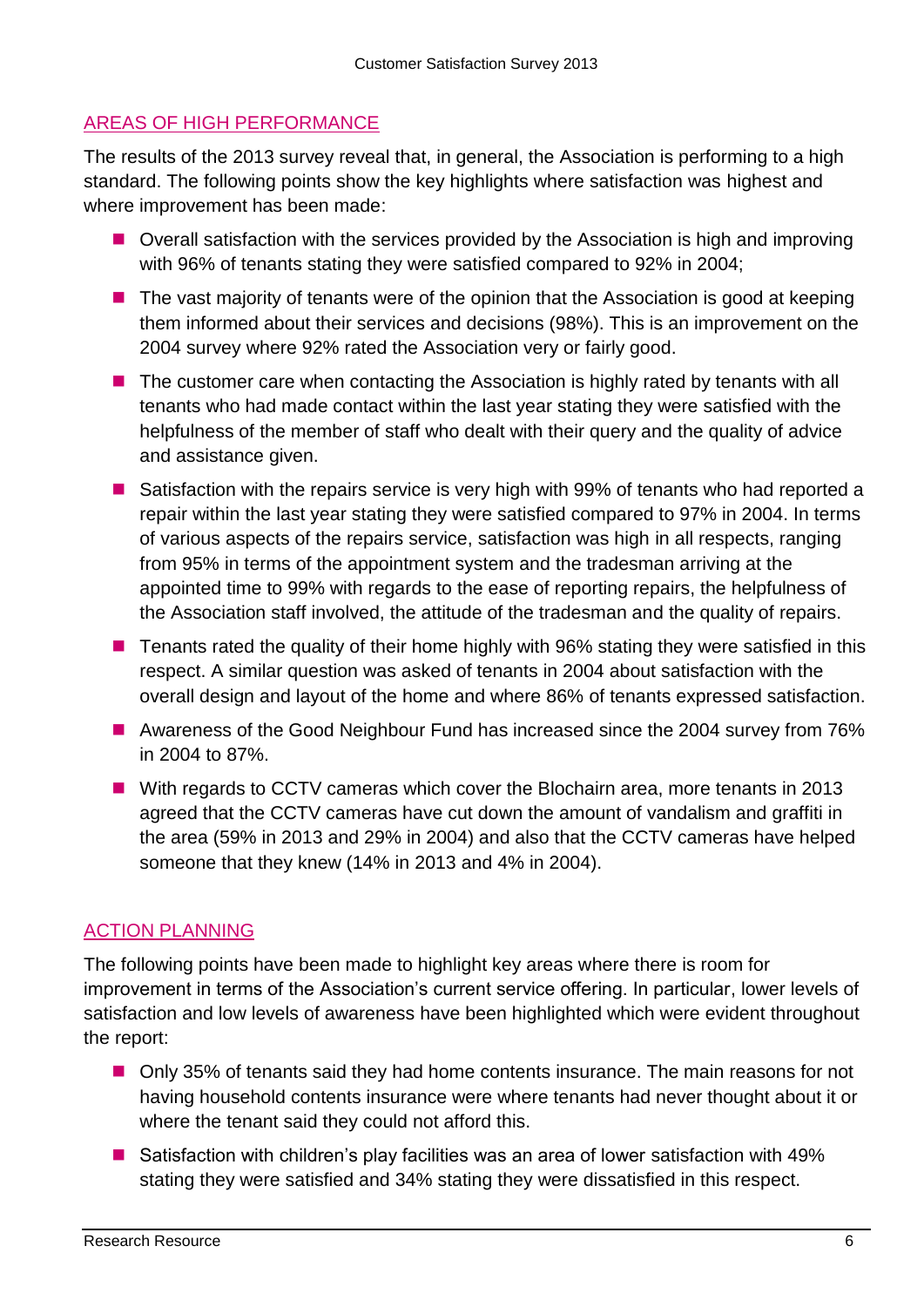- In terms of neighbourhood problems in the Blochairn area, 61% stated dog fouling was a serious or minor problem and 42% stated rubbish was a problem.
- In the Royston area the biggest concerns for tenants appeared to be regarding graffiti (72% stating serious or minor problem), dogs (68%) and vandalism (68%).
- Fewer respondents in 2013 said they were aware of the work that the Association does for, and with the young people in the area (57%) than in 2004 (82%).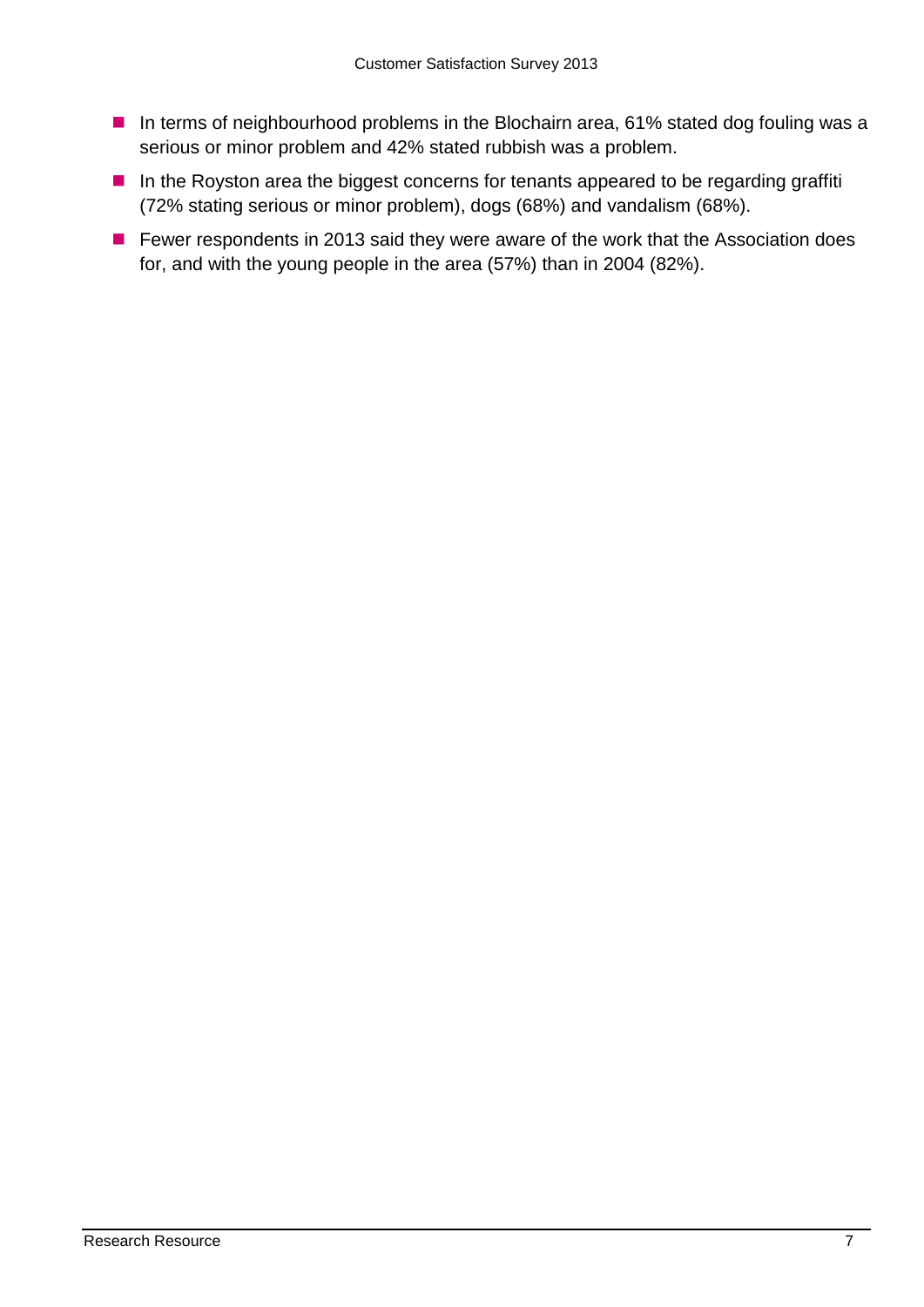# <span id="page-7-0"></span>**2. INTRODUCTION, BACKGROUND AND OBJECTIVES**

#### <span id="page-7-1"></span>**2.1 Introduction**

This report represents and discusses the findings to emerge from Blochairn Housing Association's Tenant Satisfaction Survey 2013.

#### <span id="page-7-2"></span>**2.2 Background and objectives**

The aim of the research was to seek tenants' views on the services that Blochairn provides and how well it performs these services and to help identify areas where the service can be improved. Specifically the research was designed to provide customers views on the following:

- $\blacksquare$  The quality of information provided by Blochairn;
- Feedback on customer care;
- Quality of accommodation and the neighbourhood;
- Service provision including repairs, maintenance and improvements;
- $\blacksquare$  Tenant involvement/ opportunities for participation;
- Value for money.

It is against this background that Research Resource were commissioned to carry out Blochairn's 2013 Tenant Satisfaction Survey.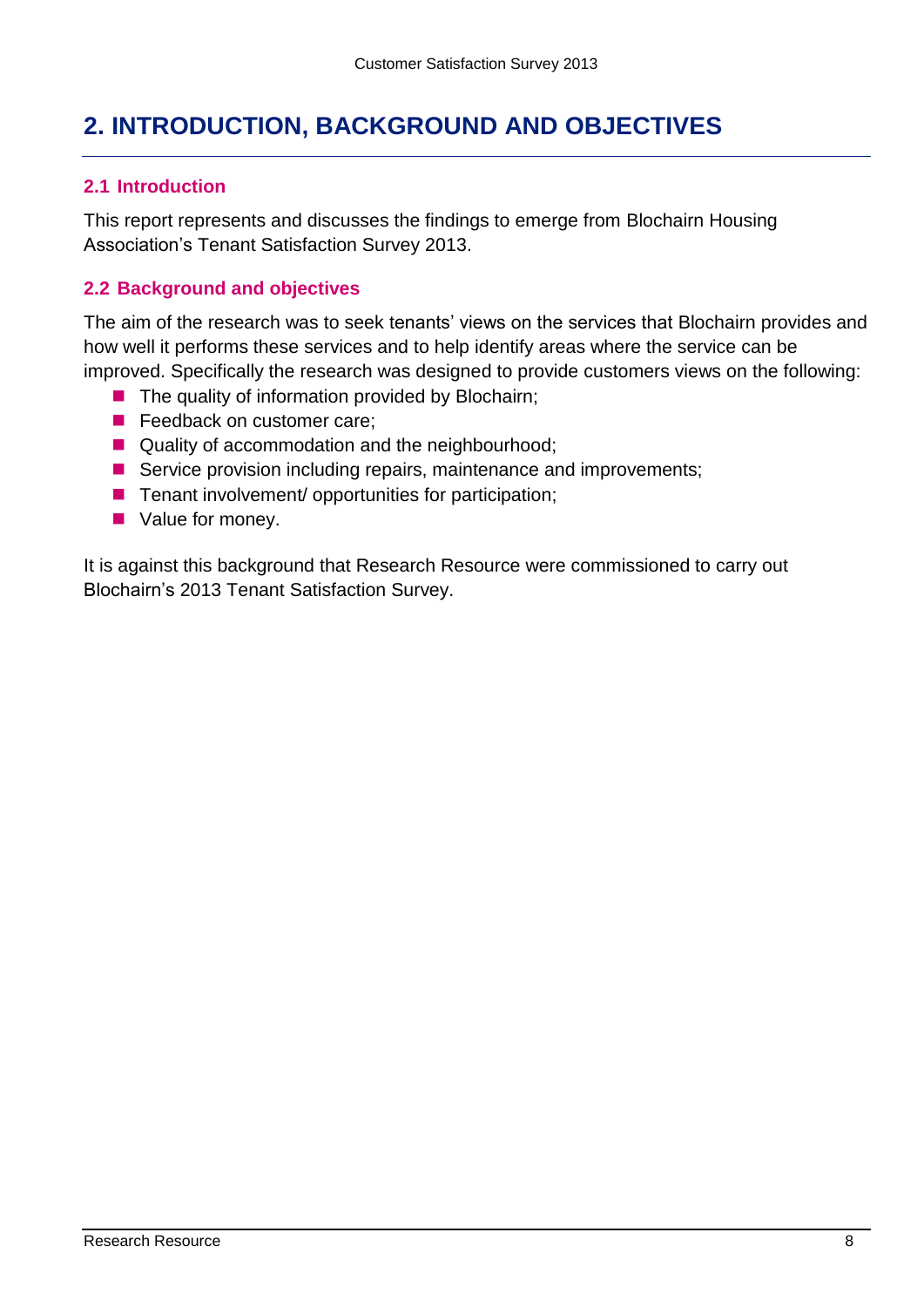# <span id="page-8-0"></span>**3. METHODOLOGY**

#### <span id="page-8-1"></span>**3.1 Research Method**

We note that the Ipsos MORI guidance prepared on behalf of the Regulator debates the use of a range of different methodologies for carrying out the survey, including postal, online, telephone and face to face survey methods. The Association decided on a postal methodology to be undertaken with tenants and owners. A postal questionnaire was designed in partnership with the Association which fully met the needs and requirements of the organisation and included all issues of importance to both tenants and owners.

In developing the questionnaire the following issues were considered:

- $\blacksquare$  The information needs listed in the survey brief;
- The Scottish Social Housing Charter indicators upon which Blochairn is required to report;
- **Research Resource experience in relation to customer satisfaction surveying.**

Once the survey was finalised, survey packs were prepared by Research Resource's postal survey administrators and were delivered to the Association on the 31<sup>st</sup> May. Each survey pack included a questionnaire, covering letter and reply paid envelope. The survey packs were distributed by hand to all tenants and owners by Association staff members the following week. A deadline for completion was set for the  $21<sup>st</sup>$  June, however, returns were accepted up until the 26<sup>th</sup> July to allow for any late replies. Further attempts to boost the response rate included the Association notifying all tenants of the survey through the Association's newsletter and also by sending reminder notices to encourage a response. The Association also offered a prize draw of £250 for tenants and £50 for owners as an attempt to increase the response rate.

#### <span id="page-8-2"></span>**3.2 Sample Size**

The aim of the survey was to achieve a robust level of data upon which the Association can have confidence making decisions upon and to maximise the response to the survey.

Overall, a total of 151 surveys were returned by Blochairn Housing Association tenants, representing a 52% response rate (60 interviews were completed on a face to face basis by Research Resource's trained and experienced fieldworkers) and providing data accurate to +5.51% based upon a 50% estimate at the 95% confidence level. Tenant interviews were spread across each area of the Association's stock to ensure coverage of all stock types.

The guidance from the Scottish Housing Regulator states that in all surveys, particularly postal surveys, some groups are more likely than others to respond. This means that certain subgroups will be under-represented and others will be over-represented in the final achieved sample (i.e. all the people who responded). Weighting ensures that received responses are representative of the whole survey population. The guidance suggests that social landlords will be likely to have suitable information on the population in terms of dwelling type (flats, semi detached house, detached, terraces) and the number of bedrooms.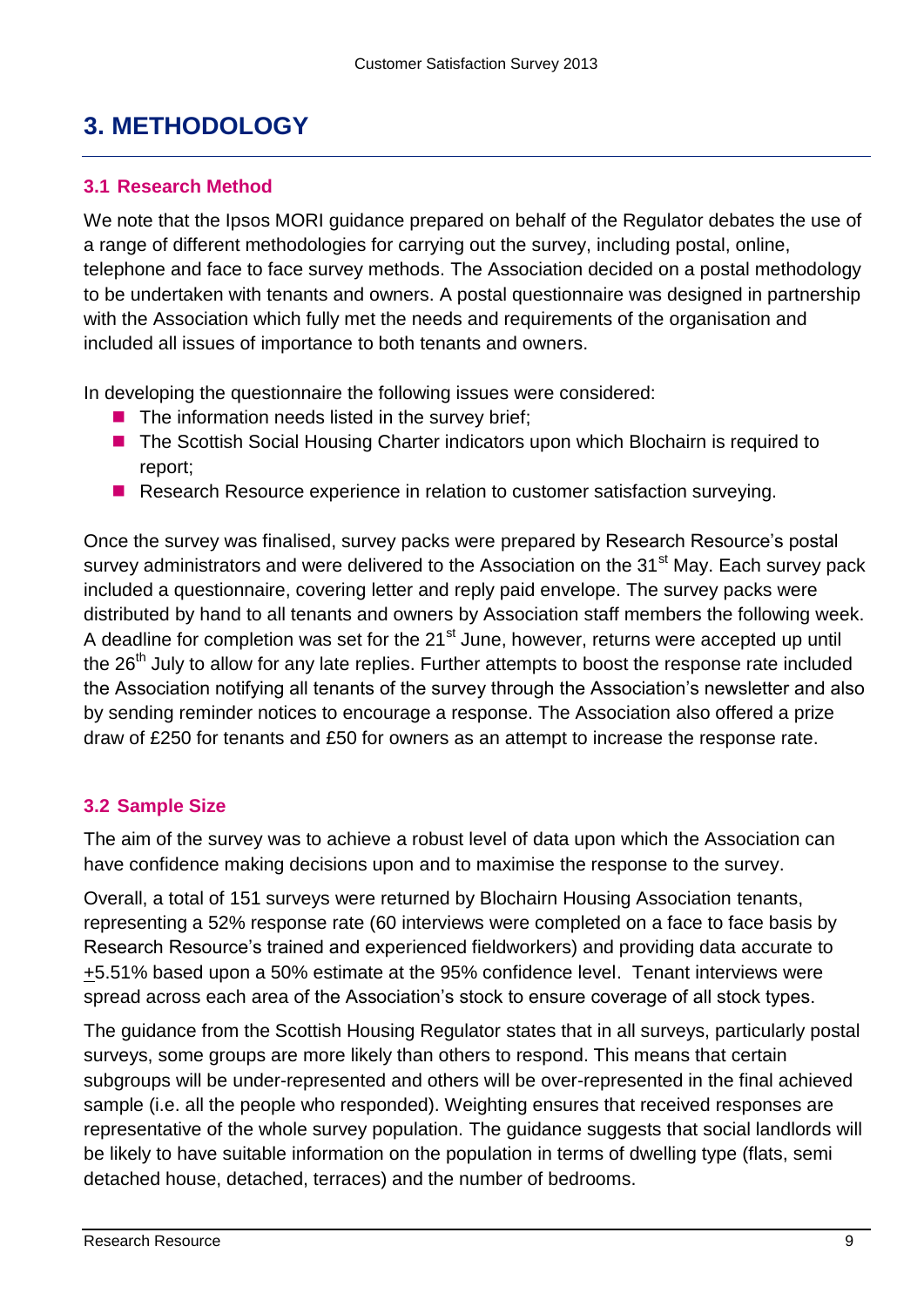Tables 1 and 2 below show the sample profile broken down by number of bedrooms and property size compared to the population and then the proportional difference between the sample and the overall population (Tables 1 and 2). As can be seen below the stock profile was in line with the population, varying by no more than 4 percentage points.

| Table 1: No. of bedrooms |                       |      |                   |      |  |  |
|--------------------------|-----------------------|------|-------------------|------|--|--|
|                          | <b>Sample profile</b> |      | Interview profile |      |  |  |
|                          |                       |      |                   |      |  |  |
|                          | 57                    | 20%  | 29                | 19%  |  |  |
| σ                        | 156                   | 54%  | 78                | 52%  |  |  |
| 3                        | 67                    | 23%  | 39                | 26%  |  |  |
| 4                        |                       | 2%   |                   | 2%   |  |  |
| 5                        |                       | 1%   |                   | 1%   |  |  |
| <b>Grand Total</b>       | 288                   | 100% | 151               | 100% |  |  |

| <b>Table 2: Property size</b> |                       |       |                          |      |  |
|-------------------------------|-----------------------|-------|--------------------------|------|--|
|                               | <b>Sample profile</b> |       | <b>Interview profile</b> |      |  |
|                               |                       |       |                          |      |  |
| 2 apt 2 person                | 57                    | 20%   | 29                       | 19%  |  |
| 3 apt 3 person                | 54                    | 19%   | 31                       | 21%  |  |
| 3 apt 4 person                | 100                   | 35%   | 47                       | 31%  |  |
| 3 apt 4 person<br>wheelchair  | 3                     | 1%    | 1                        | 1%   |  |
| 4 apt 4 person                | 24                    | 8%    | 15                       | 10%  |  |
| 4 apt 5 person                | 19                    | 7%    | 10                       | 7%   |  |
| 4 apt 6 person                | 22                    | 8%    | 12                       | 8%   |  |
| 4 apt 6 person<br>wheelchair  | 1                     | 0%    | 1                        | 1%   |  |
| 4 apt 8 person                | 1                     | $0\%$ |                          | 0%   |  |
| 5 apt 6 person                | 1                     | 0%    | 1                        | 1%   |  |
| 5 apt 8 person                | 4                     | 1%    | 2                        | 1%   |  |
| 6 apt 8 person                | $\overline{2}$        | 1%    | $\overline{2}$           | 1%   |  |
| <b>Grand Total</b>            | 288                   | 100%  | 151                      | 100% |  |

Table 3 shows the age and gender profile of completed interviews and compares them to the population. As can be seen below males aged 35 to 64 are underrepresented by 9 percentage points.

| Table 3: Age and gender |       |                                           |      |                                                 |      |  |
|-------------------------|-------|-------------------------------------------|------|-------------------------------------------------|------|--|
|                         |       | Sample profile (age of first<br>occupant) |      | <b>Interview profile (age of</b><br>respondent) |      |  |
|                         | 16-34 | 22                                        | 8%   | 13                                              | 9%   |  |
|                         | 35-64 | 86                                        | 30%  | 31                                              | 21%  |  |
| Male                    | 65-74 | 19                                        | 7%   | 14                                              | 10%  |  |
|                         | 16-34 | 40                                        | 14%  | 22                                              | 15%  |  |
|                         | 35-64 | 93                                        | 33%  | 45                                              | 31%  |  |
| Female                  | 65-74 | 26                                        | 9%   | 20                                              | 14%  |  |
| <b>Grand total</b>      |       | 286                                       | 100% | 145                                             | 100% |  |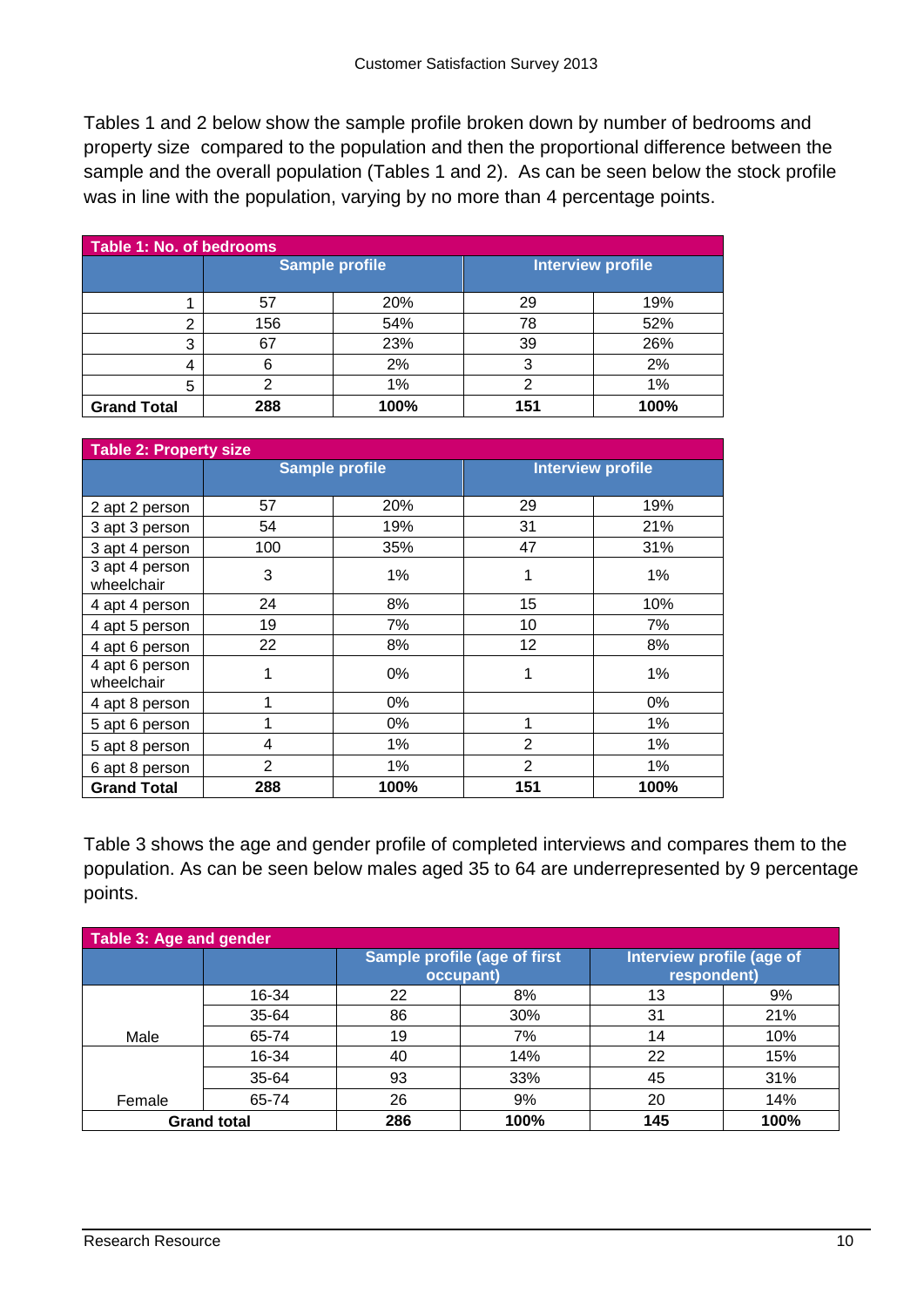Tables 4 and 5 show the household composition profile and disability status of respondents compared to the overall profile. These are broadly in line with overall population varying by no more than 4 percentage points.

| <b>Table 4: Household composition</b> |                       |            |                          |      |  |  |
|---------------------------------------|-----------------------|------------|--------------------------|------|--|--|
|                                       | <b>Sample profile</b> |            | <b>Interview profile</b> |      |  |  |
| Single parent                         | 81                    | <b>27%</b> | 39                       | 26%  |  |  |
| Single $60 <$                         | 76                    | 26%        | 35                       | 23%  |  |  |
| Single 60+                            | 29                    | 10%        | 18                       | 12%  |  |  |
| Couple $60 <$                         | 28                    | 9%         | 11                       | 7%   |  |  |
| Couple 60+                            | 8                     | 3%         |                          | 5%   |  |  |
| 2 parent family                       | 61                    | 21%        | 32                       | 21%  |  |  |
| <b>Related Adults</b>                 | 13                    | 4%         | 9                        | 6%   |  |  |
| <b>Grand Total</b>                    | 296                   | 100%       | 151                      | 100% |  |  |

| Table 5: Disability status |     |                       |                   |      |  |
|----------------------------|-----|-----------------------|-------------------|------|--|
|                            |     | <b>Sample profile</b> | Interview profile |      |  |
| <b>Disability</b>          | 106 | 37%                   | 47                | 33%  |  |
| No disability              | 182 | 63%                   | 94                | 67%  |  |
| <b>Grand total</b>         | 288 | 100%                  | 141               | 100% |  |

The Association fully considered the profile of survey respondents in this respect and felt that the sample achieved by stock profile was in line with the population and that although there was some variation in terms of the demographic profile, it was felt that the survey achieved a good spread across all ages and that, in particular, the survey had been successful in gaining a response from the younger tenants. It was therefore decided that the survey data should not be weighted.

#### <span id="page-10-0"></span>**3.3 Survey Analysis and Reporting**

Survey data has been analysed and reported on in a number of ways. Data has been analysed by key variables as agreed by the organisation. Where any particular trends or issues are found for any one key group, this is detailed in the survey report.

Please note that not all percentages sum to 100% due to rounding.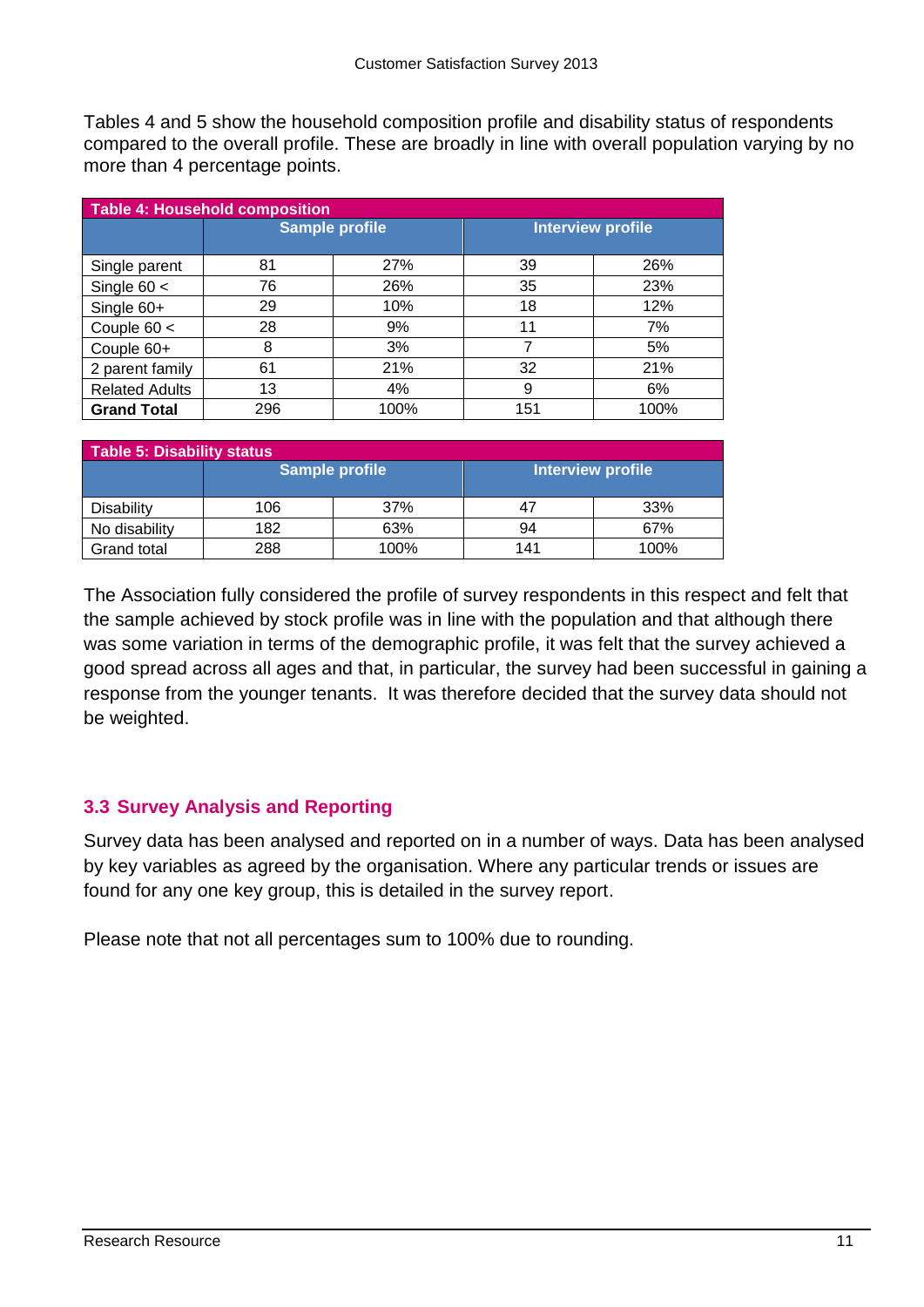#### <span id="page-11-0"></span>**3.4 Report Structure**

This document details the key finding to emerge from the survey, addressing the key findings of the survey for Blochairn Housing Association.

- CHAPTER 4. OVERALL SATISFACTION
- CHAPTER 5. INFORMATION AND COMMUNICATION
- CHAPTER 6. BEING INVOLVED

CHAPTER 7. THE REPAIRS SERVICE

CHAPTER 8. THE HOME

CHAPTER 9. GOOD NEIGHBOUR FUND

- CHAPTER 10. RENT AND VALUE FOR MONEY
- CHAPTER 11. HOUSING ALLOCATIONS
- CHAPTER 12. THE NEIGHBOURHOOD

CHAPTER 13. WORKING WITH YOUNGER RESIDENTS

CHAPTER 14. HOUSEHOLD DETAILS

CHAPTER 15. CONCLUSIONS AND RECOMMENDATIONS

APPENDIX 1: QUESTIONNAIRE

APPENDIX 2: TECHNICAL REPORT SUMMARY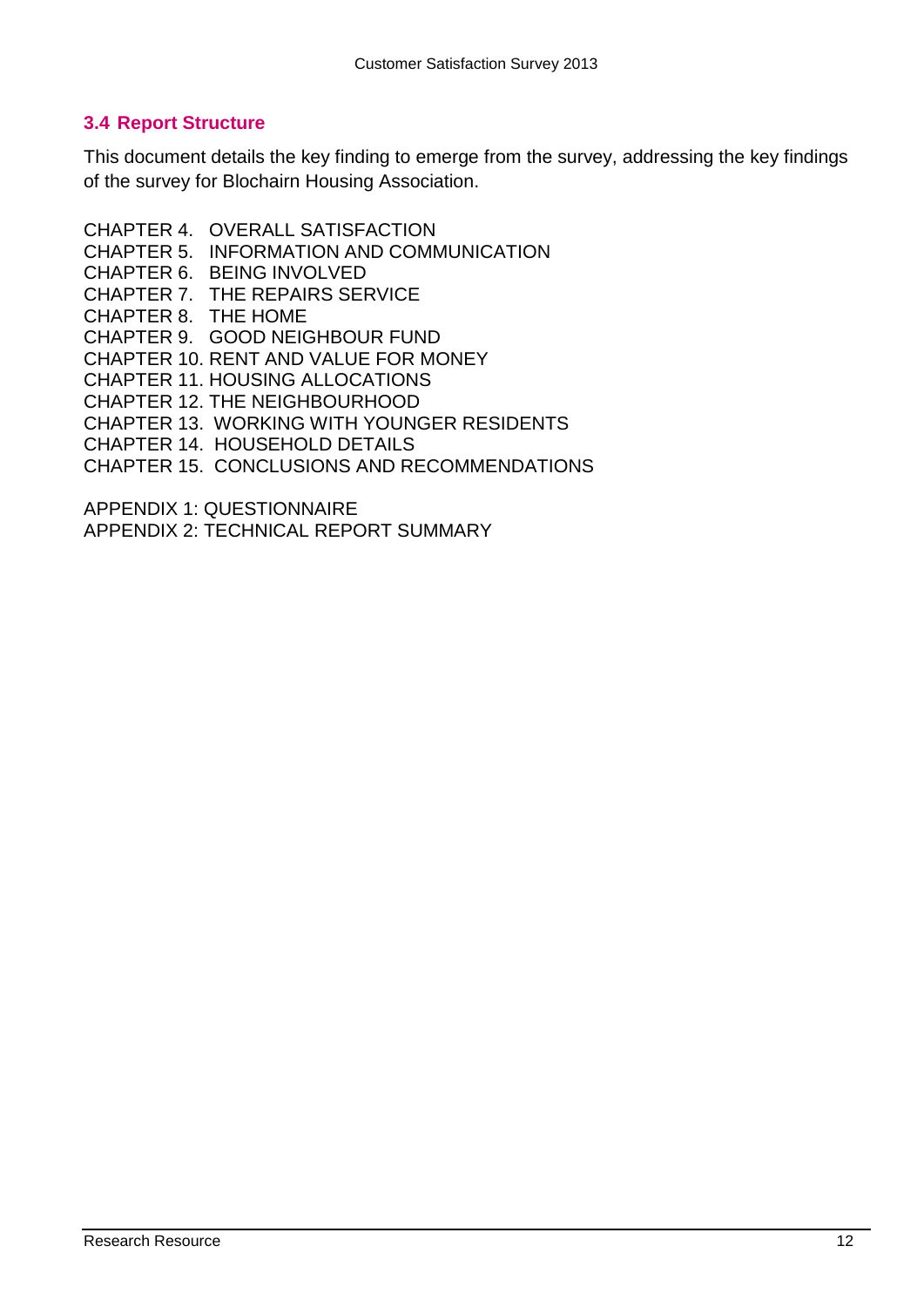# <span id="page-12-0"></span>**4. OVERALL SATISFACTION**

#### <span id="page-12-1"></span>**4.1 Satisfaction with the overall service provided by Blochairn (Q1)**

The survey opened by asking tenants how satisfied or dissatisfied they were with the overall service provided by Blochairn. More than 9 in 10 tenants (96%) said they were very or fairly satisfied with the overall service provided by their landlord compared to 3% who were neither satisfied nor dissatisfied and 1% who were very or fairly dissatisfied. Compared to 2004 satisfaction has increased by 4 percentage points from 92%.

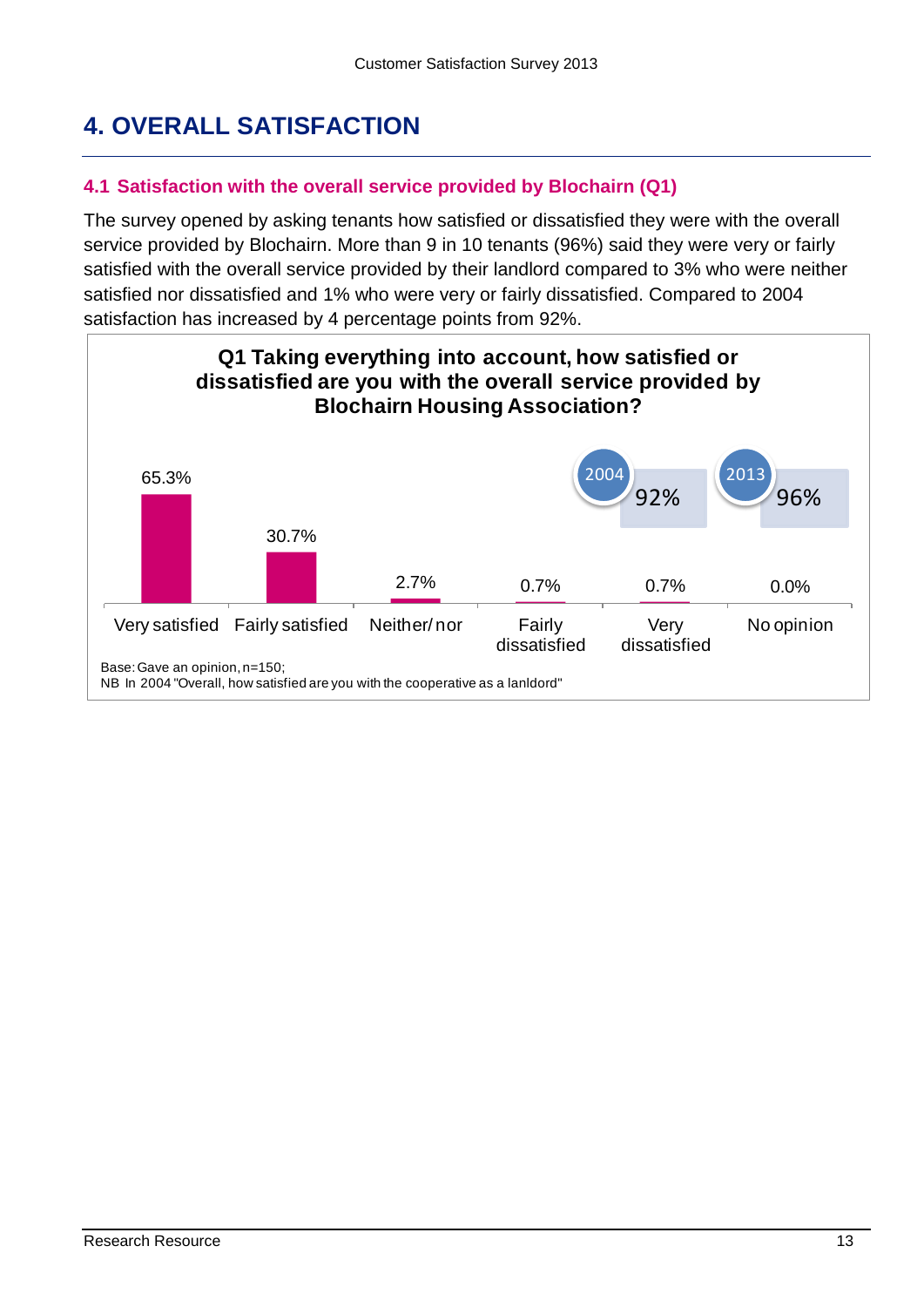# <span id="page-13-0"></span>**5. INFORMATION AND COMMUNICATION**

#### <span id="page-13-1"></span>**5.1 Keeping tenants informed (Q2)**

Almost all tenants were of the opinion that the Association is very or fairly good at keeping them informed about their services and decisions. This is an improvement upon the 2004 survey where 92% of tenants rated the Association very or fairly good.



#### <span id="page-13-2"></span>**5.2 Communication methods (Q3)**

Tenants were asked about the communication methods they would prefer the Association to use to get in touch with them or for providing information. Over two thirds said they preferred the Association to contact them by telephone (68%), 48% preferred written contact and 45% preferred the Association's newsletter.

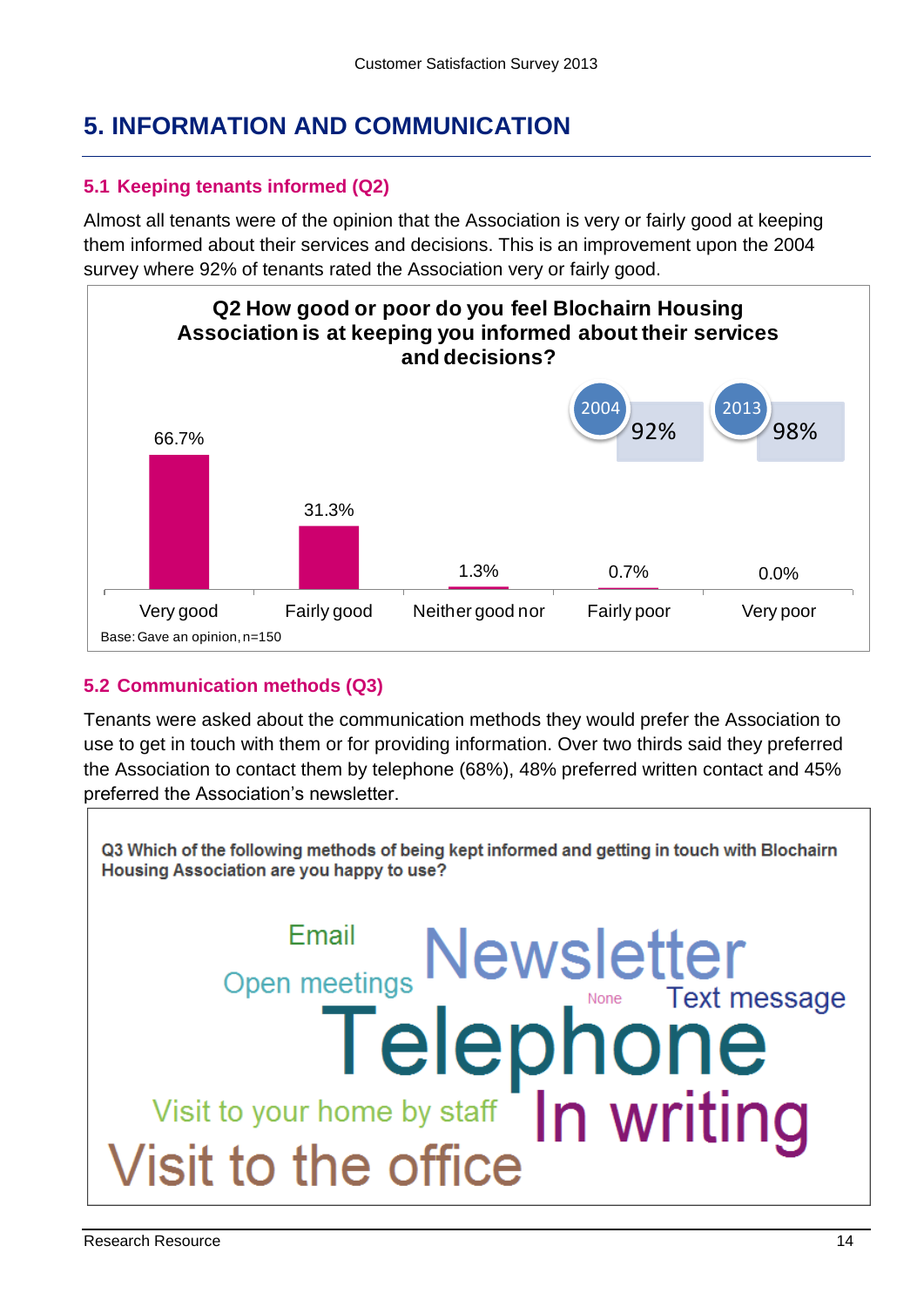The table below shows that tenants aged 35 to 64 were significantly more likely to have said they preferred the Association to use the newsletter (60%) than respondents aged 16 to 34 (29%) and 65 to 74 (29%). Younger tenants were most likely to prefer the Association to contact them by telephone (77%), while those aged 35 to 64 were most likely to prefer to visit the Association's offices.

| Q3 Which of the following methods of being kept informed and getting in touch with Blochairn Housing<br>Association are you happy to use? |                |       |       |                |
|-------------------------------------------------------------------------------------------------------------------------------------------|----------------|-------|-------|----------------|
|                                                                                                                                           | <b>Overall</b> | 16-34 | 35-64 | 65-74          |
| <b>Base</b>                                                                                                                               | 146            | 35    | 77    | 34             |
| Email                                                                                                                                     | 10.3%          | 11.4% | 14.3% | $\blacksquare$ |
| Telephone                                                                                                                                 | 67.8%          | 77.1% | 66.2% | 61.8%          |
| Text message                                                                                                                              | 13.0%          | 17.1% | 13.0% | 8.8%           |
| In writing                                                                                                                                | 47.9%          | 45.7% | 50.6% | 44.1%          |
| Visit to the office                                                                                                                       | 36.3%          | 31.4% | 42.9% | 26.5%          |
| Visit to your home by staff                                                                                                               | 13.7%          | 14.3% | 15.6% | 8.8%           |
| Open meetings                                                                                                                             | 13.0%          | 5.7%  | 18.2% | 8.8%           |
| Newsletter                                                                                                                                | 45.2%          | 28.6% | 59.7% | 29.4%          |
| None                                                                                                                                      | 0.7%           |       | 1.3%  |                |

#### <span id="page-14-0"></span>**5.3 Information requirements (Q4)**

Following on from this, respondents were asked whether they would like to receive more information from the Association on a range of different subjects. The topics that respondents were most interested in included information on home improvements (39%), housing transfers (30%), housing benefit and the welfare reform (30%) and the repairs service (29%). Just over three in ten respondents (35%) said they did not require any additional information.

In 2004 the main subjects that tenants were interested in included information on future developments (36%), improvements (32%) and mutual exchanges (16%),

| Q4 Would you like to receive more information from the Association about any of the following? |     |               |  |
|------------------------------------------------------------------------------------------------|-----|---------------|--|
| <b>Base: Gave an opinion, n=125</b>                                                            | No. | $\frac{9}{6}$ |  |
| Improvements to your home                                                                      | 49  | 39.2%         |  |
| Transfers                                                                                      | 38  | 30.4%         |  |
| Housing benefit and Welfare Reform                                                             | 37  | 29.6%         |  |
| Repairs services                                                                               | 36  | 28.8%         |  |
| Good Neighbour Fund                                                                            | 32  | 25.6%         |  |
| Mutual exchanges                                                                               | 31  | 24.8%         |  |
| How we set our rents                                                                           | 25  | 20.0%         |  |
| How we manage our estates                                                                      | 20  | 16.0%         |  |
| Equal opportunities                                                                            | 18  | 14.4%         |  |
| The Association's policies                                                                     | 17  | 13.6%         |  |
| The Management Committee                                                                       | 13  | 10.4%         |  |
| How you can become more involved in the Association                                            | 11  | 8.8%          |  |
| None                                                                                           | 44  | 35.2%         |  |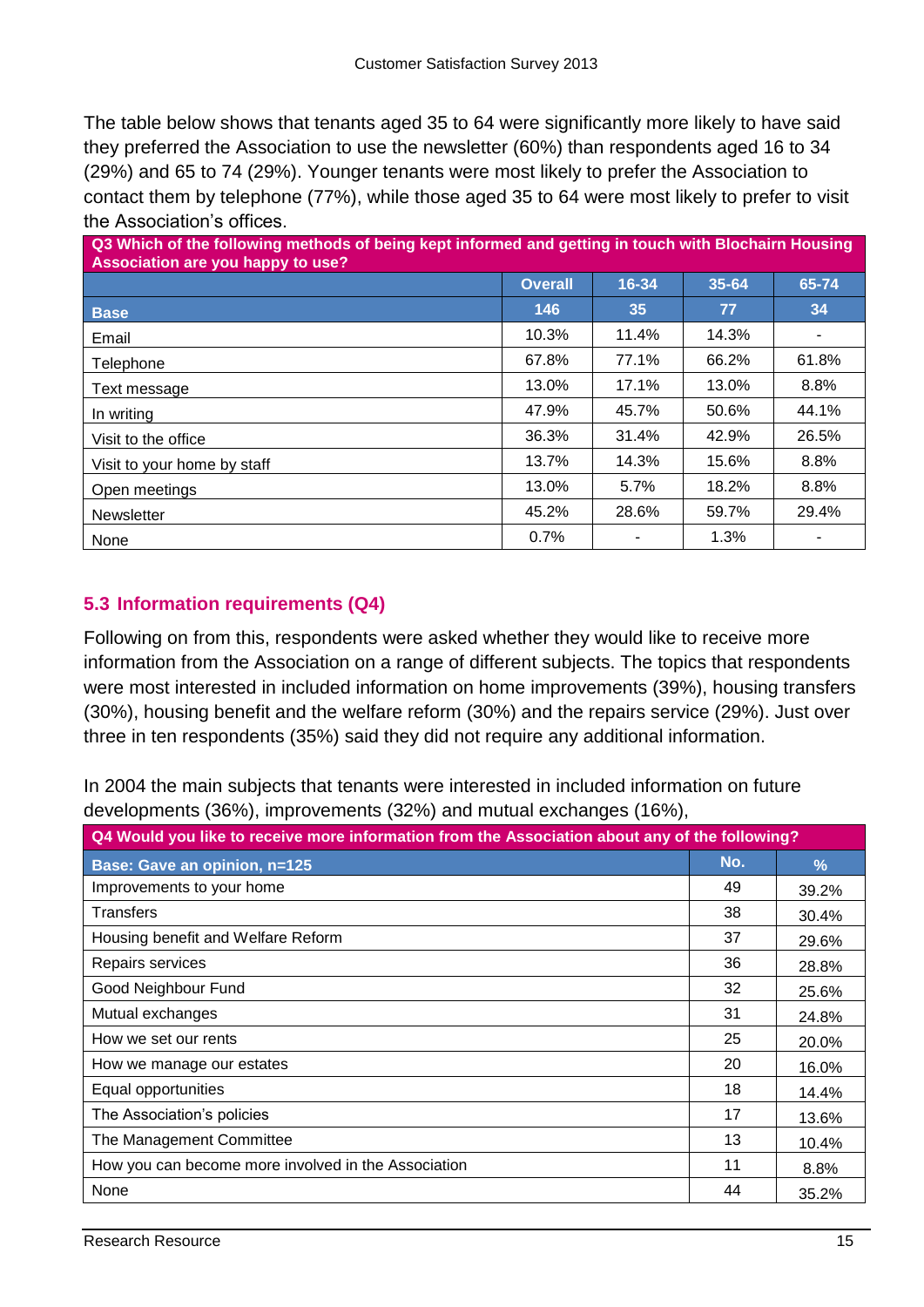#### <span id="page-15-0"></span>**5.4 Reason for contacting the Association (Q5/6)**

Six in ten respondents had contacted the Association within the last 12 months (60%). Of these individuals, the majority had contacted the Association to report a repair (64%).

| Q6 Thinking of the LAST time you contacted the Association, what was your reason for contact? |     |               |  |
|-----------------------------------------------------------------------------------------------|-----|---------------|--|
| Base: Contacted in last 12 months, n=89                                                       | No. | $\frac{9}{6}$ |  |
| To report a repair                                                                            | 57  | 64.0%         |  |
| To apply for a transfer / exchange                                                            | 9   | 10.1%         |  |
| To discuss housing benefit                                                                    | 6   | 6.7%          |  |
| To discuss a neighbour dispute                                                                | 6   | 6.7%          |  |
| To discuss your rent                                                                          | 5   | 5.6%          |  |
| To enquire about receiving support to maintain your tenancy                                   | 2   | 2.2%          |  |
| To make a complaint                                                                           |     | 1.1%          |  |
| To enquire about aids or adaptations in your present home                                     |     | 1.1%          |  |
| Other                                                                                         | 2   | 2.2%          |  |

#### <span id="page-15-1"></span>**5.5 Contact method (Q7)**

Over half of tenants who had contacted the Association did so by telephone (51%), 46% made a personal visit to the Association's office, 2% emailed the Association and 1% had some other form of contact with staff.



In 2004, half of tenants had contacted the Association by telephone and the other 50% had made a personal visit to the office.

| <b>Contact method</b>        |       |       |
|------------------------------|-------|-------|
|                              | 2004  | 2013  |
| By telephone                 | 50%   | 51%   |
| Personal visit to the office | 50%   | 46%   |
| Letter                       | $0\%$ | 0%    |
| Email                        | $0\%$ | 2%    |
| Other contact with staff     | 0%    | $1\%$ |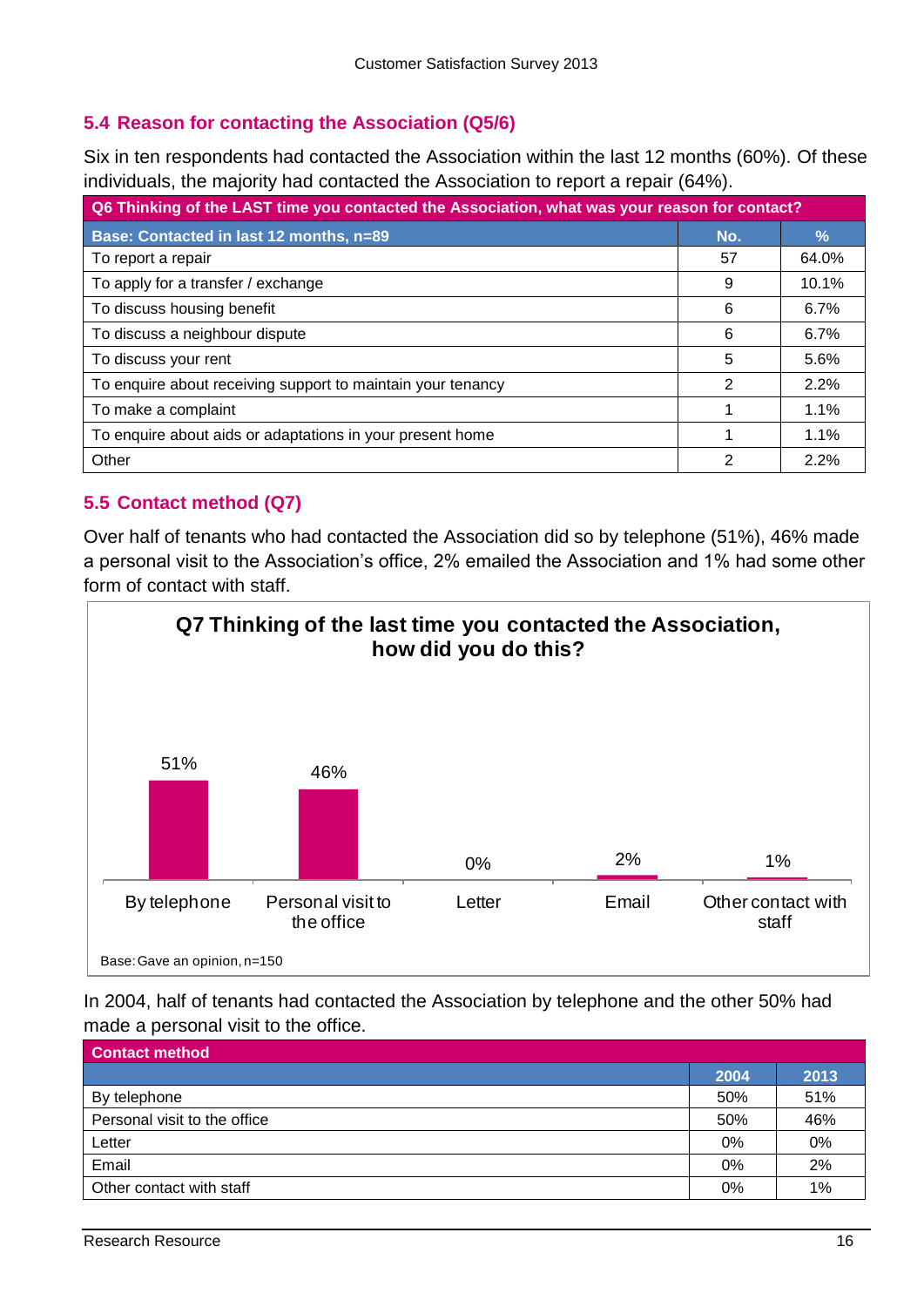#### <span id="page-16-0"></span>**5.6 Satisfaction with contact made (Q8)**

Those who had contacted the Association rated the contact they had very highly with 100% stating they were satisfied with the quality of advice and assistance given and regarding the helpfulness of the member of staff who dealt with their query. Just under 100% said they were satisfied with the length of time taken to deal with their enquiry (99%) and the final outcome of their enquiry (98%).

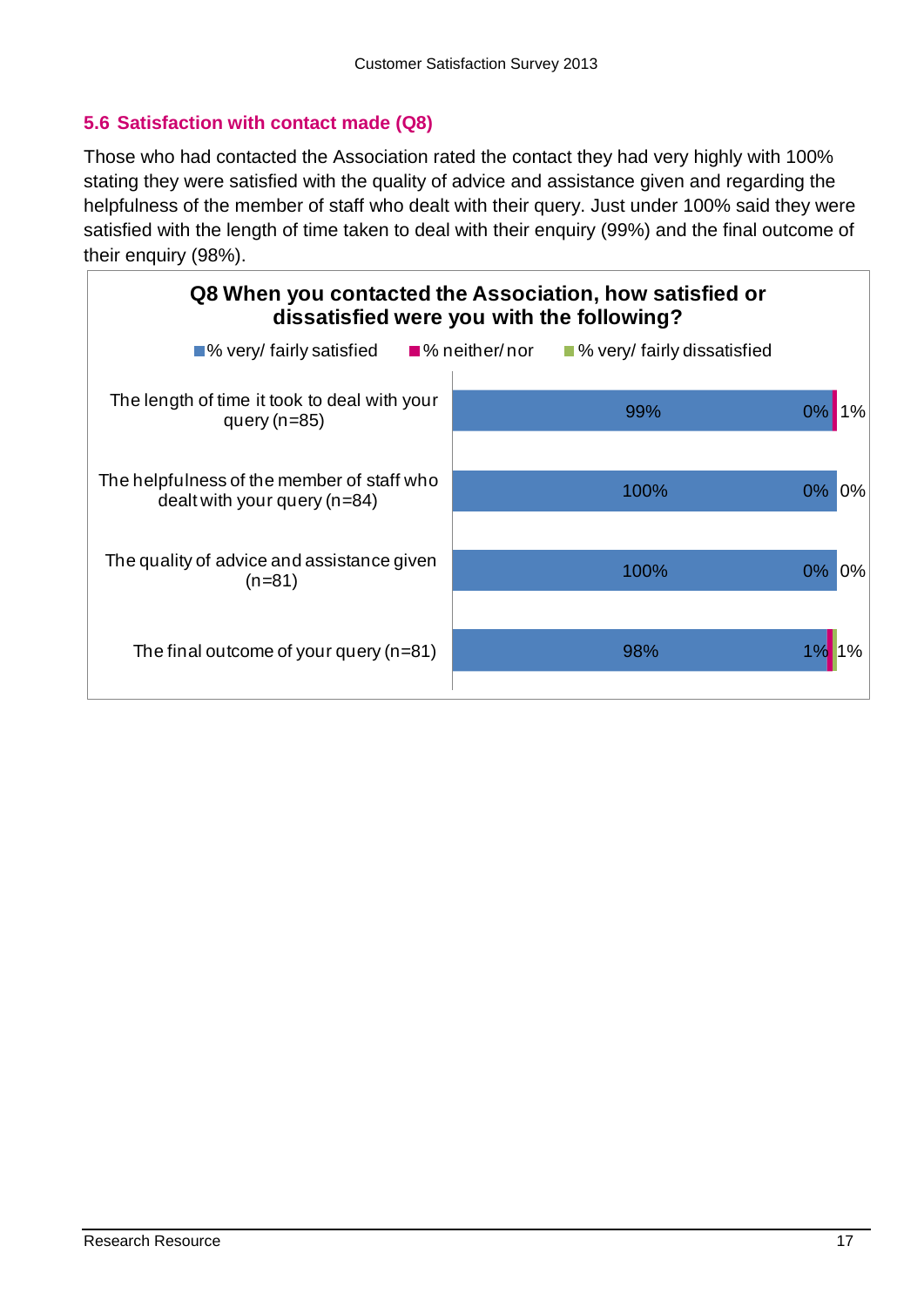# <span id="page-17-0"></span>**6. BEING INVOLVED**

#### <span id="page-17-1"></span>**6.1 Satisfaction with participation opportunities (Q9)**

Over 8 in 10 respondents (84%) said they were very or fairly satisfied with the opportunities given to them to participate in Blochairn's decision making processes, 15% were neither satisfied nor dissatisfied and 1% were very or fairly dissatisfied.



#### <span id="page-17-2"></span>**6.2 Preferred consultation method (Q10)**

The vast majority of tenants said they would like to give their views by responding to postal surveys or surveys included in the tenants' newsletter, 7% said they would prefer to be part of a local area tenant forum. In terms of the other responses one tenant said they would prefer to give their views by email and the other would prefer to give their views by being in the committee.

| Q10 The Association consult with their tenants on a range of issues and give tenants the opportunity to<br>be involved in their decision making processes. How would you like to give the Association your<br>views? |               |               |  |  |
|----------------------------------------------------------------------------------------------------------------------------------------------------------------------------------------------------------------------|---------------|---------------|--|--|
| Base: Gave an opinion, n=147                                                                                                                                                                                         | No.           | $\frac{9}{6}$ |  |  |
| By responding to surveys such as this one or in newsletters                                                                                                                                                          | 117           | 79.6%         |  |  |
| Being part of a local area tenant forum                                                                                                                                                                              | 11            | 7.5%          |  |  |
| Other                                                                                                                                                                                                                | $\mathcal{P}$ | 1.4%          |  |  |
| I don't want to be asked my views                                                                                                                                                                                    | 27            | 18.4%         |  |  |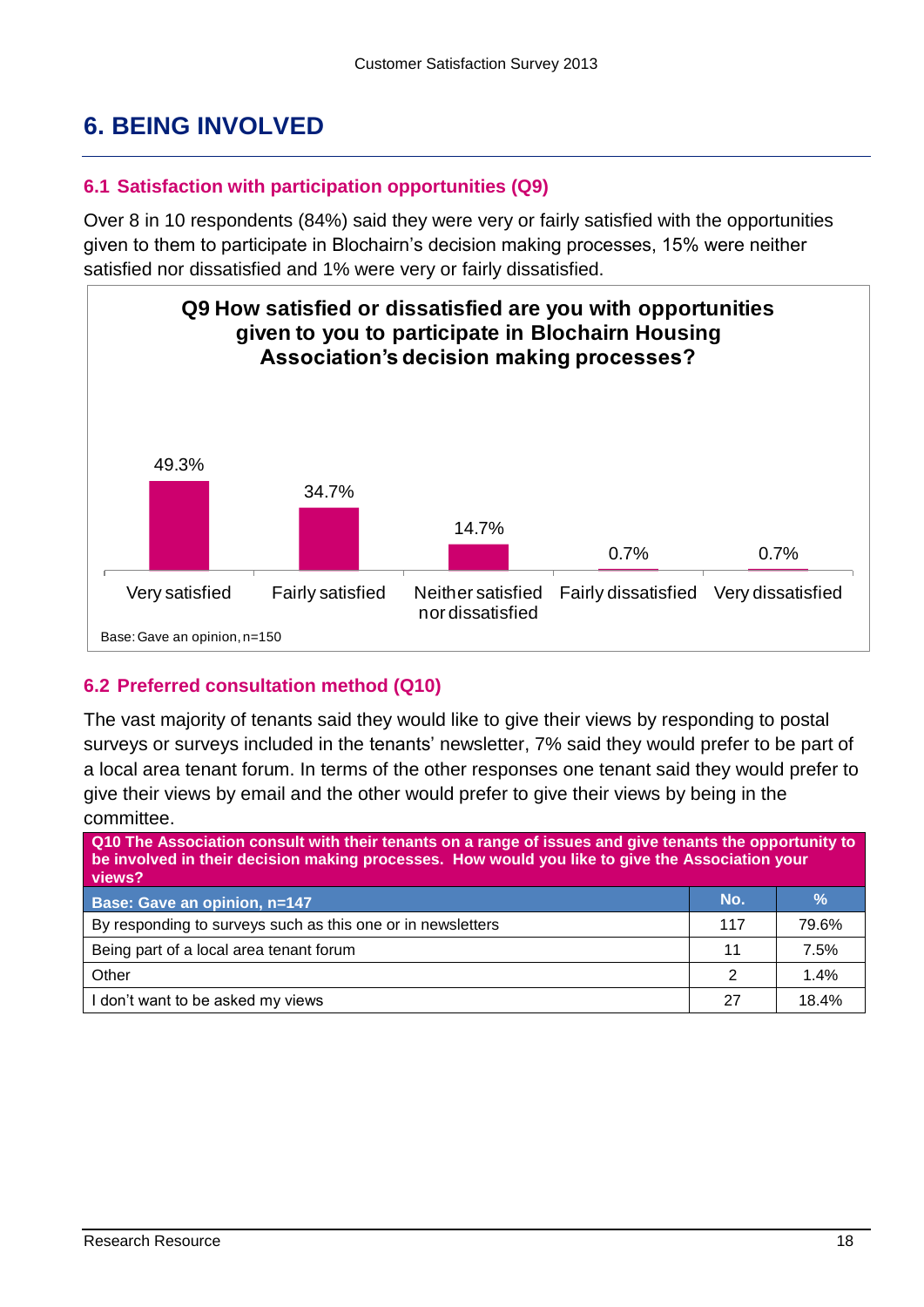# <span id="page-18-0"></span>**7. THE REPAIRS SERVICE**

#### <span id="page-18-1"></span>**7.1 Satisfaction with repairs reported in last 12 months (Q11/12)**

More than half of respondents had reported a repair to the Association within the last year. Almost all tenants who had reported a repair said they were very or fairly satisfied with the last repair they had carried out. This is a marginal increase on the 2004 survey where 97% were satisfied with the repairs service.

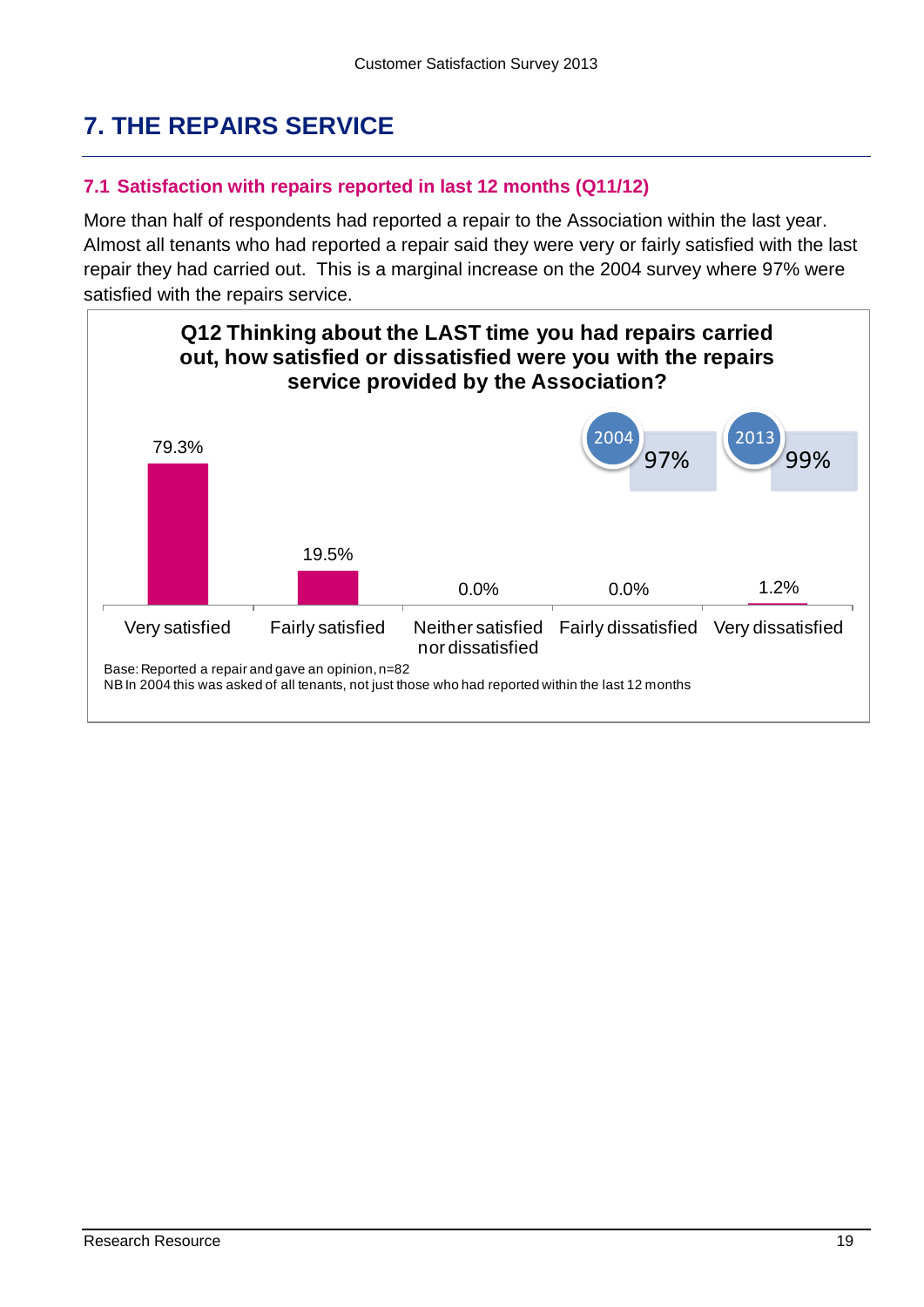#### <span id="page-19-0"></span>**7.2 Satisfaction with aspects of the repairs service (Q13)**

Tenants who had a repair completed on their home were asked to rate how satisfied or dissatisfied they were with various aspects of the service they received. Satisfaction levels were very high ranging from 95% in terms of the appointment system and the tradesman arriving at the appointed time to 99% with regards to the ease of reporting repairs, the helpfulness of the Association staff involved, the attitude of the tradesman and the quality of repairs.

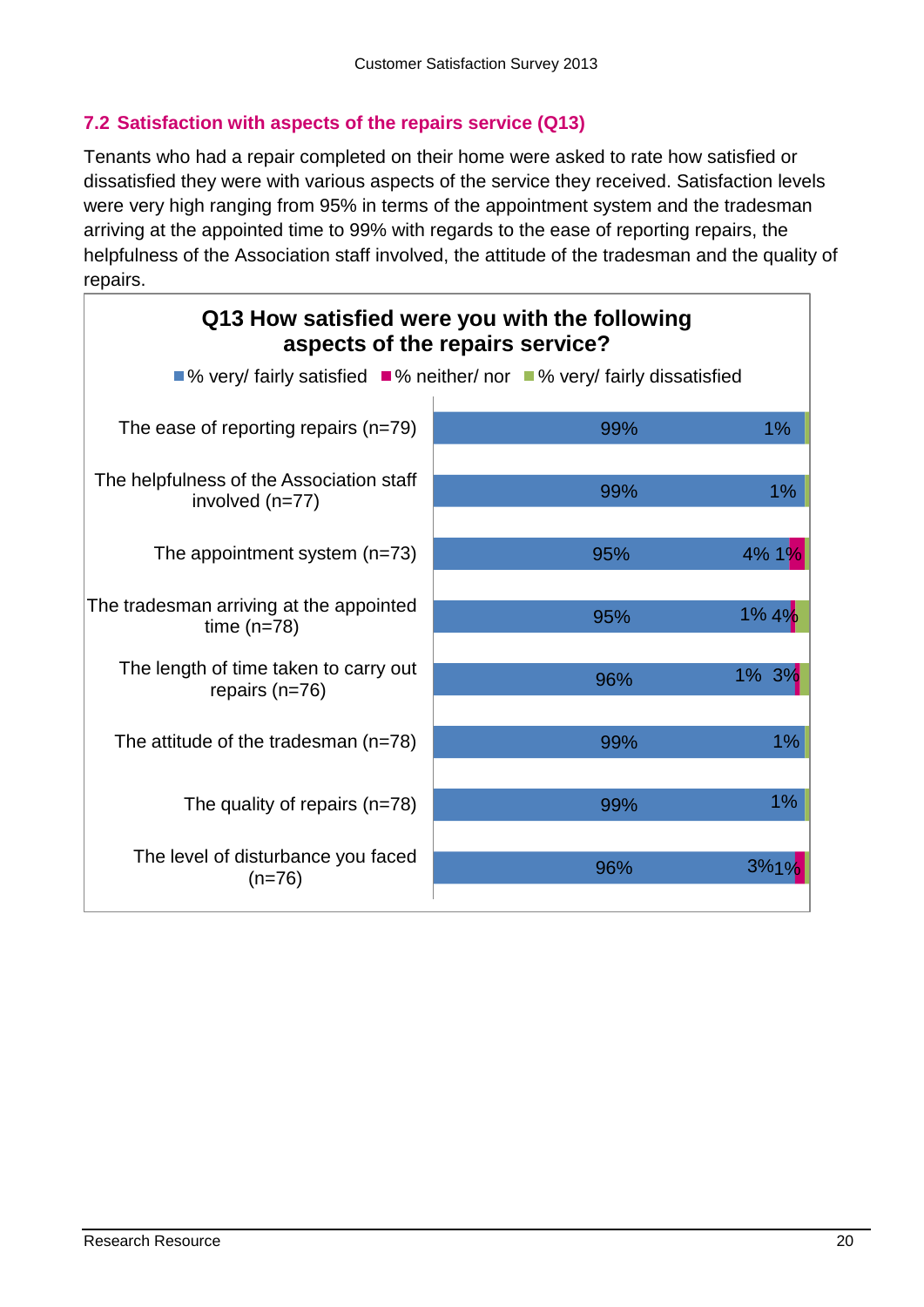#### <span id="page-20-0"></span>**7.3 Out of hours repairs service (Q14/15)**

Thirteen individuals said that when reporting repairs over the last 12 months they have had to use the Association's emergency out of hours service. All 13 individuals said they were very or fairly satisfied with the response when they used the out of hours repairs service.



#### <span id="page-20-1"></span>**7.4 Length of time for tradesman to call (Q16)**

Of the 13 individuals who had used the out of hours service, 2 tenants said the tradesman was out in less than 1 hour, 7 said it took between 1 and 2 hours, 3 said it took between 2 and 4 hours and only 1 individual said it took more than 4 hours for the tradesman to call.

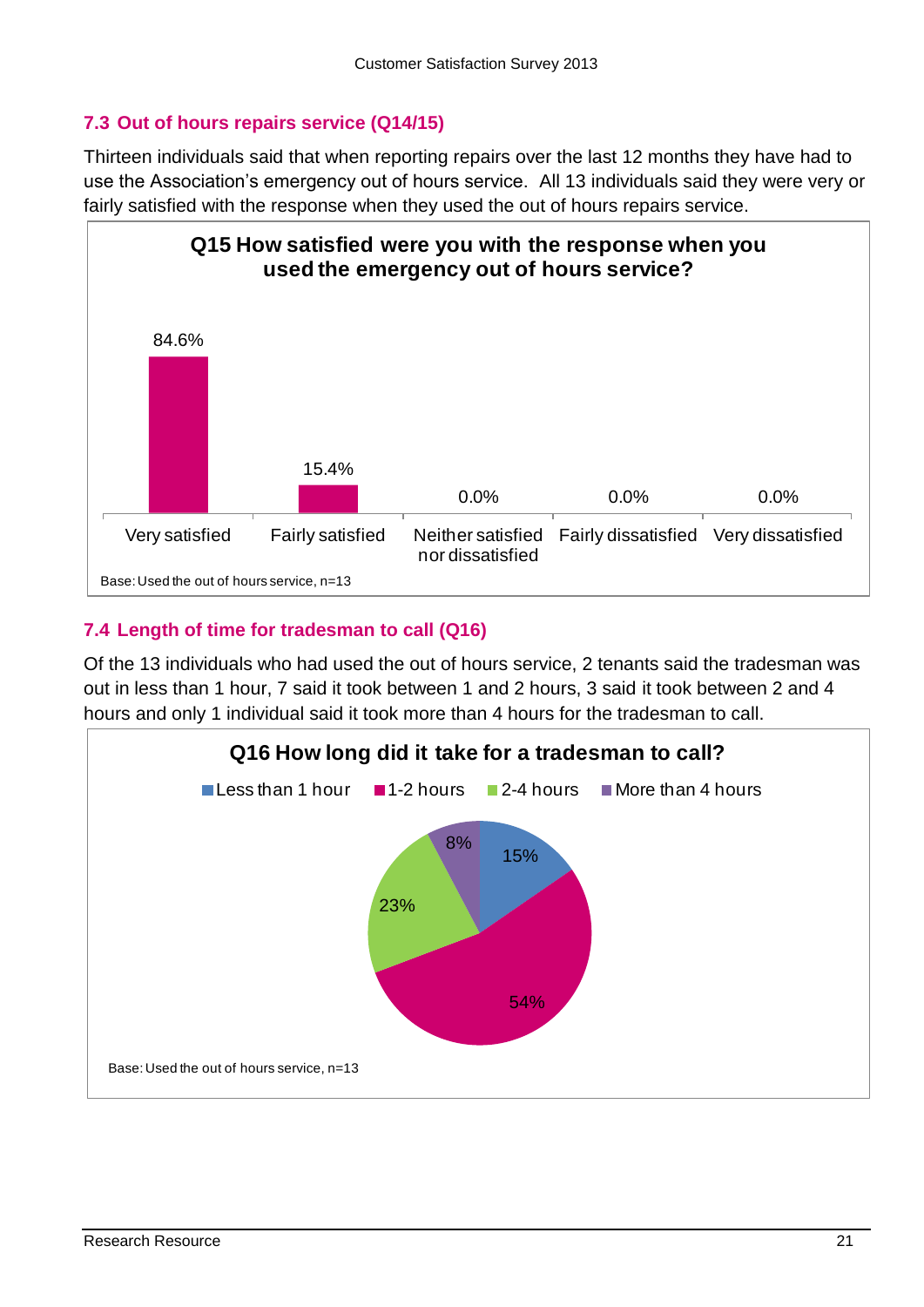#### <span id="page-21-0"></span>**7.5 Being able to speak to Association staff in an emergency (Q17)**

Of the thirteen respondents who had used the out of hours repairs service, 10 said it was very important and 3 said it was fairly important that they are able to speak to a member of the Association's staff in an emergency.

# <span id="page-21-1"></span>**8. THE HOME**

#### <span id="page-21-2"></span>**8.1 Quality of the home (Q18)**

More than 9 in 10 respondents (96%) said they were very or fairly satisfied with the quality of their home, 3% were neither satisfied nor dissatisfied and 1% of tenants were dissatisfied. In 2004 a similar question was asked of tenants. This question asked tenants about how satisfied they were with the design and layout of their home. Less than 9 in 10 tenants (86%) said they were very or fairly satisfied.

<span id="page-21-3"></span>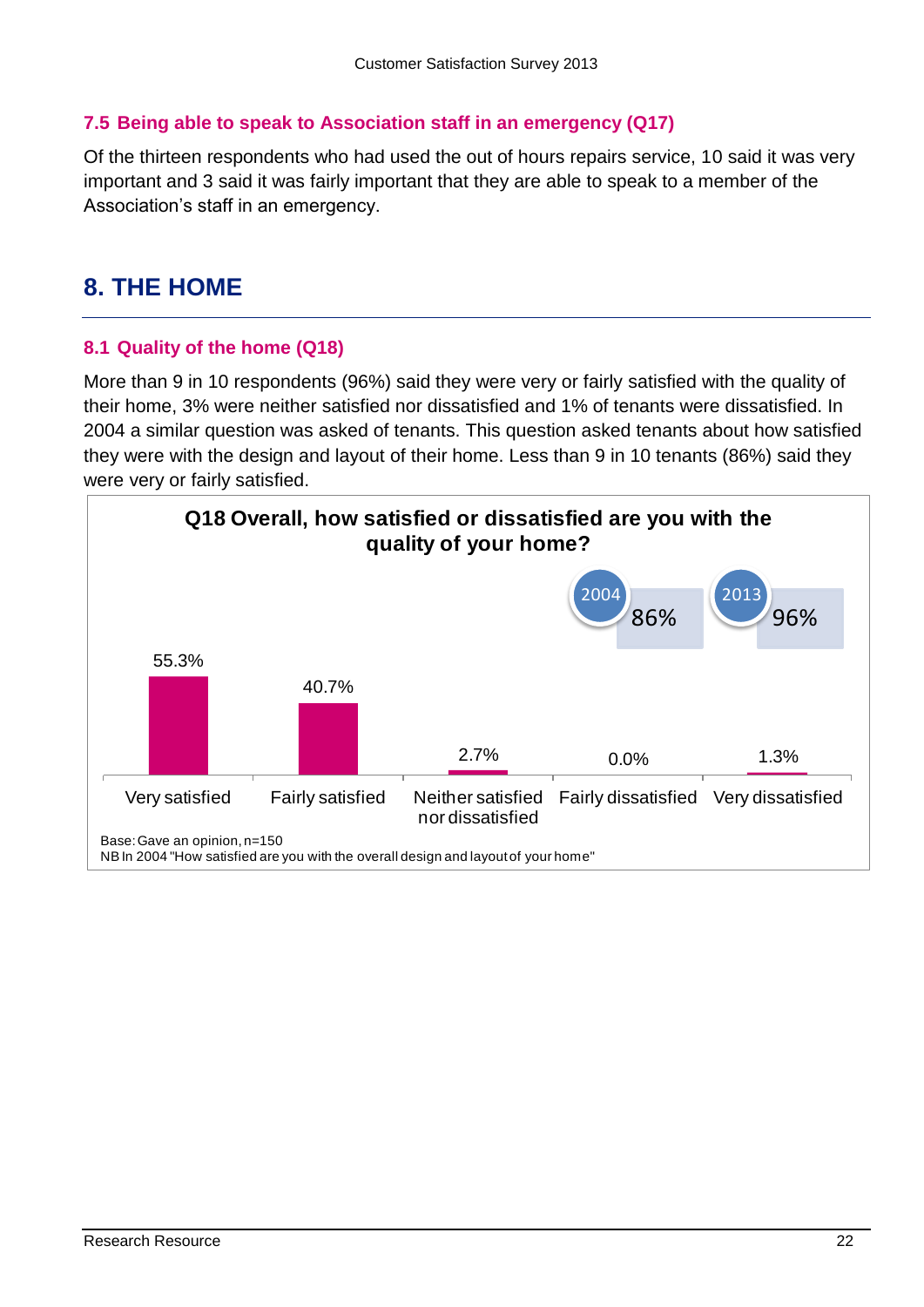#### **8.2 Standard of the home when moving in (Q19/20)**

Eleven tenants said they had moved into their home within the last year. Of these individuals 36% said they were very satisfied and 64% were fairly satisfied.



#### <span id="page-22-0"></span>**8.3 Home Contents Insurance (Q21-23)**

Thirty five percent of tenants said they had home contents insurance. This is an increase on the 2004 survey where 24% had home contents insurance. Of those who had insurance, 37% said their insurance was with THIS Tenants Contents and 53% said it was with another company.

Those who did not have household contents insurance were asked why not. Half of tenants said they had never thought of it (50%) and 41% said they could not afford it.

<span id="page-22-1"></span>

| Q23 If no, why not?                       |     |       |
|-------------------------------------------|-----|-------|
|                                           | No. | %     |
| Never thought about it                    | 46  | 49.5% |
| Can't afford it                           | 38  | 40.9% |
| Haven't managed to do it yet              | 4   | 4.3%  |
| Thought the Association insured the house | 3   | 3.2%  |
| Other                                     | っ   | 2.2%  |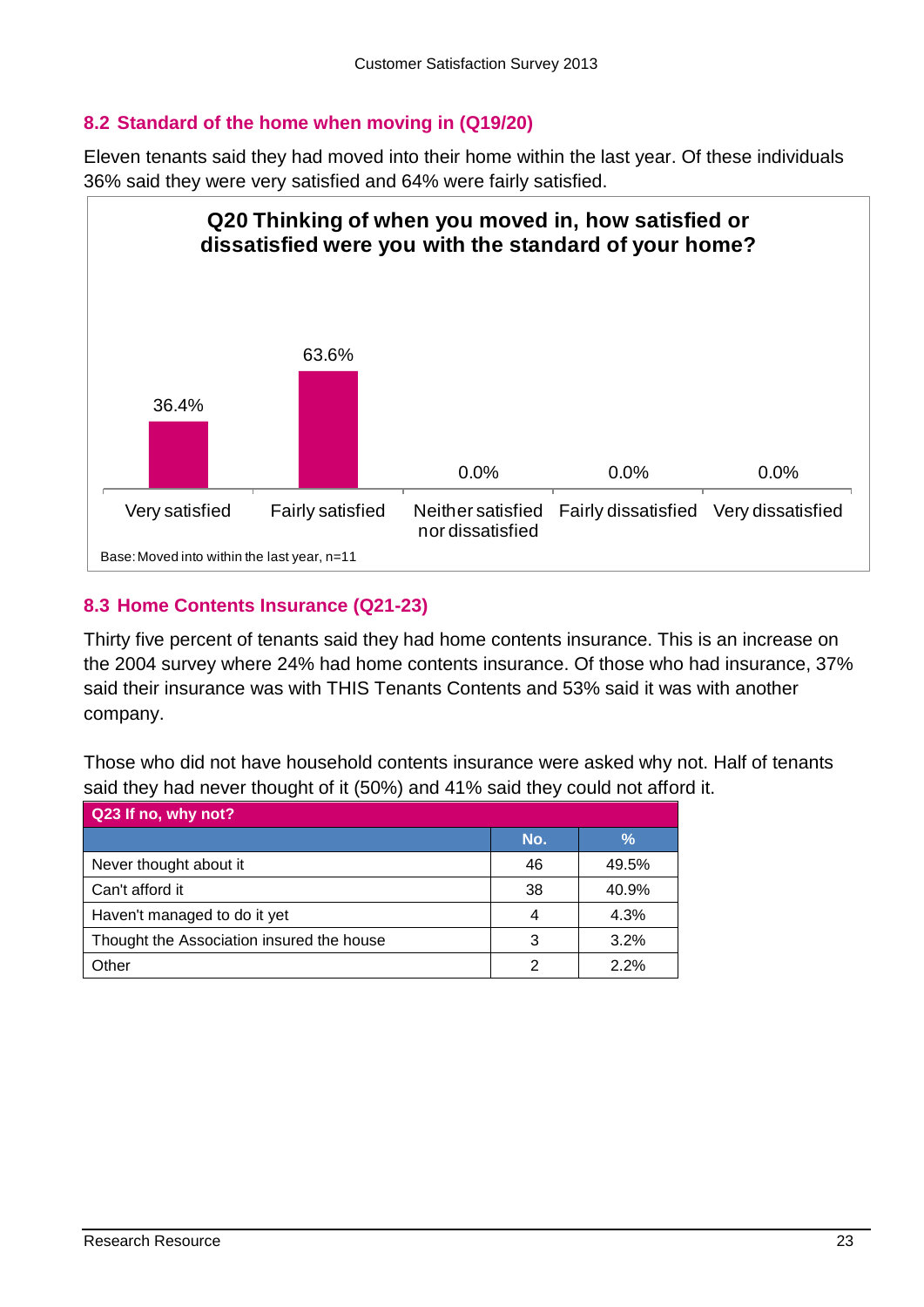# **9. GOOD NEIGHBOUR FUND**

#### <span id="page-23-0"></span>**9.1 Awareness of the Good Neighbour Fund (Q24/25)**

Just under 9 in 10 tenants (87%) were aware of the Good Neighbour Fund and of those who were aware, 50% said they had received a payment from the Good Neighbour Fund within the last year. In 2004, 76% of tenants said they were aware of the tenants' incentive fund and 63% had received a payment from the incentive fund in the past.

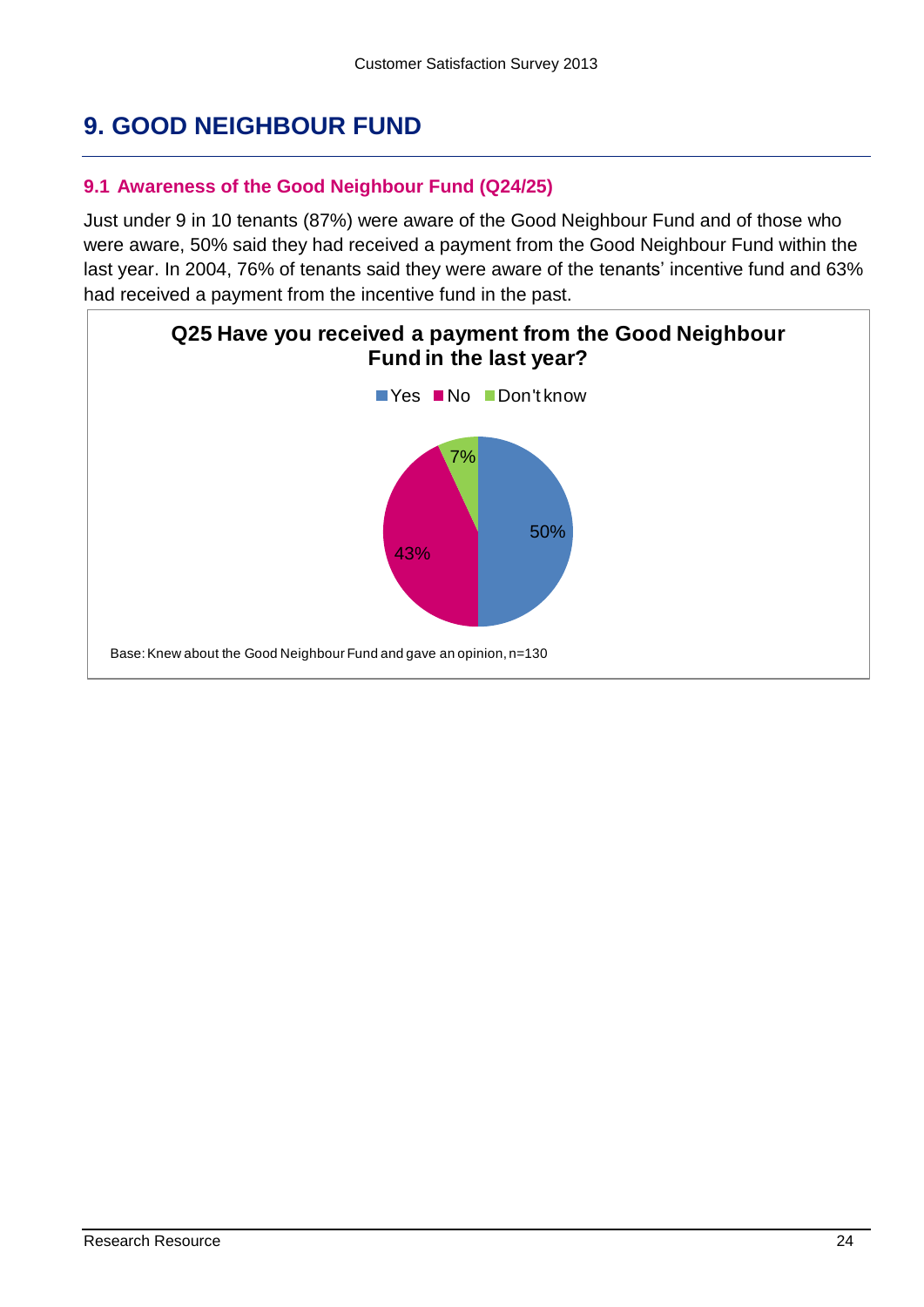#### <span id="page-24-0"></span>**9.2 Tenant opinions on the Good Neighbour Fund (Q26)**

Tenants were asked for their opinions on the Good Neighbour Fund. The vast majority were positive about the role of the Christmas Bonus agreeing that:

- The Christmas bonus has helped to improve the Blochairn area (77%)
- **People appreciate receiving the Christmas Bonus (93%)**

This was confirmed with only a very small minority of tenants agreeing that:

- **The Christmas Bonus has not made any difference (9%)**
- The Christmas Bonus should be scrapped (5%)
- $\blacksquare$  The monthly prize draw should be scrapped (7%)

However, there was a spread of opinion when it came to questions on whether some people get the bonus who do not deserve it, whether people should get a Bonus for doing what they are supposed to do anyway:

- Some people get the bonus who do not deserve it (49% agree, 35% neither nor, 16% disagree)
- **People should not get the bonus for doing what they are supposed to do anyway (47%** agree, 33% neither nor, 20% disagree).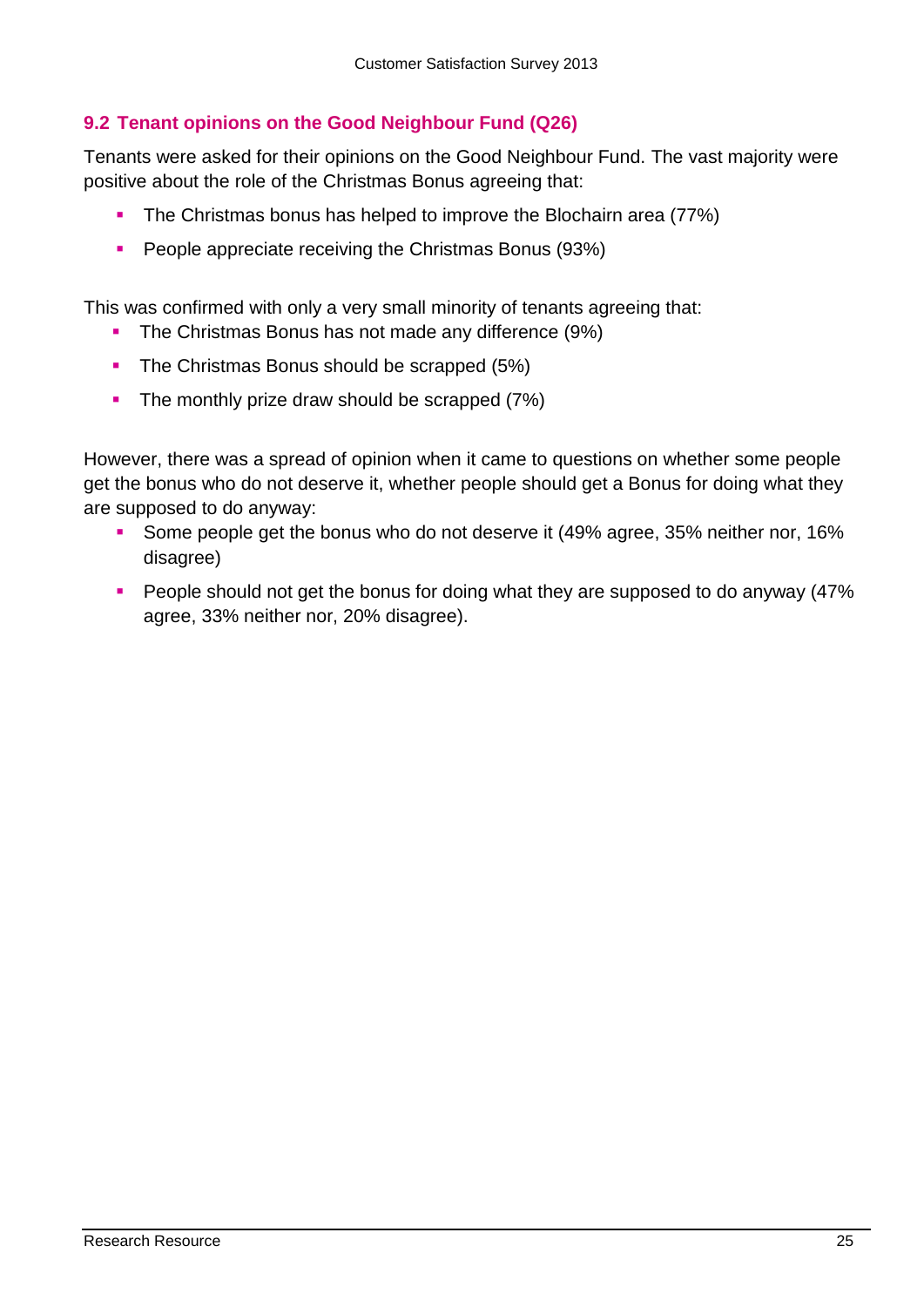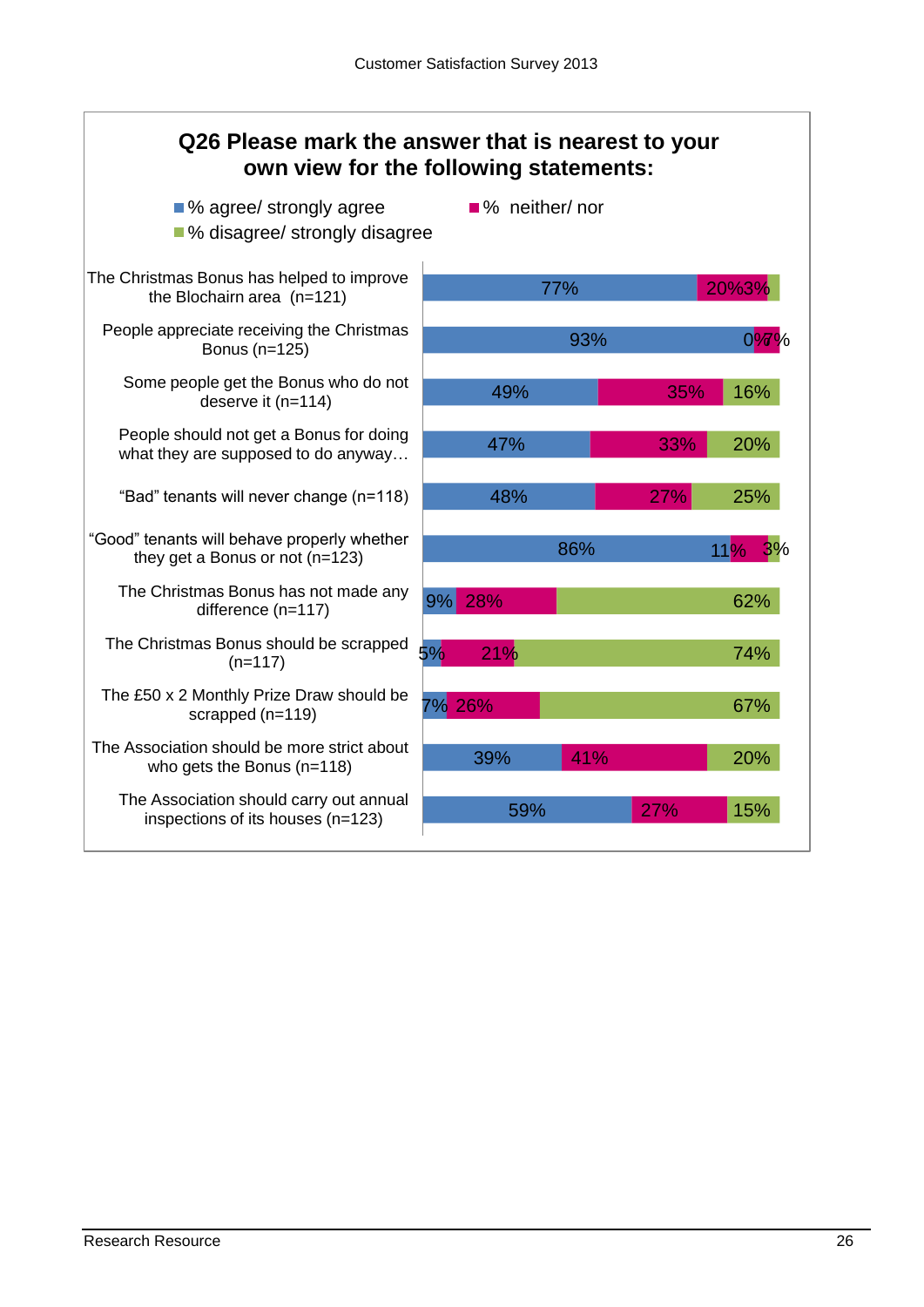# <span id="page-26-0"></span>**10. RENT AND VALUE FOR MONEY**

#### <span id="page-26-1"></span>**10.1 Value for money of rent charge (Q27)**

Just under 9 in 10 respondents said that their accommodation and the services they receive from the Association represents very or fairly good value for money (88%), 9% said it was neither good nor poor value for money and 3% rated their rent fairly poor value for money.

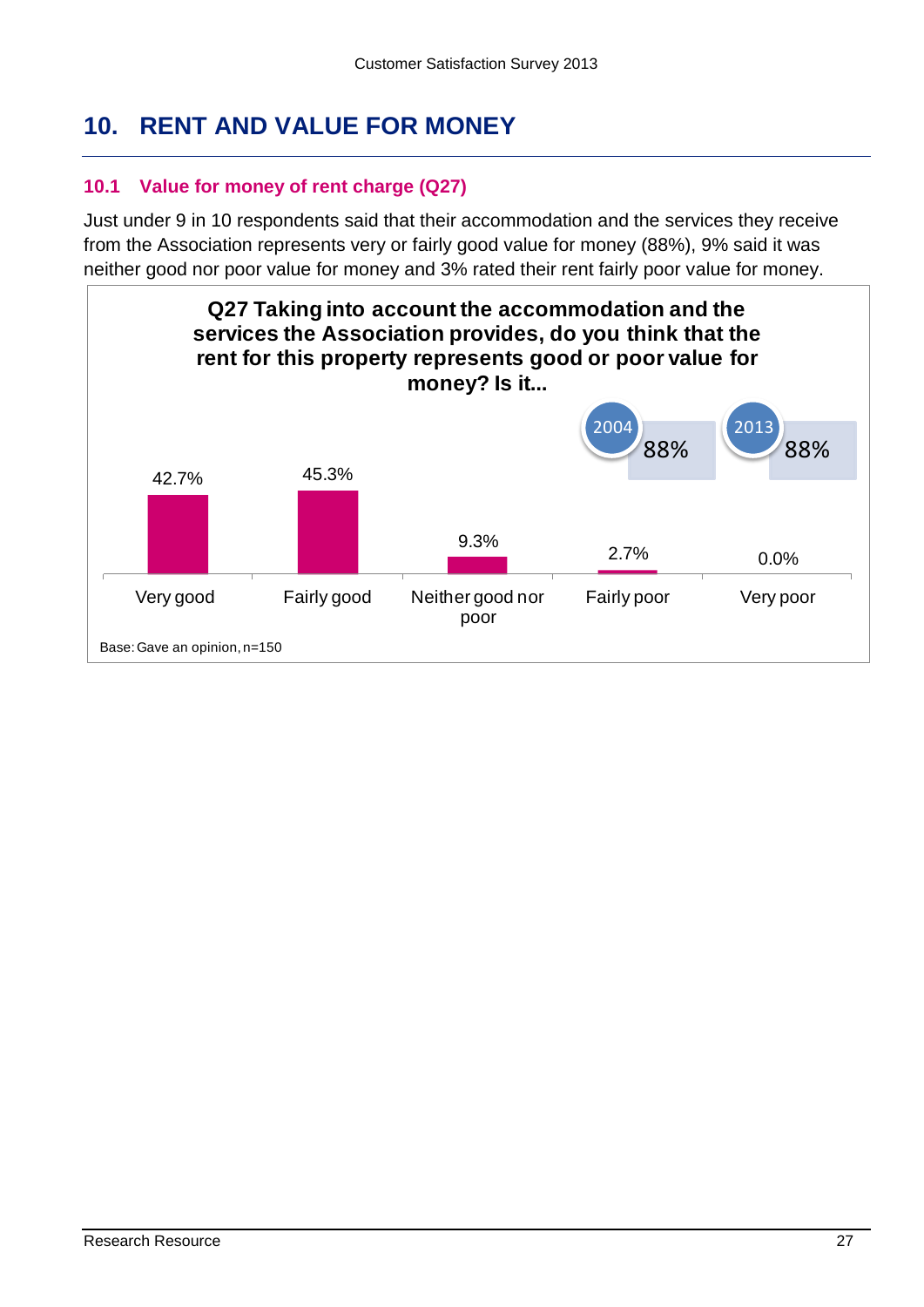# <span id="page-27-0"></span>**11. HOUSING ALLOCATIONS**

#### <span id="page-27-1"></span>**11.1 Housing allocation priorities (Q28)**

Respondents were asked about who they feel should be given priority when allocating houses. More than three quarters (77%) said that the Association should give priority to Blochairn residents and 61% said that priority should be given to Royston residents. In 2004, 88% of tenants said priority should be given to Blochairn residents and 30% said priority should be given to Royston residents.



#### <span id="page-27-2"></span>**11.2 Tenant opinion on length of stay being a factor for housing allocation (Q29)**

More than 8 in 10 tenants (84%) said that the length of stay in the area should be taken into consideration for Blochairn residents when applying for a new home (89% in 2004) and 72% said that the length of stay of Royston residents should be taken into consideration (42% in 2004).

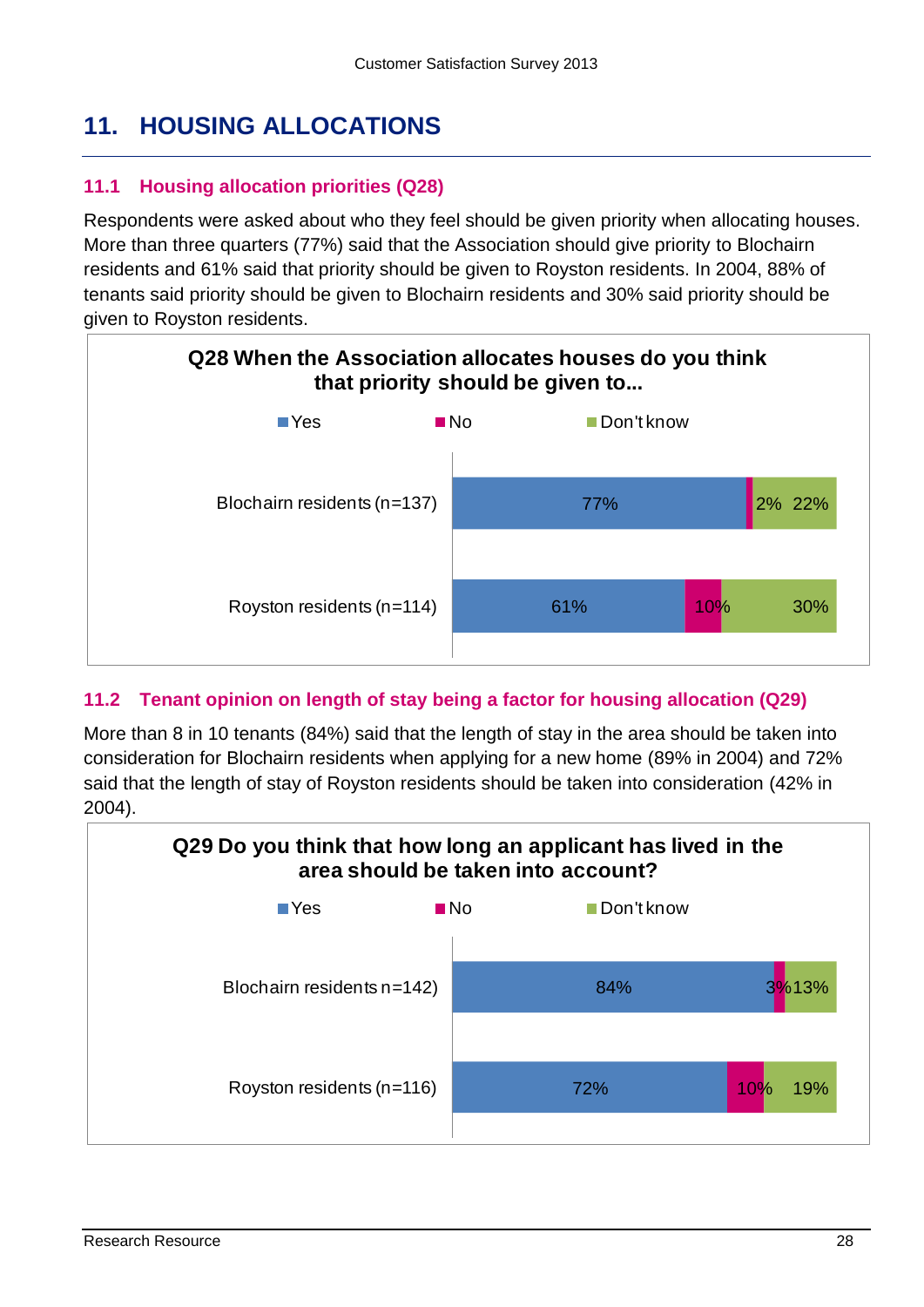# <span id="page-28-0"></span>**12. THE NEIGHBOURHOOD**

#### <span id="page-28-1"></span>**12.1 The Association's management of the neighbourhood (Q30)**

In terms of the Association's management of the neighbourhood, over 9 in 10 respondents (96%) said they were very or fairly satisfied in this respect compared to 2% who were neither satisfied nor dissatisfied and 2% who were very or fairly dissatisfied.



#### <span id="page-28-2"></span>**12.2 Sense of community (Q31)**

Respondents were asked about whether they felt there was a sense of community in the Blochairn and Royston neighbourhoods. More than 9 in 10 tenants (92%) were of the opinion that there is a sense of community in the Blochairn area and 81% said there was a sense of community in the Royston area.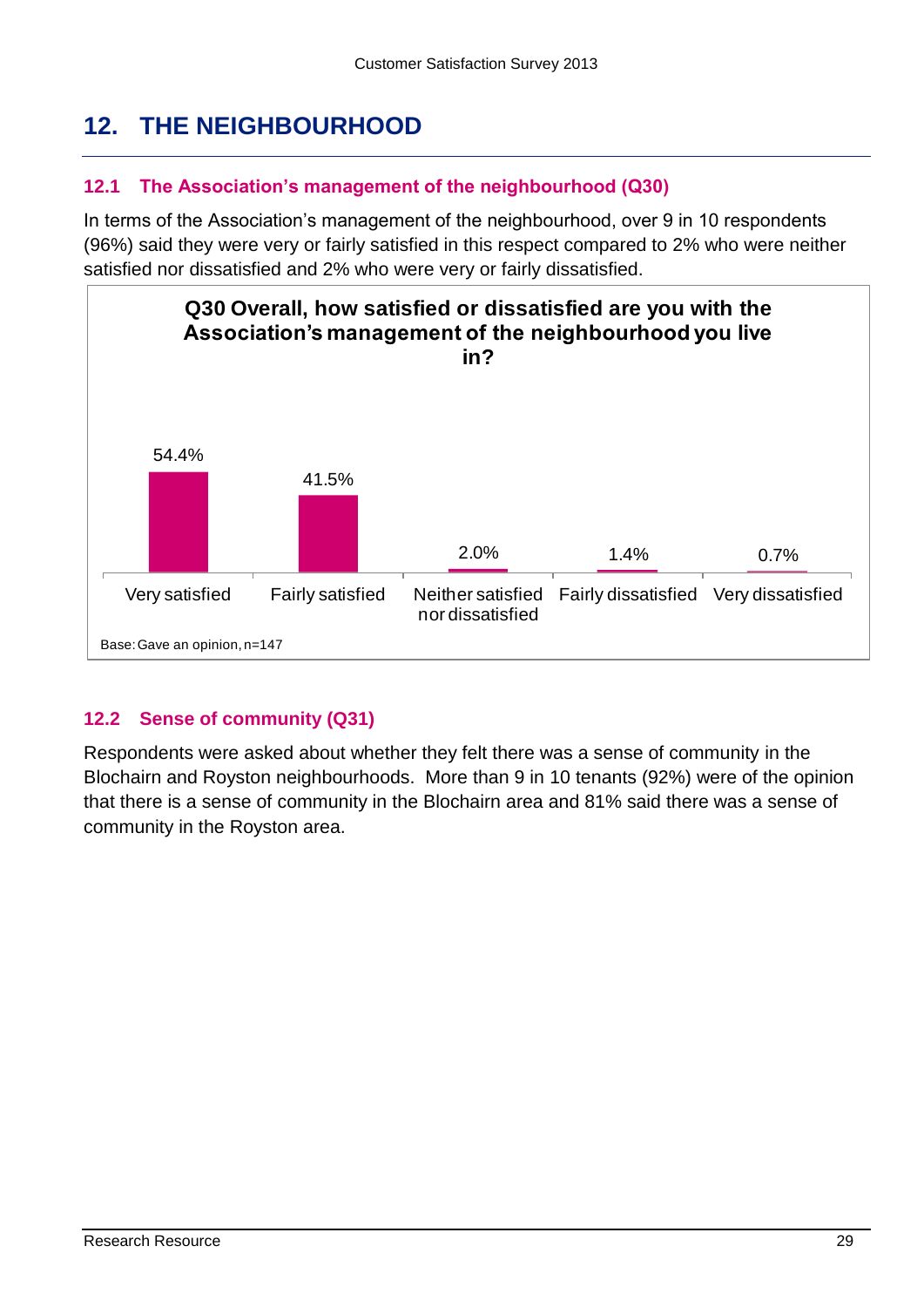#### <span id="page-29-0"></span>**12.3 Satisfaction with neighbourhood aspects (Q32)**

With regards to neighbourhood aspects, satisfaction levels were highest in terms of the maintenance of common areas (91%) and street lighting (93%). On the other hand, less than half of tenants (49%) said they were satisfied with children's play facilities.

<span id="page-29-1"></span>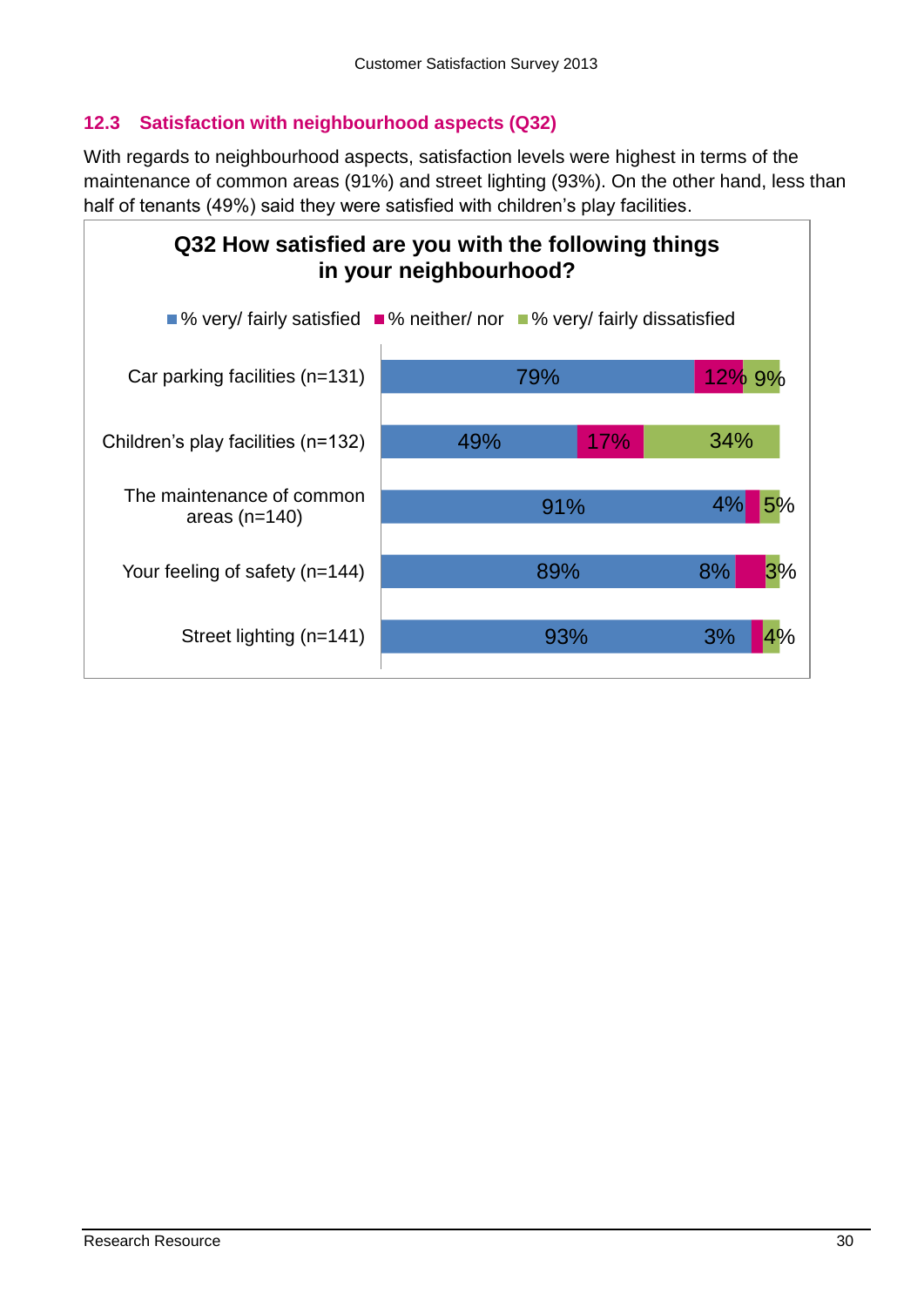#### **12.4 Neighbourhood issues in Blochairn (Q33)**

Respondents were asked to rate the extent to which various issues were a problem or not a problem in the Blochairn area. The biggest concerns in the Blochairn area were dog fouling (61% stating serious or minor problem) and rubbish (42%).

<span id="page-30-0"></span>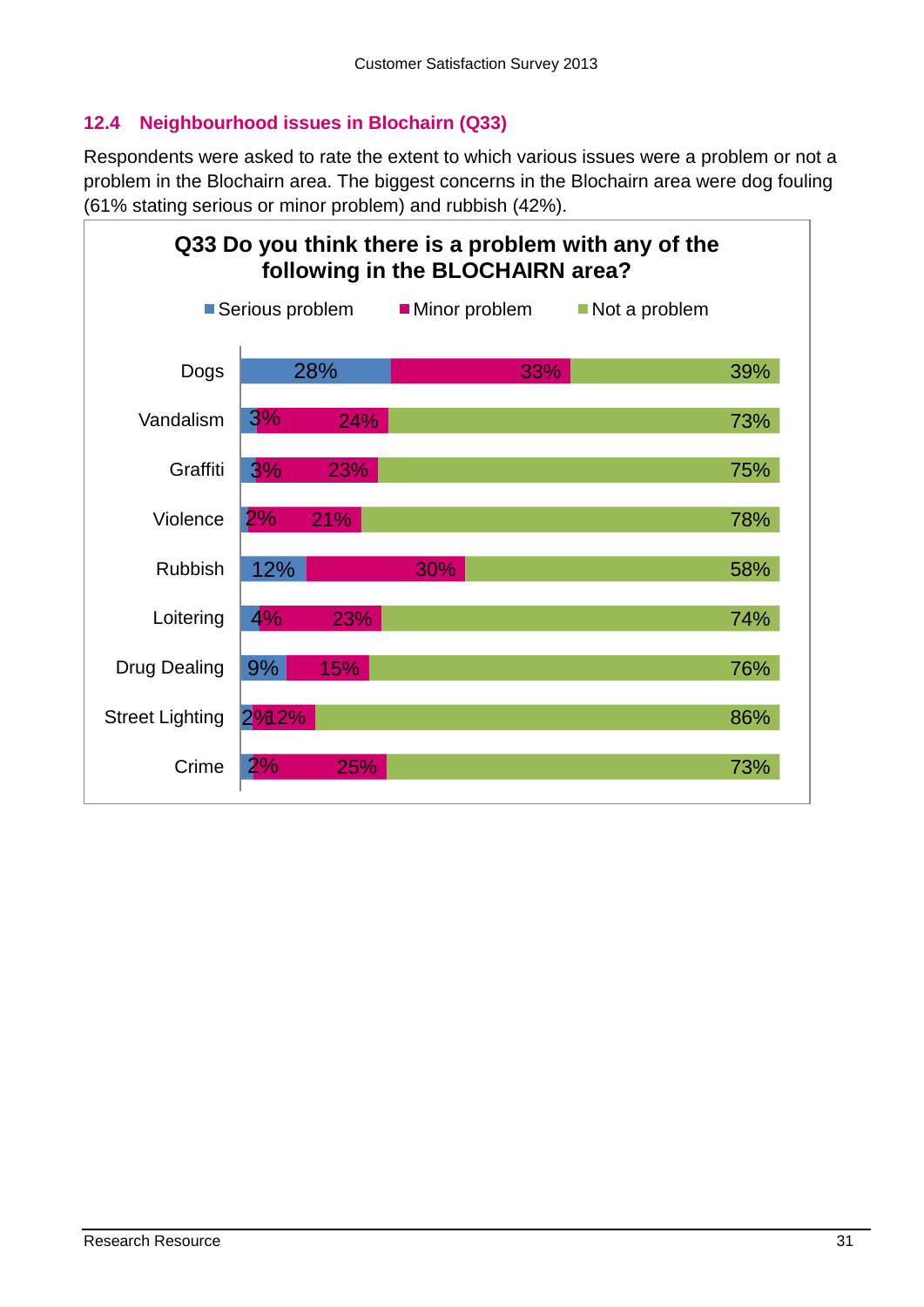#### **12.5 Neighbourhood issues in Royston (Q34)**

Similar to the previous question, respondents were asked to rate the extent to which various issues were a problem or not a problem in the Royston area. The biggest concerns for the Royston area were graffiti (72% stating serious or minor problem), dogs (68%), vandalism (68%) and rubbish (64%).

<span id="page-31-0"></span>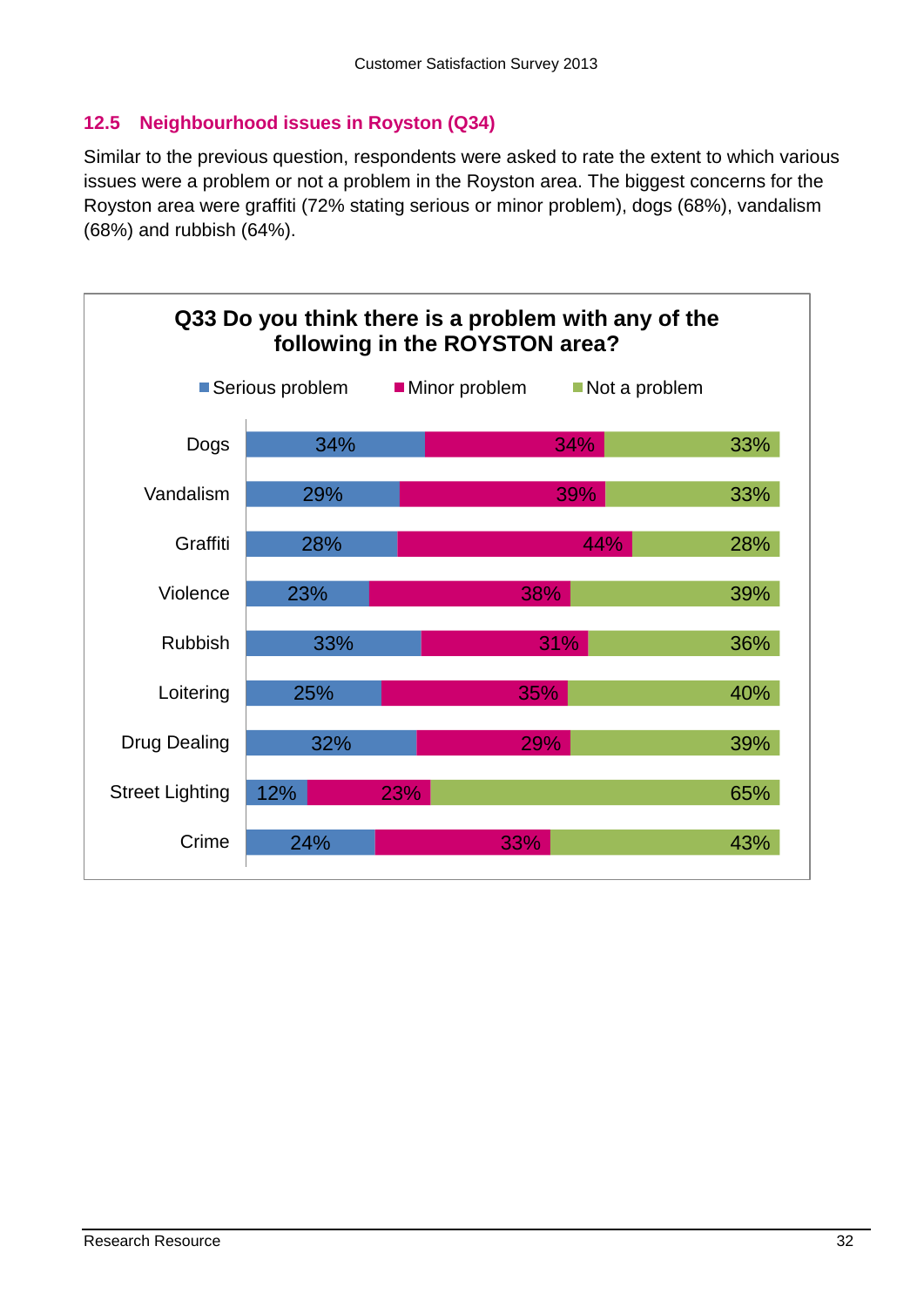#### **12.6 Suggestions for addressing neighbourhood problems (Q35)**

Respondents were asked for their suggestions on what they felt the Association could do about the problems they have in their neighbourhood. Where respondents were able to provide a suggestion this tended to be where the respondent felt that the Association could be better at helping tenants to report problems or better at dealing with tenant problems. Other suggestions were where tenants felt that problem tenants should be evicted and vetted before moving into the area and that the Association to work with the police to solve neighbourhood problems.

| Q35 What do you think the Housing Association could do about these problems? |     |               |  |  |
|------------------------------------------------------------------------------|-----|---------------|--|--|
| <b>Base: Gave an opinion, n=74</b>                                           | No. | $\frac{9}{6}$ |  |  |
| Don't know                                                                   | 26  | 35.1%         |  |  |
| None/ don't think they can help                                              | 15  | 20.3%         |  |  |
| Try and sort out situations/ help people to report problems                  | 12  | 16.2%         |  |  |
| Evict people causing trouble in the area/ check who is moving into houses    | 8   | 10.8%         |  |  |
| Involve the police/co-operate with them                                      | 7   | 9.5%          |  |  |
| Keep doing a great job                                                       | 6   | 8.1%          |  |  |
| Install CCTV cameras                                                         | 3   | 4.1%          |  |  |
| Have facilities for kids in the area                                         | 1   | 1.4%          |  |  |
| Clean up Royston Road                                                        | 1   | 1.4%          |  |  |

#### <span id="page-32-0"></span>**12.7 Other neighbourhood problems (Q36)**

The survey included an open ended question which asked respondents about any other issues they consider to be a problem in their neighbourhood. Problems which were mentioned by tenants included the problems with anti social behaviour and housing allocations, regarding the lack of facilities for children, dog fouling and regarding rubbish and litter concerns.

| Q36 Are there any other things you believe to be a problem? |     |               |  |  |
|-------------------------------------------------------------|-----|---------------|--|--|
| Base: Gave an opinion, n=51                                 | No. | $\frac{9}{6}$ |  |  |
| None                                                        | 26  | 51.0%         |  |  |
| Problems with anti social behaviour/ housing allocation     | 8   | 15.7%         |  |  |
| Don't know                                                  | 5   | 9.8%          |  |  |
| No facilities for kids                                      | 4   | 7.8%          |  |  |
| Dog fouling in the streets                                  | 3   | 5.9%          |  |  |
| Dirty street/ rubbish lying around                          | 2   | 3.9%          |  |  |
| Improvements to houses                                      | 2   | 3.9%          |  |  |
| Other                                                       | 2   | 3.9%          |  |  |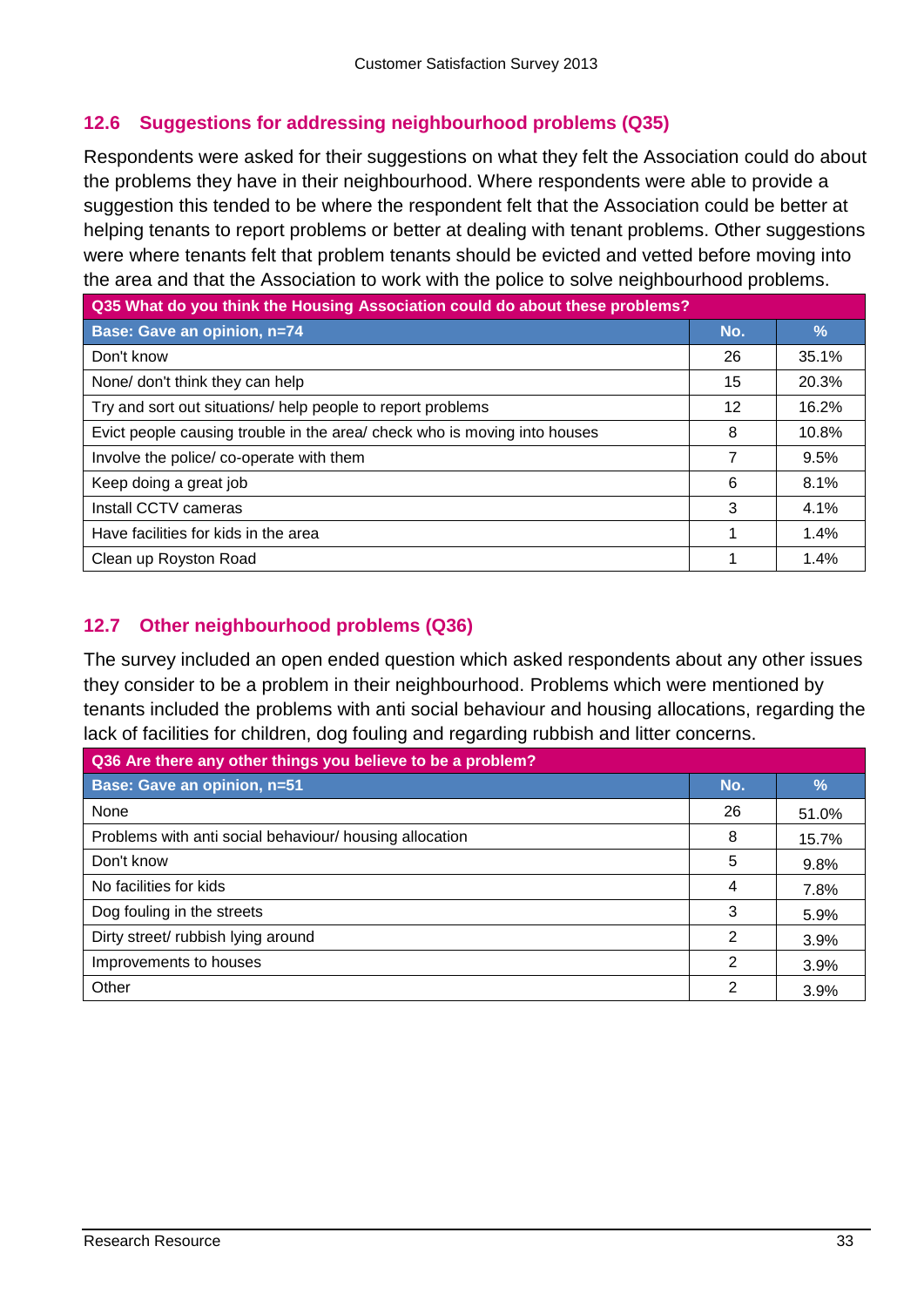The comments provided to this question are listed below.

#### Problems with anti social behaviour/ housing allocation

- *Areas that have been dug up and left in very poor condition.*
- *Drugs in Royston.*
- *Foreigners getting all the good housing over people who live here who are desperate for a house.*
- *Neighbours trying to cause problems for other neighbours.*
- *People telling gossip to staff about people they have a run in with or if they complain about you, the Housing seem to believe what's being said before gathering both sides of the dispute.*
- *Residents who smoke in the lifts must be told to stop or move out of the Blochairn area.*
- *Yes, only getting a decent house if you're a foreigner.*

#### Dog fouling

- *Dog fouling in the streets is really bad.*
- *Dog fouling on the streets is a big problem in Blochairn.*
- *Just dog poo on streets, especially the street beside the chapel.*

#### No facilities for children

- *Just the housing, staff. No facilities for kids to play. The housing changes rules to suit themselves or other people.*
- *Not enough shops and no children playing area.*
- *Not enough things for children of all ages to do.*
- *The children's park should have more swings for babies.*

#### Rubbish/ litter

- *Dirty street, rubbish.*
- *Residents not arranging for large items to be picked up from bin area and the children play with it. Sometimes it is difficult to walk to bins.*

#### Improvements to houses

- *My bathroom, the bath and sink are horrible and I would prefer a shower (walk in).*
- *No storage in our own house and no facility to dry out clothes.*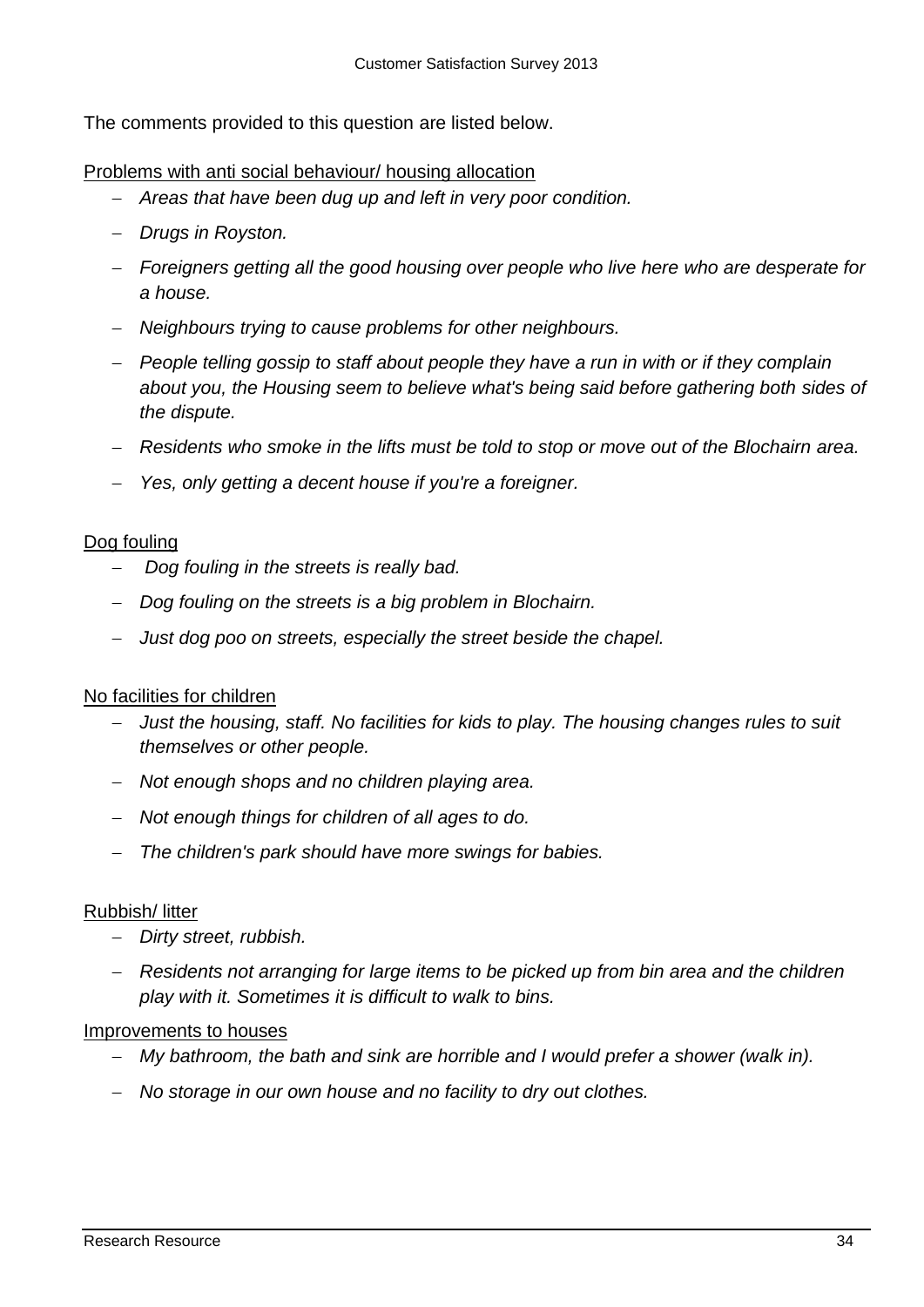#### **Other**

- *Not knowing if there are paedophiles in the area.*
- *The smell and vermin issues caused by the Shanks Waste Recycling Plant nearby.*

#### <span id="page-34-0"></span>**12.8 CCTV (Q37-41)**

Respondents were asked for their opinions on the CCTV cameras in the Blochairn area.

- 63% of respondents knew where the CCTV cameras that cover Blochairn area were positioned (63% in 2004);
- 60% felt that the CCTV cameras make the area a safer place to live (39% in 2004);
- 54% agreed that the CCTV cameras have cut down the amount of vandalism and graffiti in the area (29% in 2004);
- <sup>14%</sup> agreed that the CCTV cameras had helped them or someone they knew (4% in 2004).

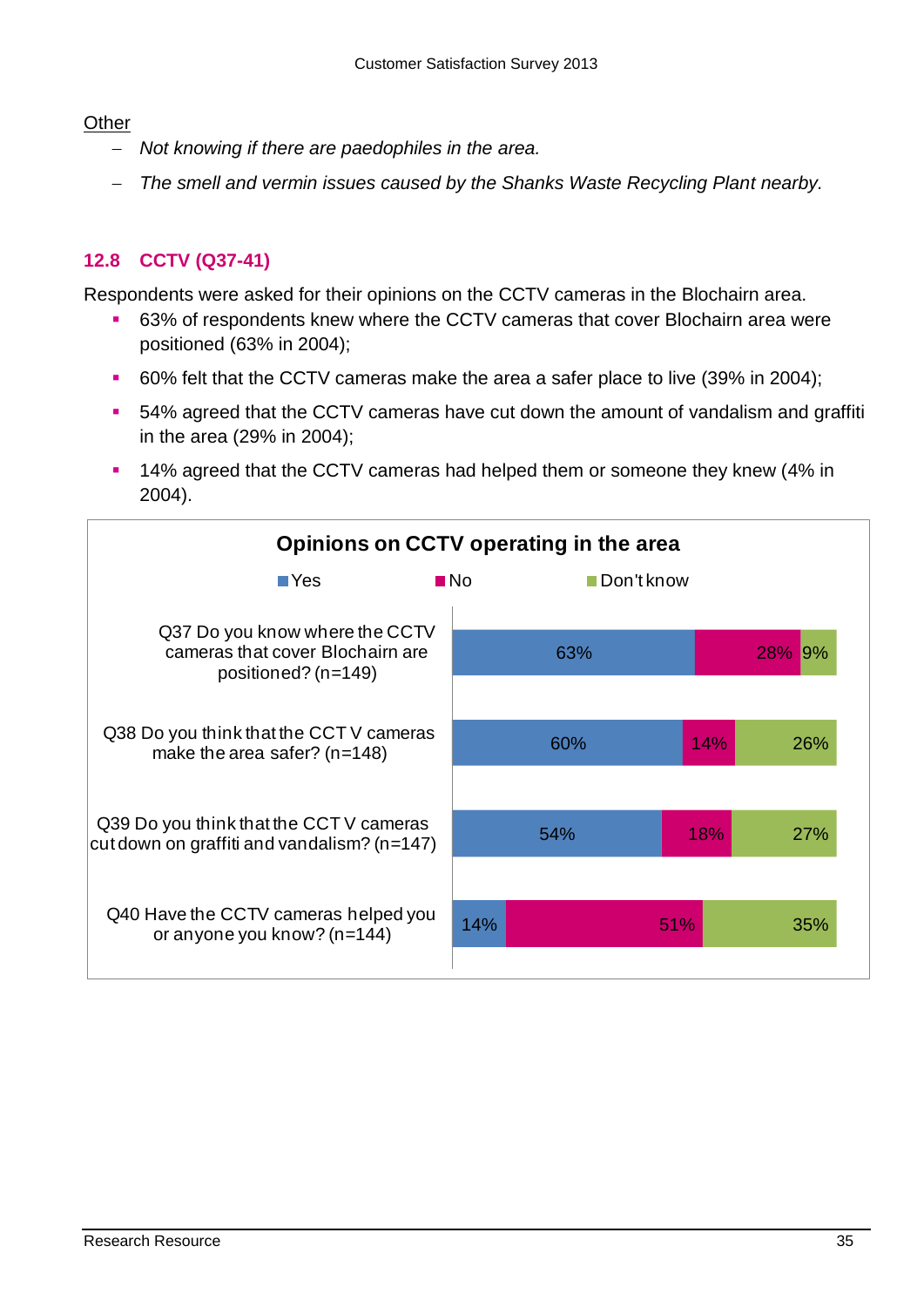# <span id="page-35-0"></span>**13. WORKING WITH YOUNGER RESIDENTS**

#### <span id="page-35-1"></span>**13.1 Awareness of the Association's work with younger residents (Q41)**

The survey included questions which asked respondents about their awareness of the work that the Association does for and with young people in the area. Over half of respondents were aware of the work the Association does, that the Association has a youth committee and that the Association has a youth newsletter (all 57%). Households with no children in the household were more likely to be aware of the work the Association does with young people (59%) than households with children (52%).

Awareness levels have decreased since the 2004 survey where 82% were aware of the work that the Association does for and with young people.

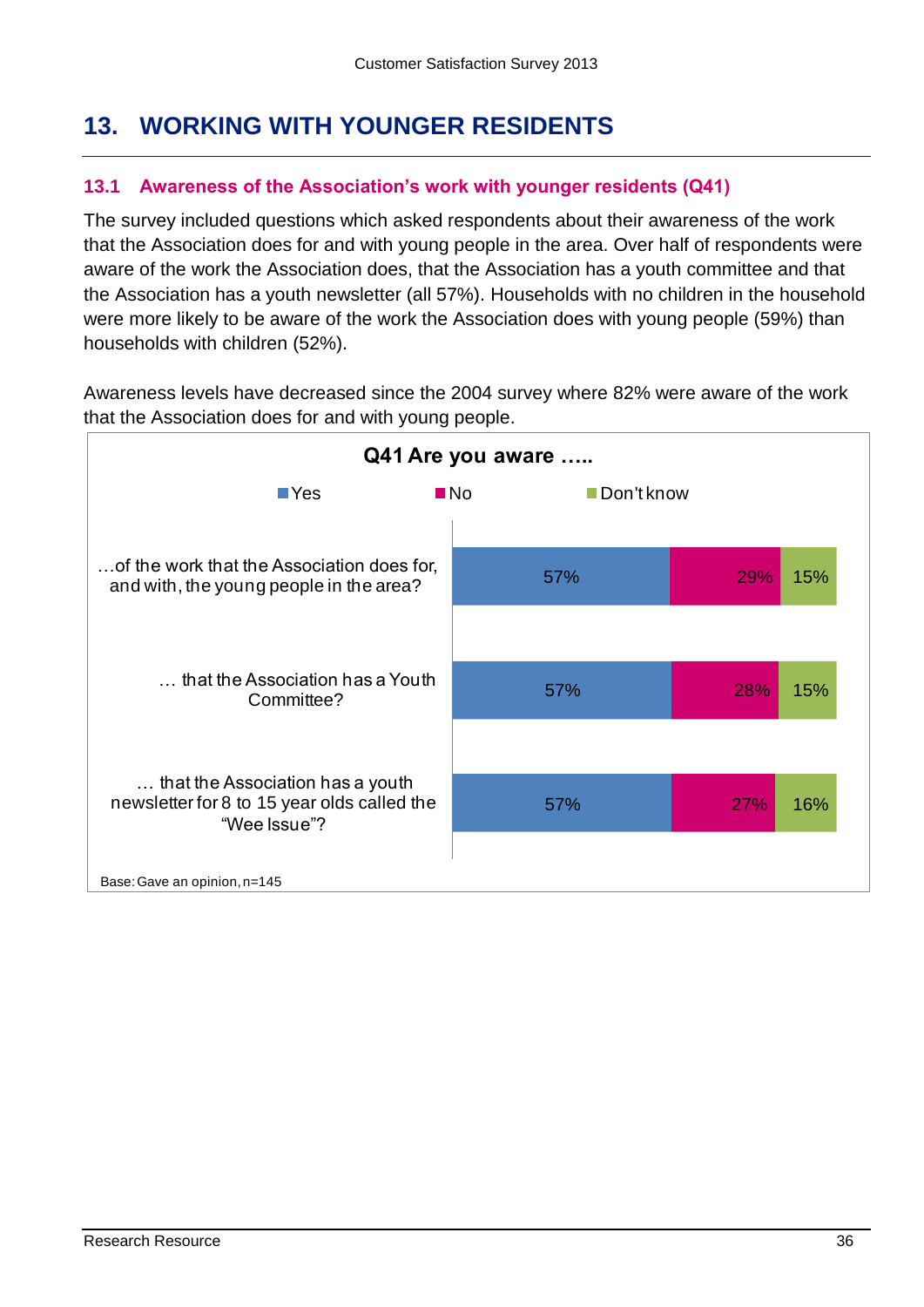## **13.2 Opinions on the Association working with younger residents (Q42-49)**

The vast majority of tenants were of the opinion that the Association working with young people in the area is a good idea (94%). This is marginally more than the 2004 survey where 92% said it was a good idea. Households with children were more likely to have said that the Association working with young people in the area was a good idea (98%) than households who did not have children (92%).



Just under 4 in 10 respondents (39%) felt that the area was a better place to live as a result of the work the Association does with young people. In 2004, 63% said that the Association's work with young people benefited the area and 7% said it did not benefit the area. More people in 2013 said they were unsure to this question. Respondents who had no children in the household were more likely to have said the area is improving as a result of the work the Association does with young people (43%) than households who had children (27%). Households with children were more likely to have answered don't know to this question (71%).

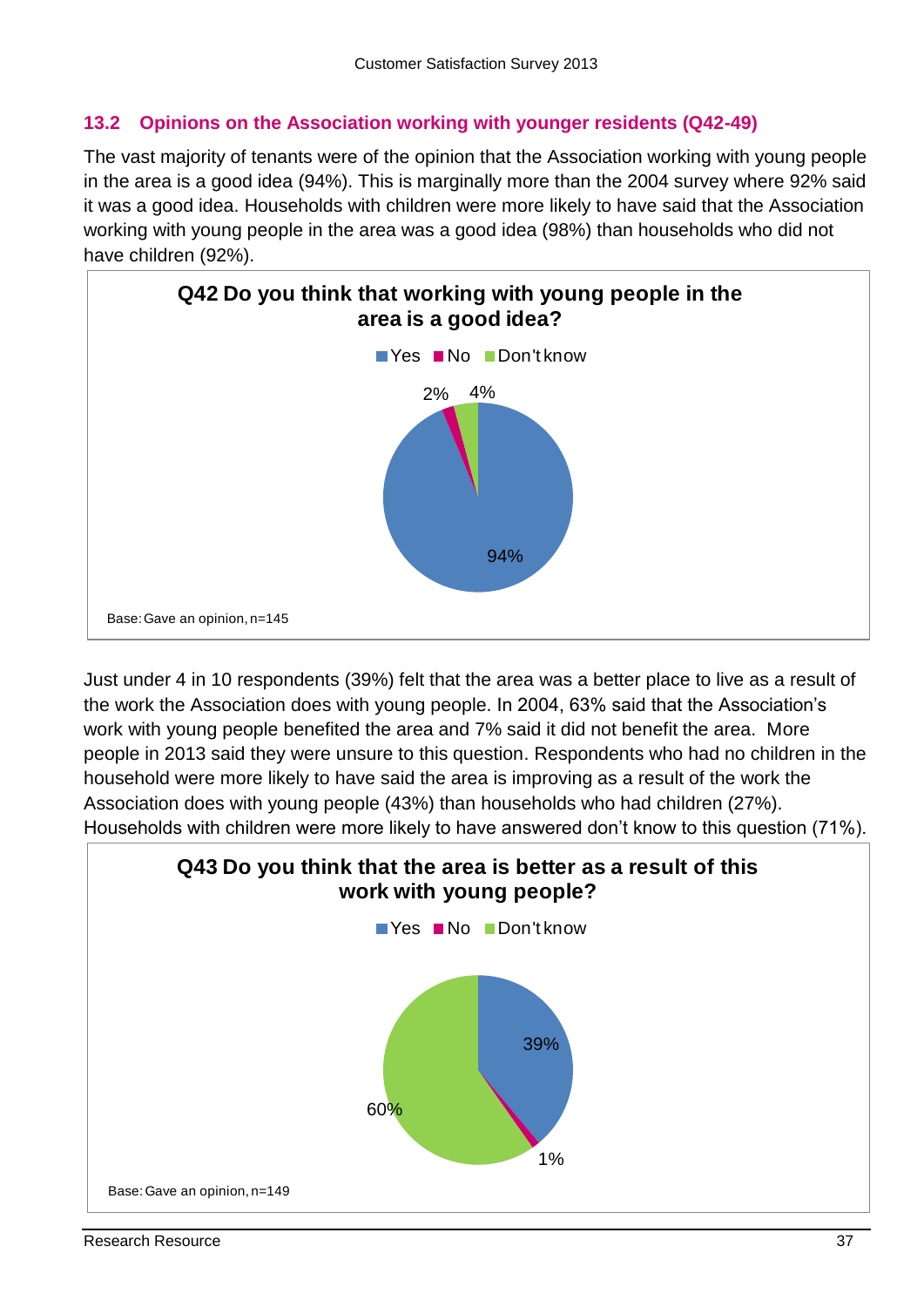Those who said the area was better as a result of the Association's work with young people were asked to provide examples of why they feel this way. The majority of comments made were where tenants felt that children were behaving better as they had more things to do and that the activities keep them off the street and out of trouble.

| Q44 If yes, can you give any examples?           |     |               |
|--------------------------------------------------|-----|---------------|
| <b>Base: Provided suggestions, n=31</b>          | No. | $\frac{9}{6}$ |
| Children behaving better/ have more things to do | 9   | 29%           |
| Keeps them off the streets/ out of trouble       | 8   | 26%           |
| Makes them more responsible / improve work ethic | 7   | 23%           |
| More respect for others/ area                    | 7   | 23%           |
| Helps them gets jobs/ guidance                   | 7   | 23%           |
| Reduces vandalism/more respect for the area      | 5   | 16%           |
| Making friends/ polite                           | 3   | 10%           |
| Keeps them out of bother/ away from trouble      | 3   | 10%           |
| Less trouble/ crime                              | 2   | 6%            |
| Other                                            | 5   | 16%           |

Six in ten respondents felt that the work with young people will be of benefit to them (60%) and no individuals disagreed with this statement. In 2004 67% agreed with this statement.

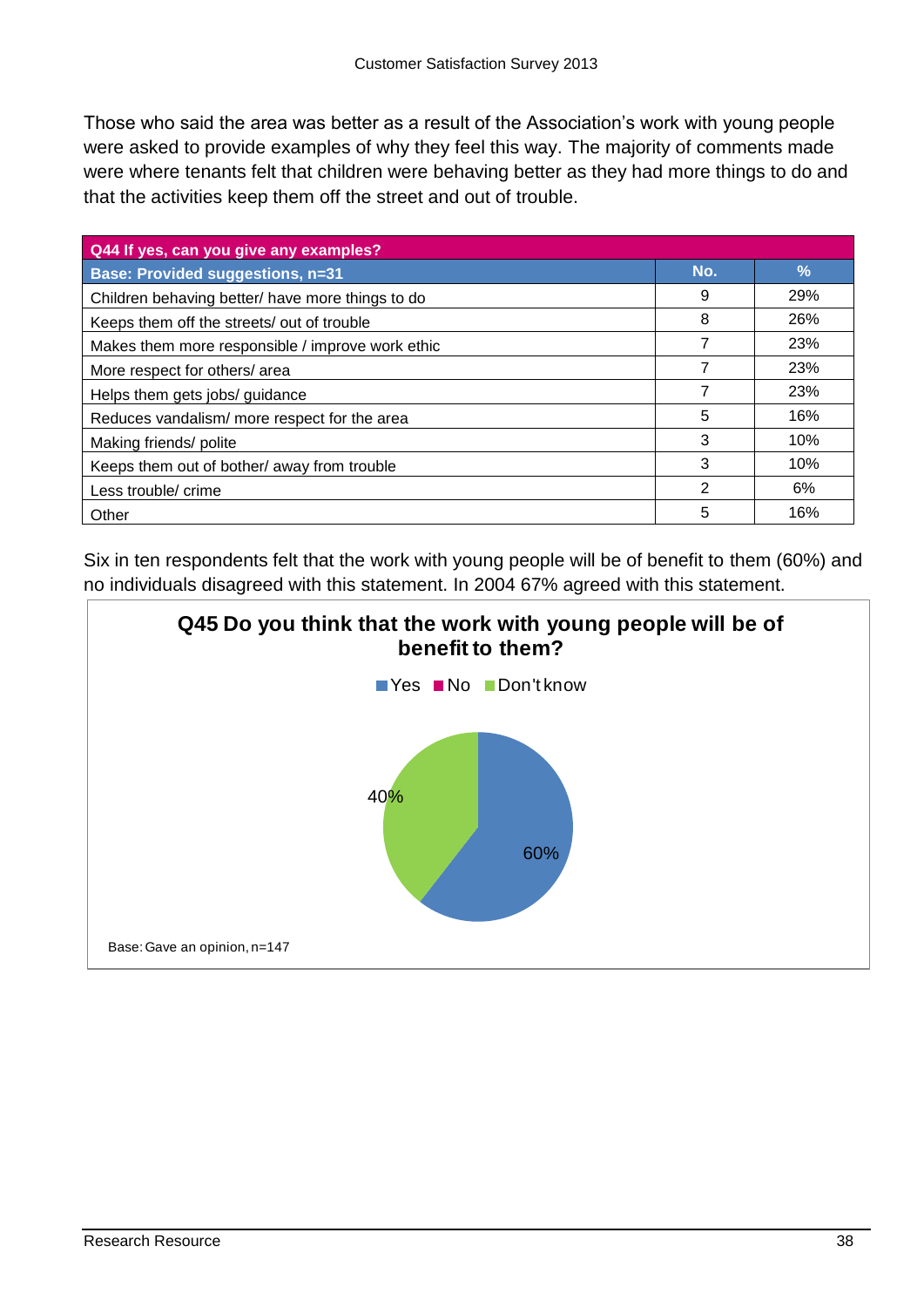Those who felt that the youth activities were of benefit to young people in the area were asked how specifically they felt young people would benefit. The majority of comments were where tenants felt that the activities helped make young people feed part of the community and that it keeps them off the streets and out of trouble.

| Q45 How do you think young people will benefit?            |     |     |
|------------------------------------------------------------|-----|-----|
| <b>Base: Provided suggestions, n=63</b>                    | No. | %   |
| Make them feel part of community/ give them responsibility | 26  | 41% |
| Keep them off the streets/ out of trouble                  | 16  | 25% |
| They learn new things/ improves their skills               | 16  | 25% |
| Gives them something to do/ an interest                    | 14  | 22% |
| It will help them get a job/ go on to better things        | 14  | 22% |
| It gives them something to do/ educates them               | 4   | 6%  |
| Other                                                      | 3   | 5%  |

More than 8 in 10 respondents (86%) agreed that the Association should organise events for young people, for example during school holidays. In 2004, 93% agreed with this statement.

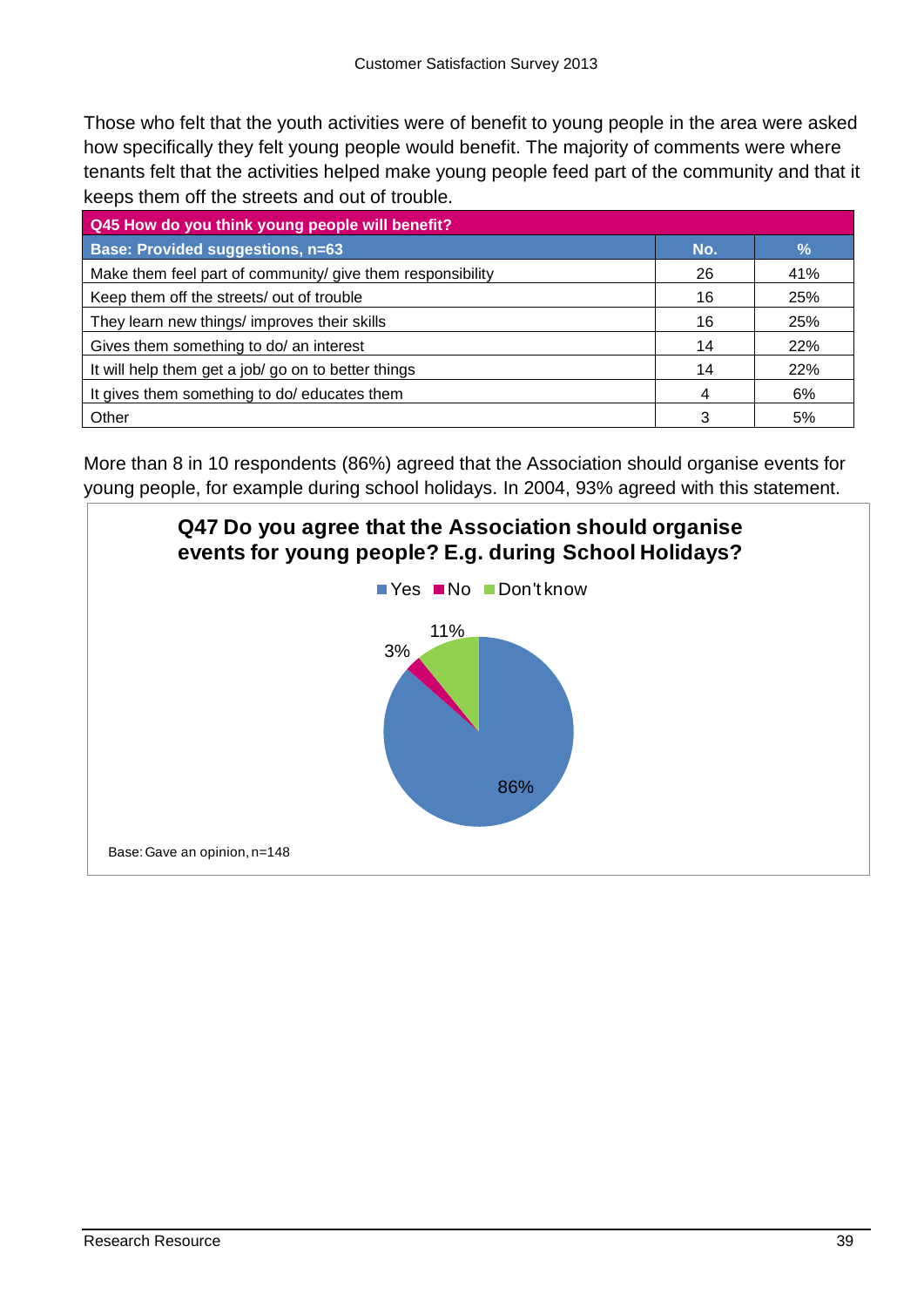Over half of tenants (56%) felt that youth activities arranged by the Association should include young people from surrounding areas, 19% disagreed with this statement and 25% were unsure. In 2004, 32% agreed with this statement and 32% disagreed.

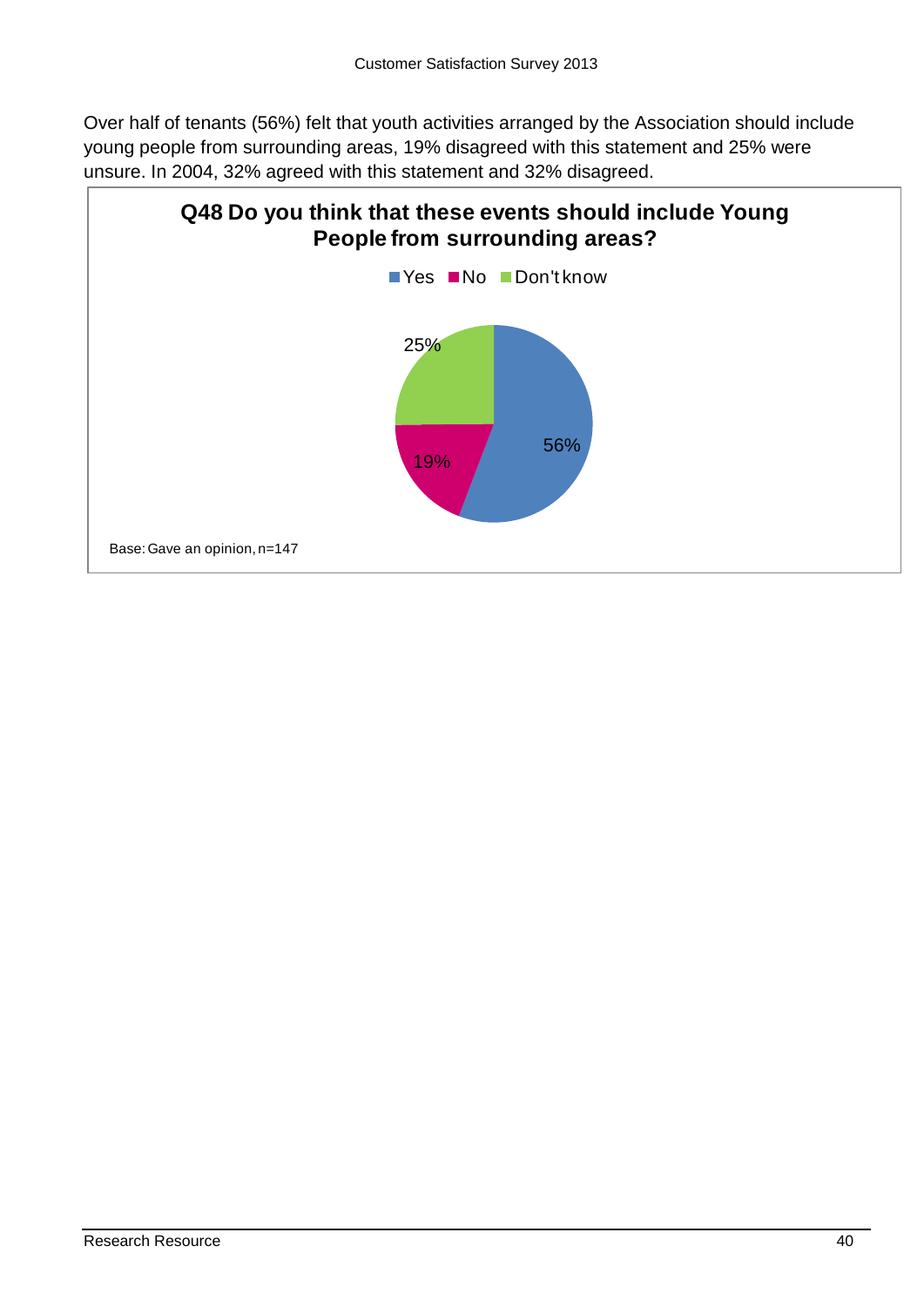Respondents were asked if they had any other general comments on the work the Association does with young people:

- *Associations should network with other organisations in the area.*
- *Could do with a play park for kids.*
- *Depends on cost.*
- *Depends on the age group.*
- *Depends on the cost.*
- *Fun day that includes a football league/ tournament for both boys and girls.*
- *Help them to integrate.*
- *Holding events for young people during school holidays can only do well for the community.*
- *I don't think it's part of the association's remit to provide this.*
- *I think it is good for the children. My children benefited from this and it helps other children to benefit now.*
- *I think you should think about the younger ones as well under 8's as some of their friends are younger.*
- *If it's feasible it would be good to include as many children as possible.*
- *Just keep getting better please.*
- *Just our own area.*
- *Keep up the good work.*
- *Make events for the kids that stay here, help build the community we have before tackling what's beyond.*
- *Means they get to know each other.*
- *They get to know each other.*
- *More events and activities for all children.*
- *Only in Blochairn, but kids should help with cleaning litter and be good for a length of time for a reward.*
- *Other associations should organise their own events.*
- *The housing do great at involving older children age 8+ but there is not much in the area for younger children and not many activities for families.*
- *There is not a lot to do for young people in this area in a place that drink and drug abuse is an issue.*
- *Think this will help them to get to know each other well and to respect each other.*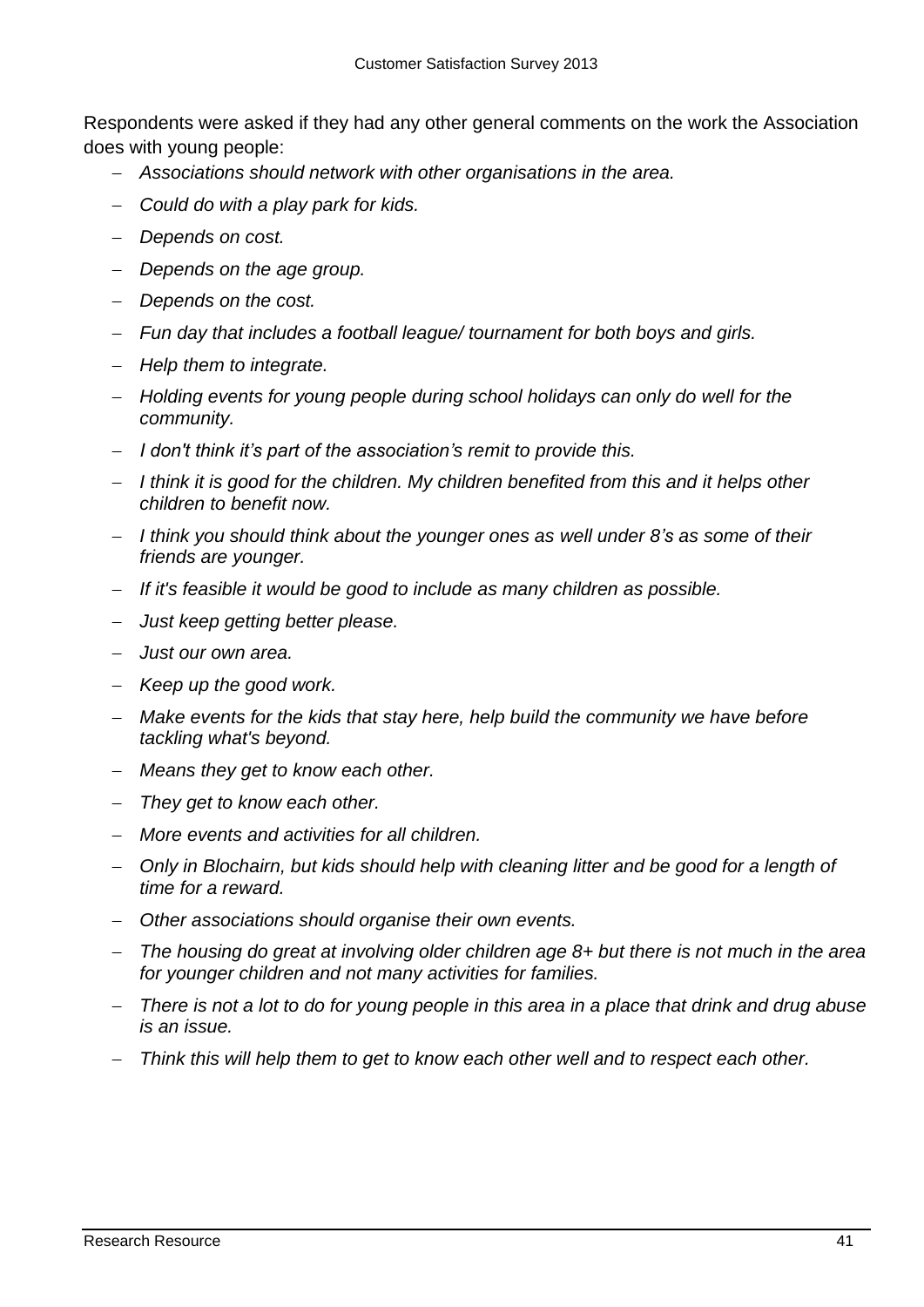#### **13.3 Additional comments**

Finally, respondents were asked if they had any further comments they would like to make about the Association and the services it provides:

- *BHA's communication with its tenants is very good. However, if you were able to email them this would be beneficial. This would work well when there are closed for lunch at 12.30-13.30?*
- *Blochairn Housing is a great association. Any problems have in the past have been dealt with quickly. The newsletters are great for information on news of the area. The staff are always helpful too.*
- *Blochairn staff interfere with people's private affairs, and this causes bad vibes towards other tenants. Blochairn staff should have a new management team. The rest of the team are unapproachable.*
- *Certain families in our building have no respect for the building, residents or area and regularly allow their kids to run riot and cause damage in Blochairn. They send letters proposing to penalise families who work, rather than deal with them.*
- *I believe Blochairn services provided are generally really good and helpful. Huge support from all the staff is noticeable. Personally I believe Blochairn Association's activities have huge impact on improving the standards of living at Dunolly Street as it's becoming a much better place to live, just keep doing what you do and all will be even better.*
- *I don't have any complaints for housing. Anytime I have to get things done which is not that often, it's done very quickly. Good service all round.*
- *I feel owners should be involved in the Good Neighbour Scheme and that Blochairn residents should be first for a new house instead of outside people or housing associations.*
- *I think the staff work very hard for the association.*
- *I think our housing association does everything it can for its tenants and young children and it's always saying if you think we can do anything else let us know.*
- *I would like a new bathroom suite, like a walk in shower and get the bath out.*
- *I'm not happy about dog owners using my back garden. Some of my neighbours don't clean stairs at all!*
- *In a cramped house, 3 bedrooms, 5 single adults but can't get a new home.*
- *Just the amount of children (and children who do not live in Blochairn Place) constantly running/ cycling around or bouncing around parked cars. I feel this is a real issue which should be addressed.*
- *Maybe the tenants should be given information on the youths in the area. Maybe at the AGM - What they have been doing? Or even within the newsletters.*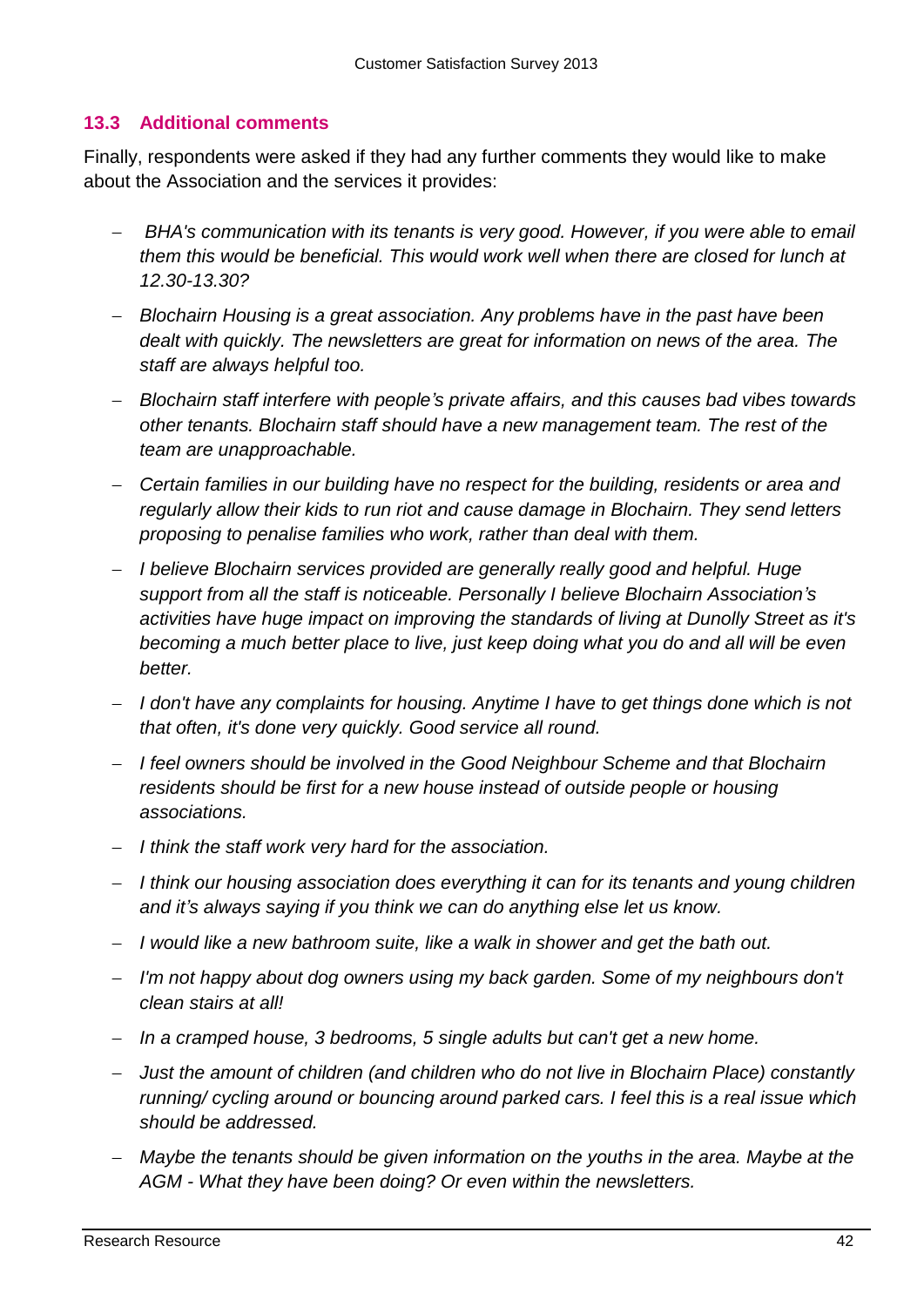- *No storage in the house is a major issue for us - we are not getting any alternative arrangements from the association. Association should modify our accommodation and make storage for us.*
- *Overall and in general I and my family appreciate everything Blochairn Housing has given us. They truly are nice people who are very welcoming and kind. I also appreciate everything Blochairn has done for my children and the wonderful trips they have provided for the community.*
- *Overall I think Blochairn is the best Housing Association I have been with and all the staff is helpful.*
- *Overall we are very pleased with the service we get from Blochairn Housing and very happy with the house we live in.*
- *The Association has been very consistent in maintaining deadlines of Blochairn. The youth activities are so significant for our children.*
- *Think Blochairn is a well run housing, keeps tenants up to date with all activities that's going on. I would like to see more amenities for teenagers to go out, instead of hanging around.*
- *This area is a good area. If you have a crisis in your family i.e. death, the whole community pull together. The thing I think Royston needs is a sports centre. As there is a high number of drink and drug abuse.*
- *Would like a decision made regarding the radiator being put at the bottom of the stairs. I have raised the issue a couple years ago, would cut back on heating costs to the rest of house.*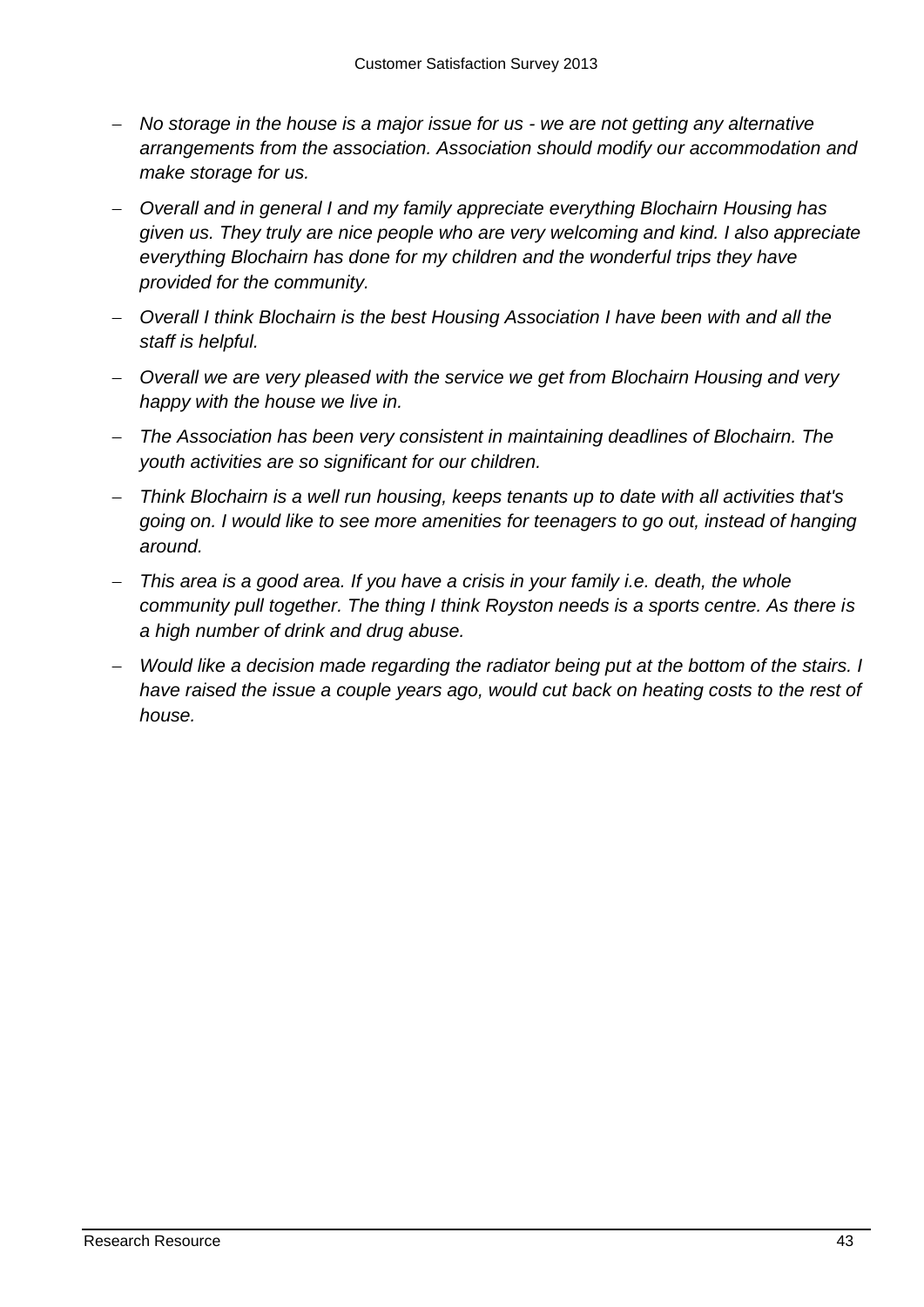# **14. HOUSEHOLD DETAILS**

#### **14.1 Age and gender (Q50/51)**

Four in ten respondents (40%) were male and 6 in 10 respondents (60%) were female.

| Q50 How old are you? |     |       |
|----------------------|-----|-------|
| <b>Base: n=147</b>   | No. | %     |
| 16-24                | 4   | 2.7%  |
| 25-34                | 31  | 21.1% |
| 35-44                | 30  | 20.4% |
| 45-64                | 47  | 32.0% |
| 65-74                | 28  | 19.0% |
| 75-84                | 6   | 4.1%  |
| $85+$                | 1   | 0.7%  |

## **14.2 Working status (Q52)**

In terms of the working status of respondents, just under 4 in 10 respondents (39%) were in full or part time employment, 14% were unemployed, 11% were long term sick or disabled, 15% were retired, 9% were caring for others or looking after the family and 1% were in full time education.

| Q52 What is your current work status?             |     |               |
|---------------------------------------------------|-----|---------------|
| <b>Base: n=143</b>                                | No. | $\frac{9}{6}$ |
| Full time paid work (35 or more hours per week)   | 41  | 28.7%         |
| Part time paid work (less than 35 hours per week) | 15  | 10.5%         |
| Full time education                               | 2   | 1.4%          |
| Unemployed                                        | 20  | 14.0%         |
| Long term sick or disabled                        | 16  | 11.2%         |
| Caring for others/ Looking after family           | 13  | 9.1%          |
| Retired                                           | 35  | 24.5%         |
| Other                                             | 1   | 0.7%          |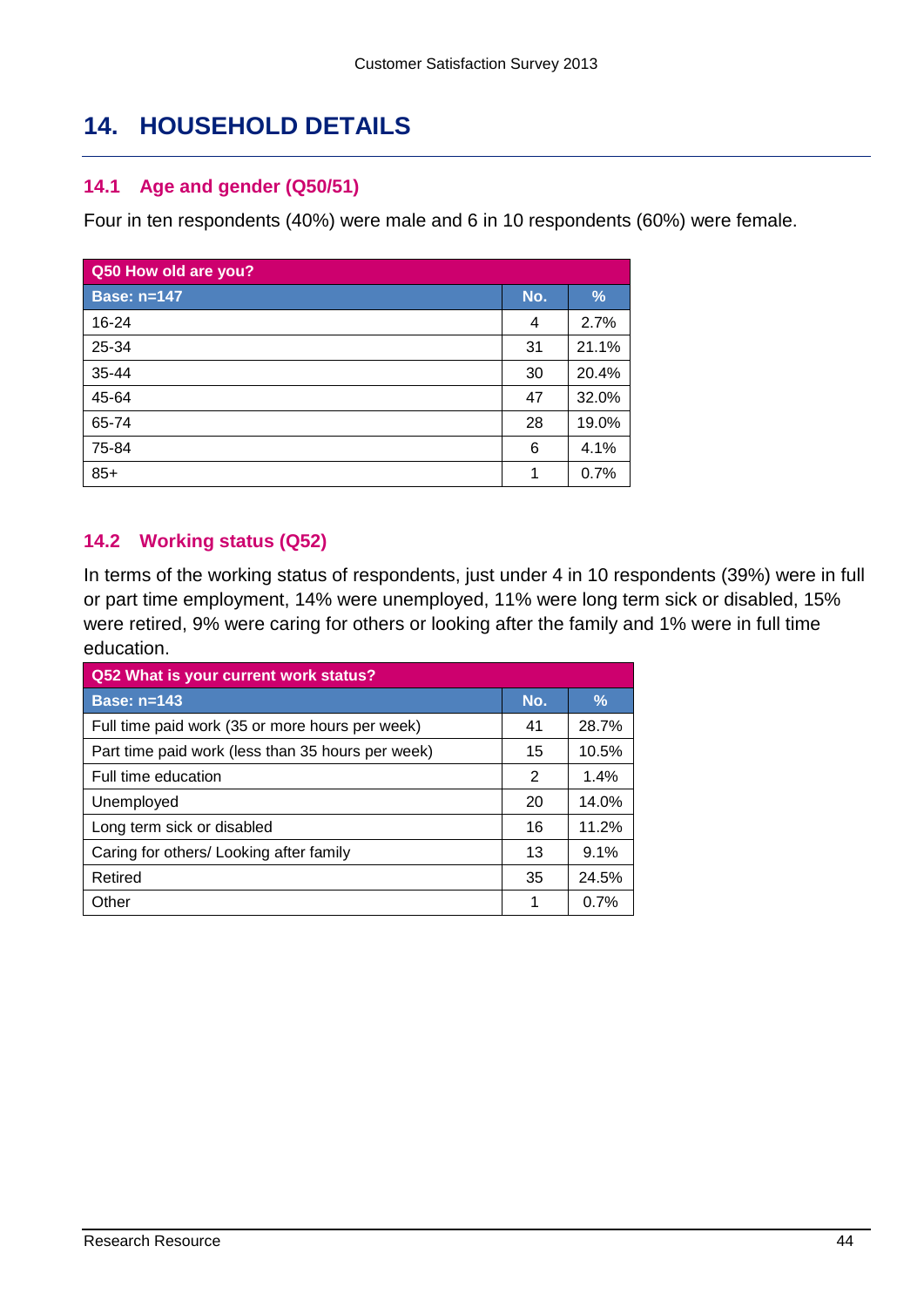## **14.3 Household composition (Q53)**

With regards to household composition, 39% of households contained single adults, 19% of households contained couples with no children, 12% were single parent families and 19% were couples with children.

| Q53 How would you describe the composition of your household? |     |       |
|---------------------------------------------------------------|-----|-------|
| <b>Base: n=145</b>                                            | No. | $\%$  |
| One adult under 60                                            | 30  | 20.7% |
| One adult aged 60 or over                                     | 26  | 17.9% |
| Two adults both under 60                                      | 14  | 9.7%  |
| Two adults both over 60                                       | 9   | 6.2%  |
| Two adults, at least one 60 or over                           | 4   | 2.8%  |
| Three or more adults, 16 or over                              | 17  | 11.7% |
| 1 parent family with 1 child under 16                         | 6   | 4.1%  |
| 1 parent family with 2 children under 16                      | 7   | 4.8%  |
| 1 parent family with 3 or more children under 16              | 4   | 2.8%  |
| 2 parent family with 1 child under 16                         | 18  | 12.4% |
| 2 parent family with 2 children under 16                      | 5   | 3.4%  |
| 2 parent family with 3 or more children under 16              | 4   | 2.8%  |
| Other                                                         | 1   | 0.7%  |

#### **14.4 Disability status (Q54/55)**

One third of respondents said that either they or a member of their household had some form of disability or long term health problem (33%), with the majority stating this was regarding mobility or a physical disability (69%).

| Q55 If yes, is this related to?                                                    |     |               |
|------------------------------------------------------------------------------------|-----|---------------|
| Base: $n=45$                                                                       | No. | $\frac{9}{6}$ |
| Mobility/ physical disabilities                                                    | 31  | 68.9%         |
| Mental health condition                                                            | 15  | 33.3%         |
| Other condition                                                                    | 3   | 6.7%          |
| Learning difficulties (e.g. dyslexia)                                              | 2   | 4.4%          |
| Difficulties with sight                                                            | 2   | 4.4%          |
| Developmental disorder (e.g. Autistic Spectrum Disorder<br>or Asperger's Syndrome) | 2   | 4.4%          |
| Difficulties with hearing                                                          | 2   | 4.4%          |
| Learning disability (e.g. Down's Syndrome)                                         |     | 2.2%          |
| Don't know                                                                         |     | 2.2%          |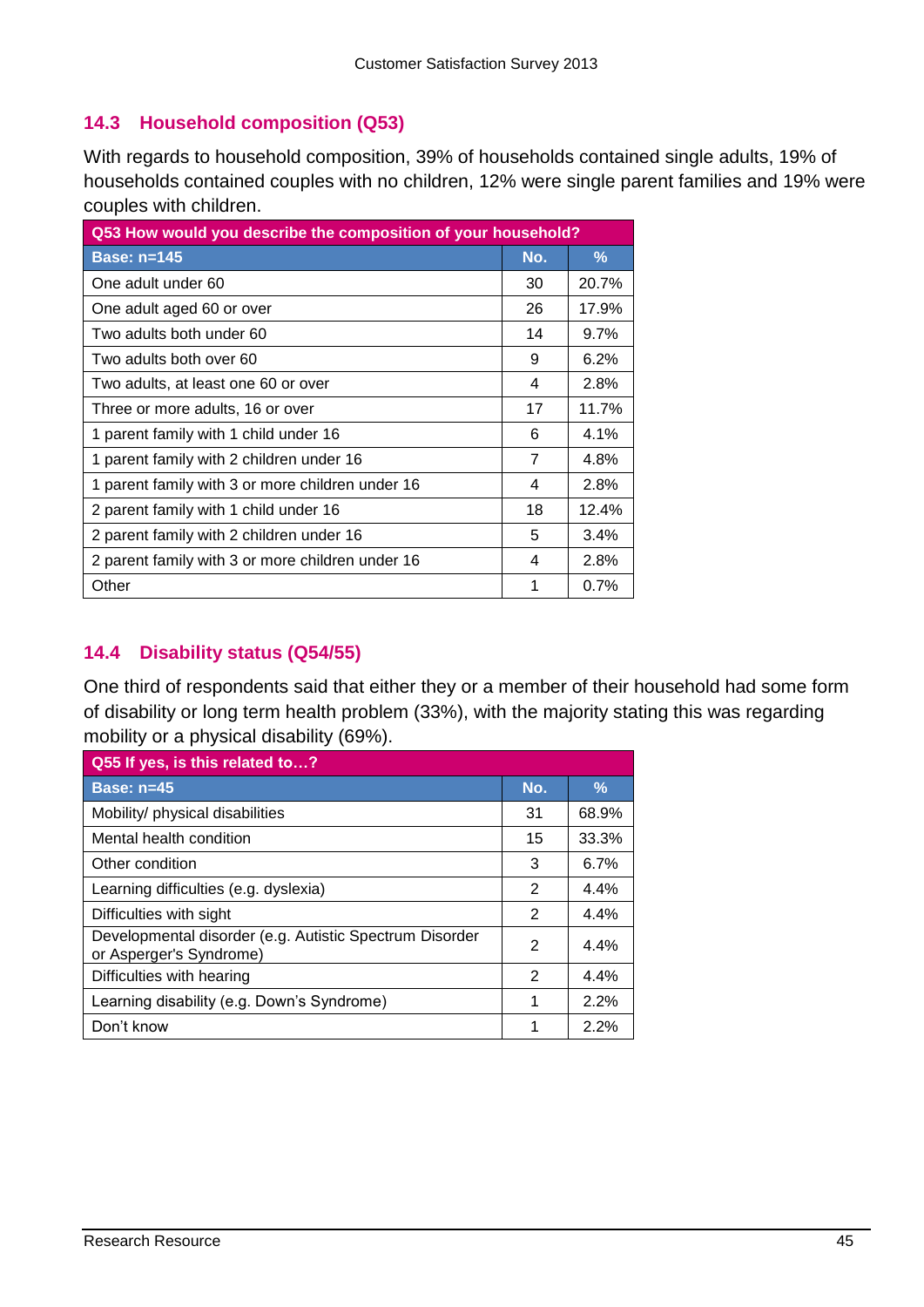## **14.5 Ethnicity (Q56)**

Over 8 in 10 respondents were White Scottish, English, Welsh, Northern Irish or British, 7% were Polish and 4% were African.

| Q56 How would you describe your ethnic origin?           |          |               |
|----------------------------------------------------------|----------|---------------|
| <b>Base: n=146</b>                                       | No.      | $\frac{9}{6}$ |
| <b>White Scottish</b>                                    | 113      | 77.4%         |
| White English                                            | 3        | 2.1%          |
| White Welsh                                              | $\Omega$ | 0.0%          |
| <b>White Northern Irish</b>                              | 1        | 0.7%          |
| <b>White British</b>                                     | 1        | 0.7%          |
| White Irish                                              | 1        | 0.7%          |
| Gypsy/ Traveller                                         | $\Omega$ | 0.0%          |
| Polish                                                   | 10       | 6.8%          |
| Any other white ethnic group                             | 3        | 2.1%          |
| Any mixed or multiple ethnic groups                      | 1        | 0.7%          |
| Pakistani, Pakistani Scottish or Pakistani British       | 1        | 0.7%          |
| Indian, Indian Scottish or Indian British                | 1        | 0.7%          |
| Bangladeshi, Bangladeshi Scottish or Bangladeshi British | 2        | 1.4%          |
| Chinese, Chinese Scottish or Chinese British             | 0        | 0.0%          |
| Other Asian                                              | 2        | 1.4%          |
| African, African Scottish or African British             | 6        | 4.1%          |
| Caribbean, Caribbean Scottish or Caribbean British       | 0        | 0.0%          |
| Black, Black Scottish or Black British                   | $\Omega$ | 0.0%          |
| <b>Other Black</b>                                       | 0        | 0.0%          |
| Arab                                                     | 1        | 0.7%          |
| Other                                                    | 0        | 0.0%          |

## **14.6 Car ownership (Q57)**

Just under 4 in 10 respondents said either they or a member of their household was a car owner (36%).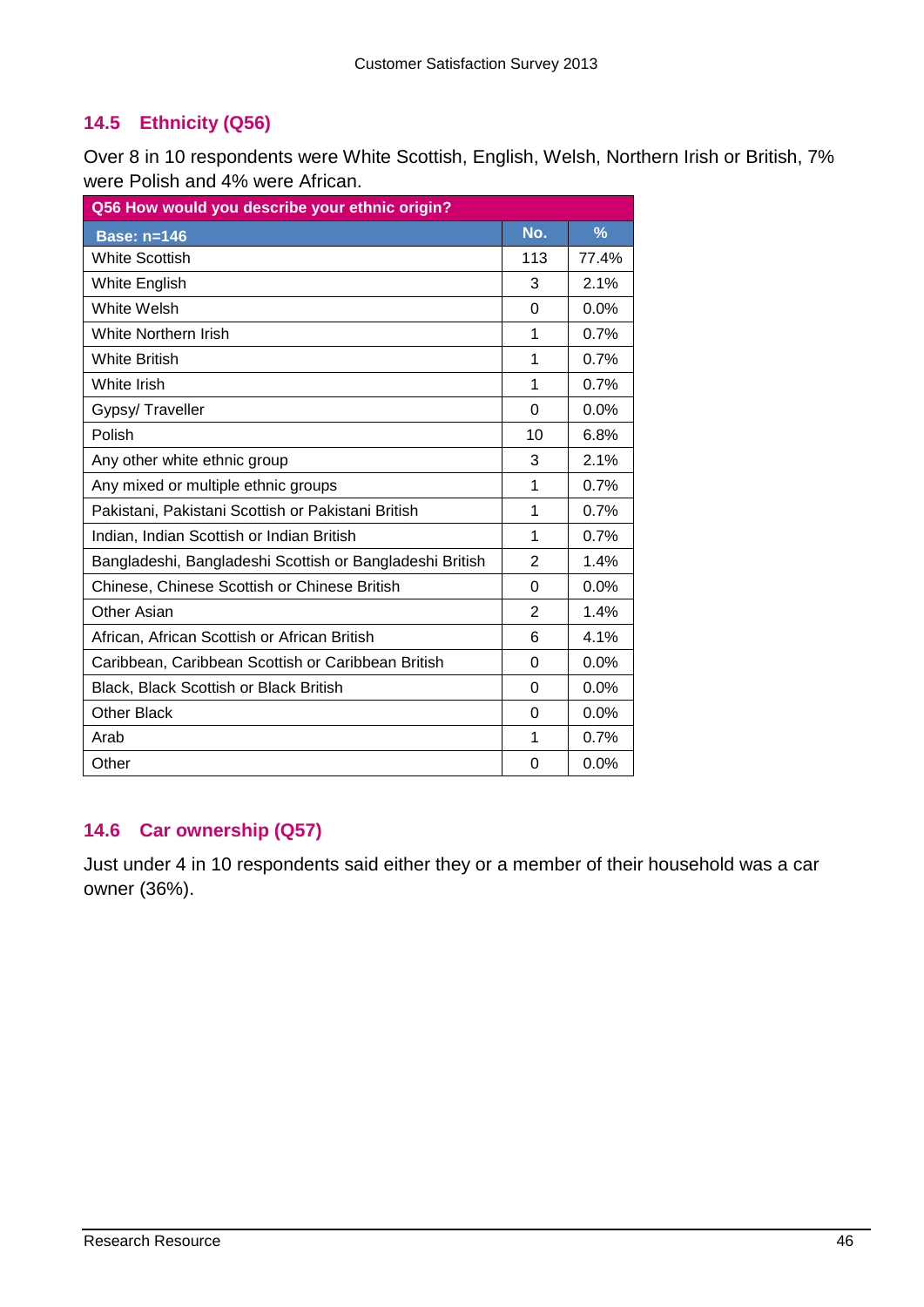## **15. OWNERS SURVEY RESULTS**

#### **15.1 Introduction**

A total of 10 owner occupiers responded to the postal survey representing a 27% response rate. This chapter details the key findings from the research undertaken with the Association's owners. Due to the small number of replies the responses have been reported as counts rather than percentages

#### **15.2 The Association's factoring service**

- The owners survey opened by asking respondents how satisfied or dissatisfied they were with the factoring service provided by Blochairn Housing Association. Six out of the ten owners said they were very or fairly satisfied, 3 said they were neither satisfied nor dissatisfied and 1 owner said they were fairly dissatisfied.
- **Following on from this owners were asked to rate how satisfied or dissatisfied they were** with the cleaning and maintenance of communal areas:
	- o 7 out of 10 were satisfied with cleaning and upkeep of communal areas and 2 were dissatisfied;
	- $\circ$  6 out of 10 were satisfied with the external building repairs and maintenance and 1 was dissatisfied;
	- $\circ$  6 out of 10 were satisfied with the repairs to communal areas. No owners were dissatisfied in this respect.
- In terms of contact with staff 9 owners said they were satisfied with Blochairn staff being helpful if they have an enquiry and that Blochairn staff have the knowledge to be able to respond to their query.
- Four out of ten owners said the charges they pay represent very good or good value for money, 4 said it was neither good nor poor value for money and 2 owners said it represented fairly poor value for money. Those who said it was poor value for money were asked to provide more details. One owner provided a comment to this question:
	- o *"Too much admin fees. The cleaners, even though they attend weekly, majority of the time is spent not cleaning, leaving it for ourselves. Too much excess fees on building insurance which overshadows the benefits."*
- All owners who responded to the survey said it was easy to understand their factoring bills. In terms of the information provided about how factoring bills are calculated, 8 owners said they were satisfied with this information and 1 owner was neither satisfied nor dissatisfied.

#### **15.3 The Neighbourhood**

 $\blacksquare$  In terms of the neighbourhood, 7 owners were very or fairly satisfied, 2 were neither satisfied nor dissatisfied and 1 owner was fairly dissatisfied.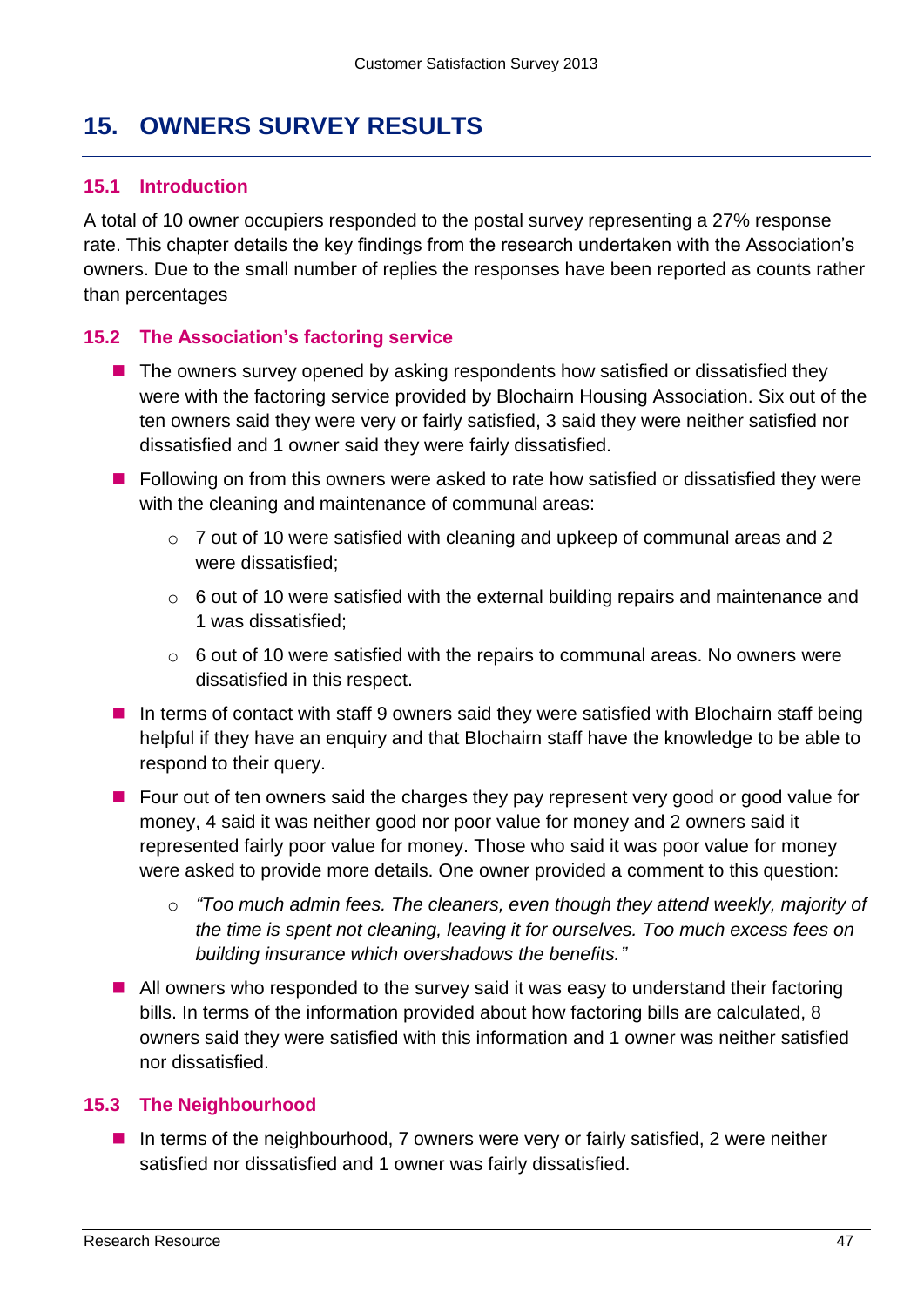- Eight out of ten owners said they believed there to be a sense of community within the Blochairn area and 1 out of 5 owners said they believed there to be a sense of community within the Royston area.
- With regards to neighbourhood aspects:
	- o 7 owners were satisfied with car parking facilities and 2 were dissatisfied;
	- $\circ$  3 owners were satisfied with children's play facilities and 2 were dissatisfied:
	- o 7 owners were satisfied with the maintenance of common areas, no owners were dissatisfied;
	- o 8 owners were satisfied with their feeling of safety and 1 owner was dissatisfied;
	- o 9 owners were satisfied with street lighting and 1 owner was dissatisfied.
- In terms of neighbourhood problems in the Blochairn area:
	- o 7 owners said dogs were a problem;
	- o 3 owners said vandalism was a problem;
	- $\circ$  1 owner said graffiti was a problem;
	- o 3 owners said violence was a problem;
	- o 5 owners said rubbish was a problem;
	- o 6 owners said loitering was a problem
	- $\circ$  1 owner said drug dealing was a problem;
	- o 2 owners said street lighting was a problem;
	- o 2 owners said crime was a problem.
- $\blacksquare$  In terms of neighbourhood problems in the Royston area:
	- o 5 owners said dogs were a problem;
	- $\circ$  5 owners said vandalism was a problem;
	- $\circ$  4 owners said graffiti was a problem;
	- o 4 owners said violence was a problem;
	- o 6 owners said rubbish was a problem;
	- $\circ$  6 owners said loitering was a problem
	- $\circ$  3 owners said drug dealing was a problem;
	- o 2 owners said street lighting was a problem;
	- o 4 owners said crime was a problem.
- Respondents were asked what they felt the Housing Association could do about these problems. Seven owners provided suggestions: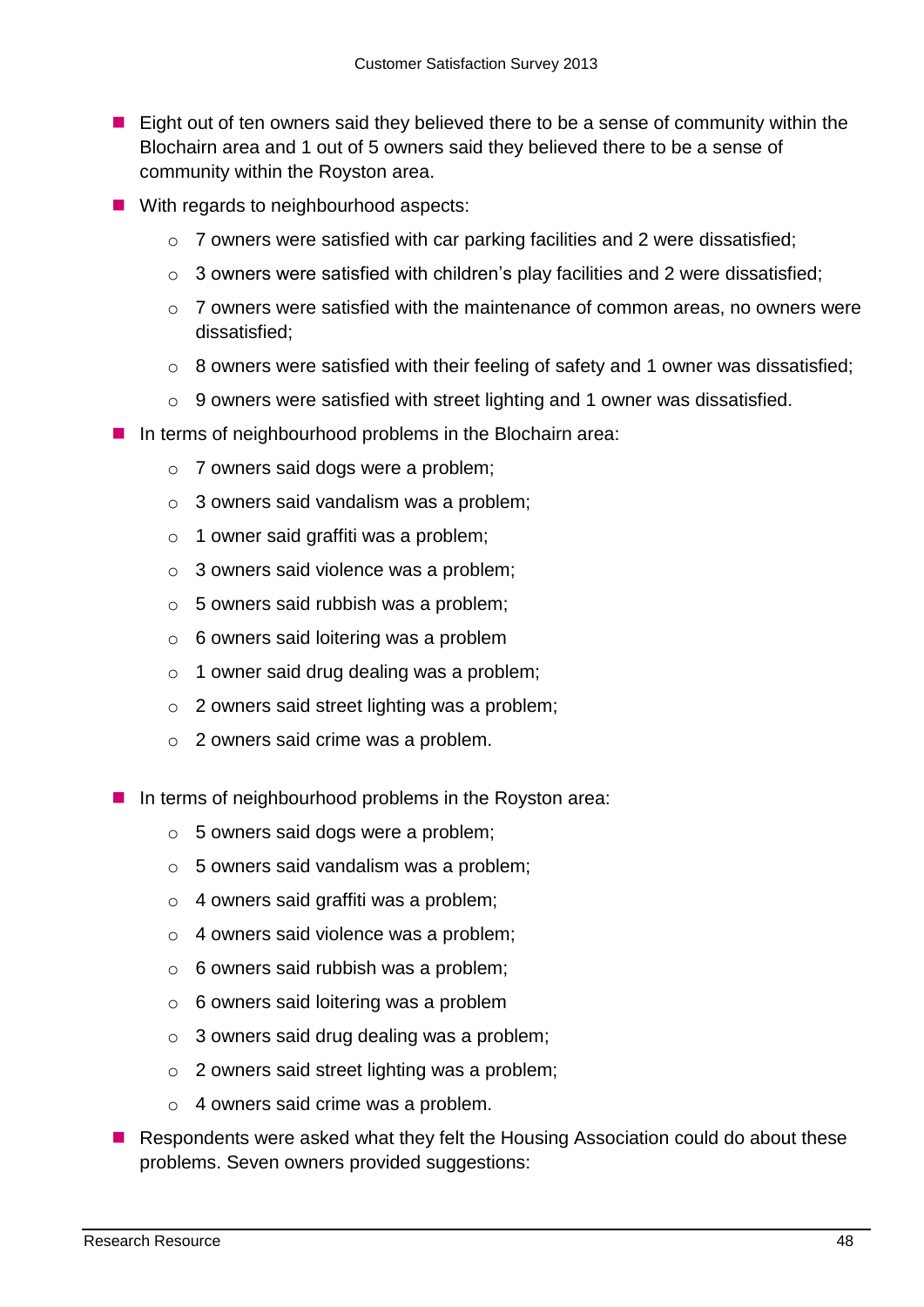- o *Fine people who leave dogs dirt in the communal areas, especially where kids play. Relocate residents who are often breaking the law. Too many police visits and arrests in this area, this causes concern. Provide education/ relevant awareness as per required subjects.*
- o *Speak to the landlord who owns the housing above Royston Road shops.*
- o *Very little.*
- o *Demand people to clean after themselves, instead of asking tidy people to clean up after messy ones.*
- o *Keep encouraging tenants and owners to act responsibly.*
- o *Monitor play areas at later times e.g. have staff working on back shifts at weekends.*
- o *Blochairn area - ensure residents are not allowing dogs to do their business in public areas.*
- Owners were also asked if there was anything else they believed to be a problem. Five owners provided additional comments:
	- o *Road safety, some other drivers are driving far too fast in this residential area which is full of kids playing. Please if possible provide slow down signs, more speed bumps or speed restrictions before a child is killed by a speeding driver.*
	- o *In my close, cycles and rubbish are a problem.*
	- o *Shouting children left to play without supervision e.g. children/ teenagers playing football and riding bikes very fast.*
	- o *Damage to cars, stone throwing and football.*
	- o *More parking spaces! At times, one has to park their car further away from home or sometimes it is impossible to find parking.*

#### **15.4 Household details**

- With regards to the age profile of respondents, 7 owners said they were aged 45 to 64 and 1 owner said they were aged 25 to 34. The remaining owners did not provide this information.
- **F** Four owners said they were male and four owners said they were female; the other two respondents did not answer this question.
- In terms of household composition, 1 owner said they were an adult aged under 60, 2 said they lived in a single adult household and were aged 60 or over, 1 respondent said they lived in a two adult household and were both under 60 years of age, 2 respondents said they were living in a household of 3 or more adults, 1 respondent said they were a single parent with 1 child and 1 respondent said they were a couple with 1 child.
- In terms of ethnicity, 5 owners said they were White Scottish, 2 said they were Polish and 1 was other Asian.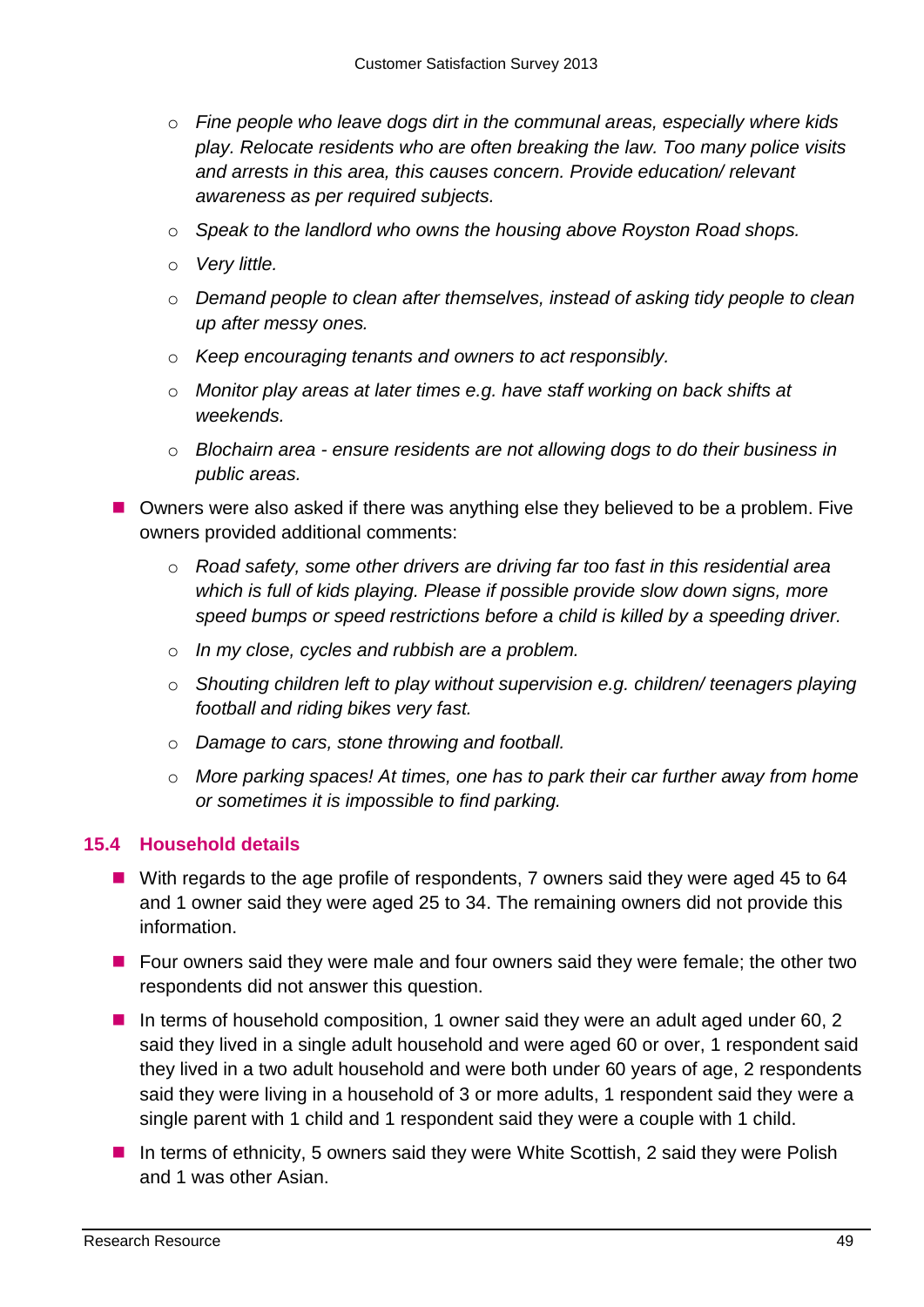## **16. CONCLUSIONS AND RECOMMENDATIONS**

This survey represents a very positive survey for Blochairn Housing Association. Throughout the report and where comparisons are available it is clear that satisfaction levels have improved for the majority of services since the 2004 survey.

## AREAS OF HIGH PERFORMANCE

The results of the 2013 survey reveal that, in general, the Association is performing to a high standard. The following points show the key highlights where satisfaction was highest and where improvement has been made:

- Overall satisfaction with the services provided by the Association is high and improving with 96% of tenants stating they were satisfied compared to 92% in 2004;
- $\blacksquare$  The vast majority of tenants were of the opinion that the Association is good at keeping them informed about their services and decisions (98%). This is an improvement on the 2004 survey where 92% rated the Association very or fairly good.
- The customer care when contacting the Association is highly rated by tenants with all tenants who had made contact within the last year stating they were satisfied with the helpfulness of the member of staff who dealt with their query and the quality of advice and assistance given.
- Satisfaction with the repairs service is very high with 99% of tenants who had reported a repair within the last year stating they were satisfied compared to 97% in 2004. In terms of various aspects of the repairs service, satisfaction was high in all respects, ranging from 95% in terms of the appointment system and the tradesman arriving at the appointed time to 99% with regards to the ease of reporting repairs, the helpfulness of the Association staff involved, the attitude of the tradesman and the quality of repairs.
- Tenants rated the quality of their home highly with 96% stating they were satisfied in this respect. A similar question was asked of tenants in 2004 about satisfaction with the overall design and layout of the home and where 86% of tenants expressed satisfaction.
- Awareness of the Good Neighbour Fund has increased since the 2004 survey from 76% in 2004 to 87%.
- With regards to CCTV cameras which cover the Blochairn area, more tenants in 2013 agreed that the CCTV cameras have cut down the amount of vandalism and graffiti in the area (59% in 2013 and 29% in 2004) and also that the CCTV cameras have helped someone that they knew (14% in 2013 and 4% in 2004).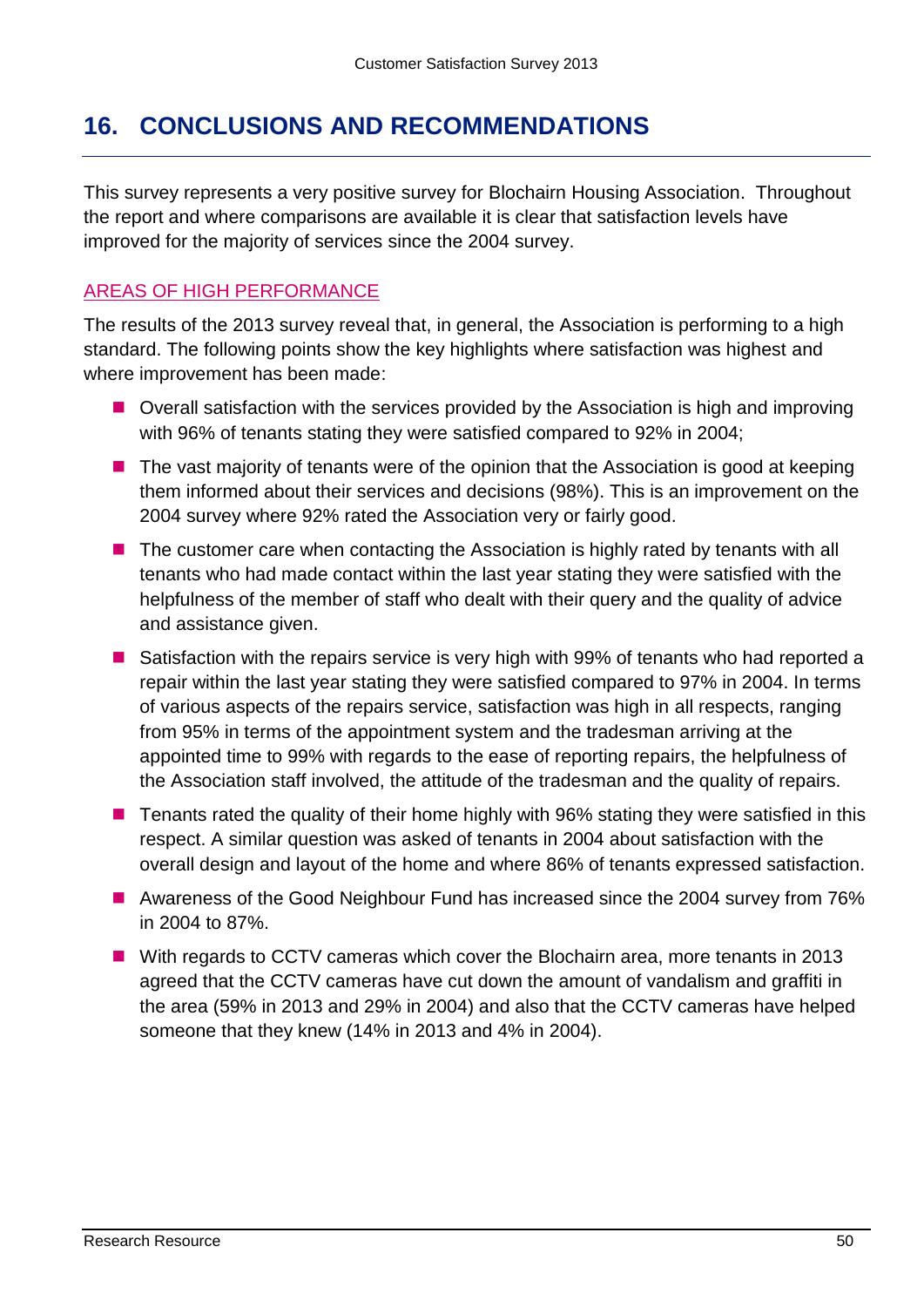## ACTION PLANNING

The following points have been made to highlight key areas where there is room for improvement in terms of the Association's current service offering. In particular lower levels of satisfaction and low levels of awareness have been highlighted which were evident throughout the report:

- Only 35% of tenants said they had home contents insurance. The main reasons for not having household contents insurance were where tenants had never thought about it or where the tenant said they could not afford this.
- Satisfaction with children's play facilities was an area of lower satisfaction with 49% stating they were satisfied and 34% stating they were dissatisfied in this respect.
- In terms of neighbourhood problems in the Blochairn area, 61% stated dog fouling was a serious or minor problem and 42% stated rubbish was a problem.
- $\blacksquare$  In the Royston area the biggest concerns for tenants appeared to be regarding graffiti (72% stating serious or minor problem), dogs (68%) and vandalism (68%).
- Fewer respondents in 2013 said they were aware of the work that the Association does for, and with the young people in the area (57%) than in 2004 (82%).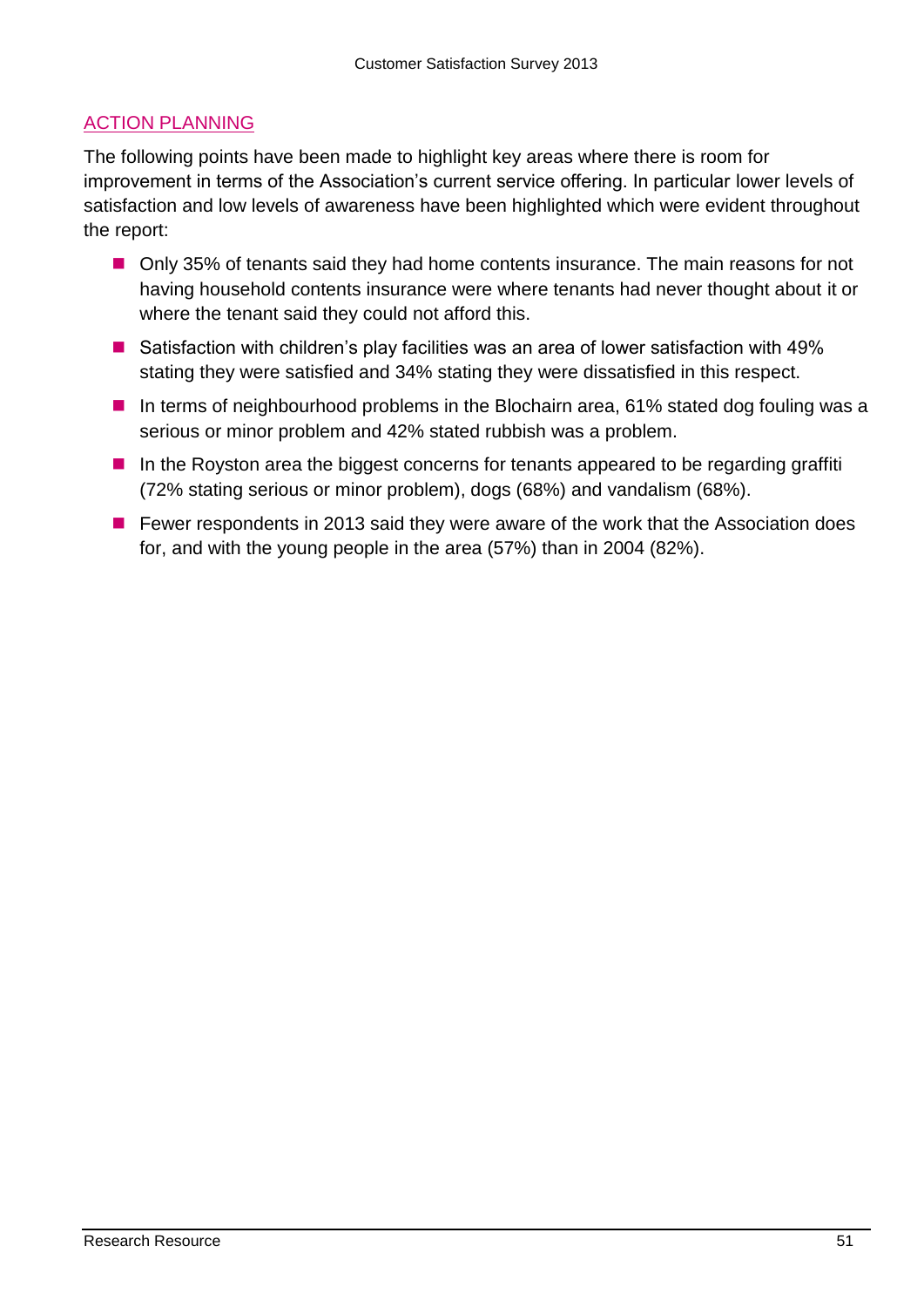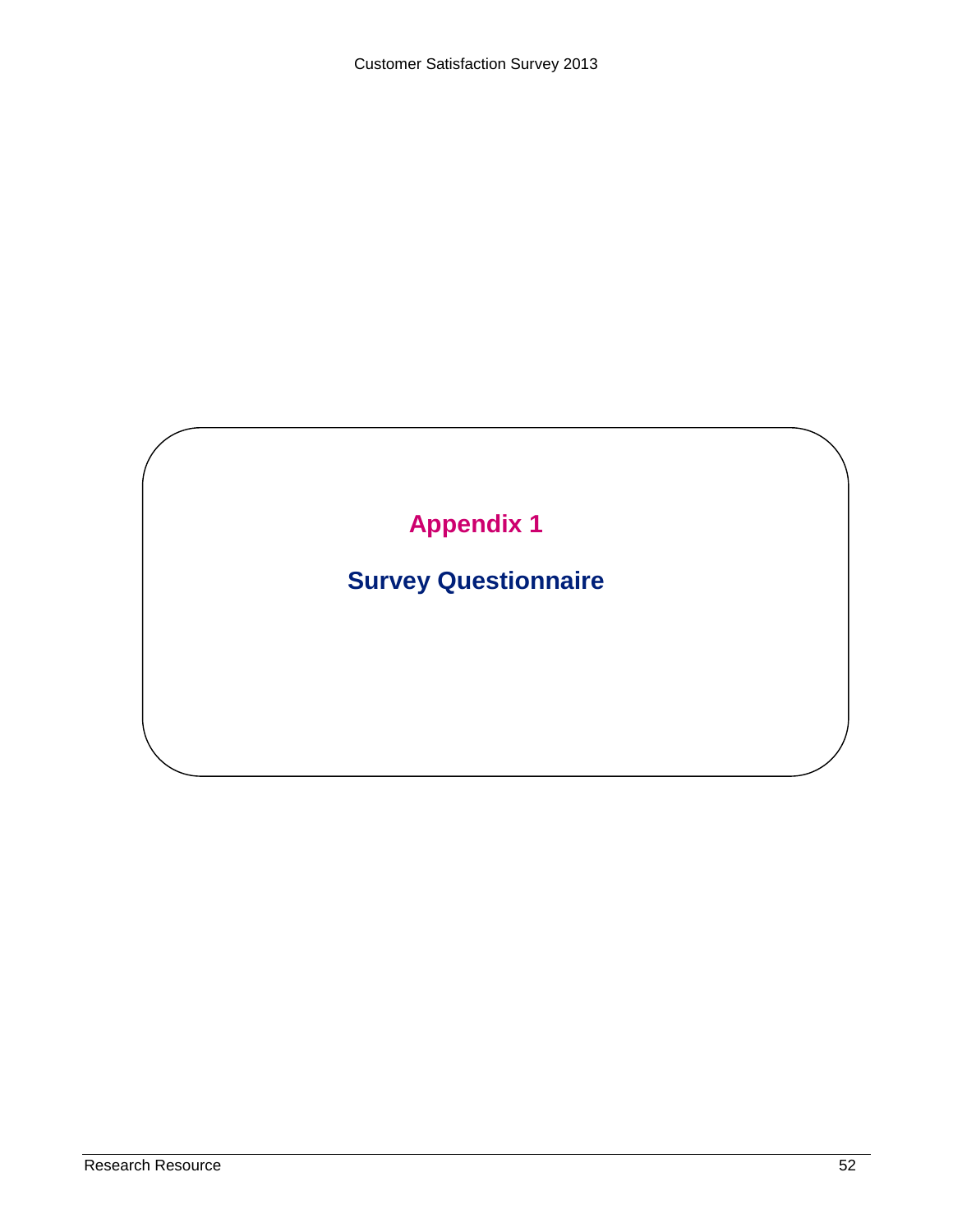Customer Satisfaction Survey 2013

# Survey of Blochairn Housing Association Tenants

Dear Tenant

**Blochairn Housing Association** is committed to listening to tenants and acting on their views. To help us do this, we have commissioned an independent market research company, Research Resource, to undertake a satisfaction survey on our behalf. Please take the time to complete this questionnaire.

The survey will help us understand how you feel about how we communicate with you, the services we provide and about your home and neighbourhood. It will also help us understand the profile of our tenants in order that we can ensure that our services meet their needs.

All your answers will remain totally confidential and none of your individual responses will be passed to the Association. The ID number on the questionnaire is used only for administration purposes not to identify your individual responses. The results of the survey will be analysed by Research Resource and an independent report will be provided summarising the overall findings of the survey. A copy of the report will be provided for every tenant.

By completing the questionnaire you will be helping the Association improve their services to you as a tenant.

If you require any help completing the questionnaire, please call **Research Resource** on **FREEPHONE 0800 121 8987**.

Please complete and return the questionnaire in the prepaid envelope by **21st June. All who complete and return the questionnaire will be entered into a Prize Draw for £250.**

Thank you, in anticipation, for your time and participation.

Yours sincerely

**Michael Carberry Director**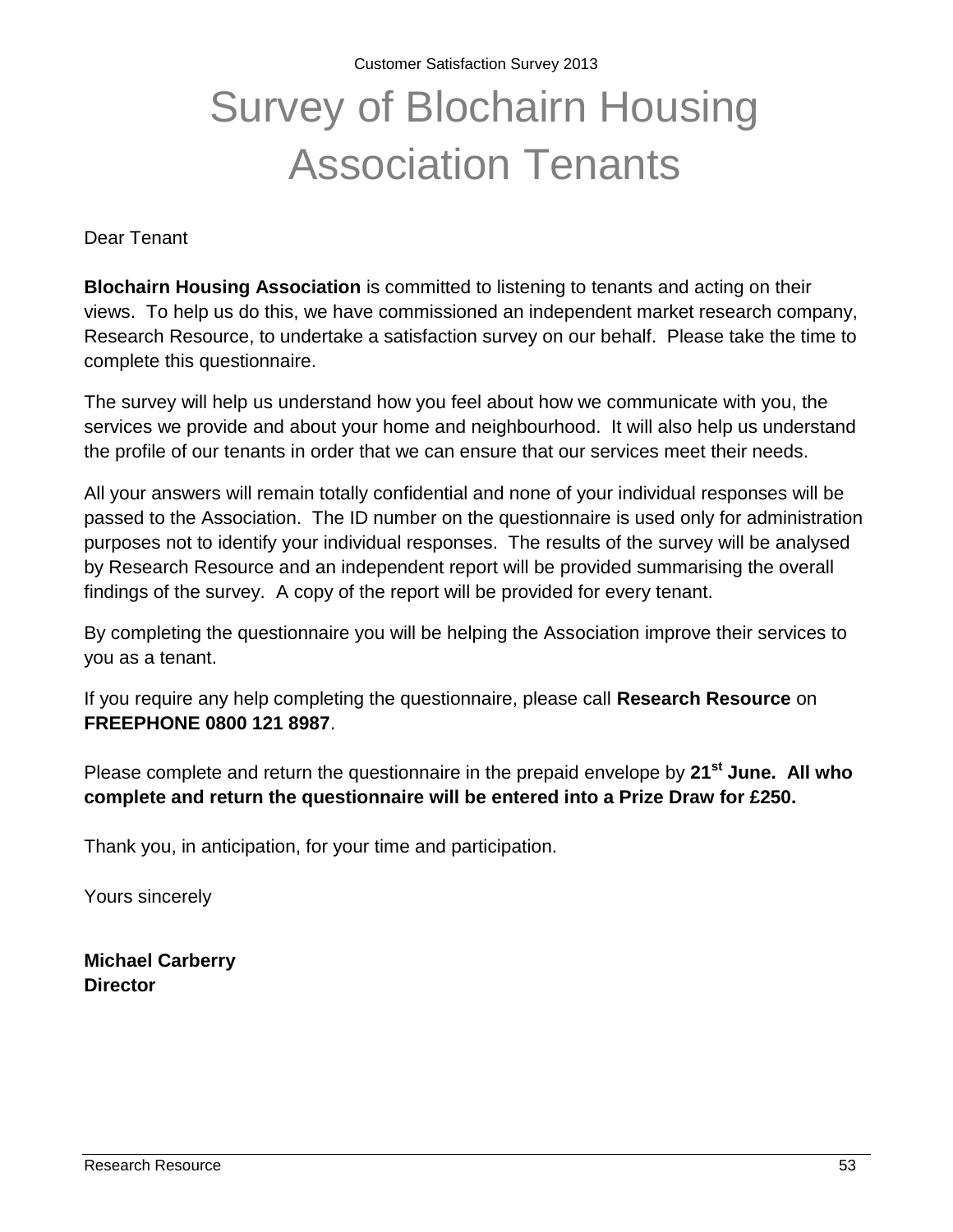## **Overall Satisfaction**

**Q1. Taking everything into account, how satisfied or dissatisfied are you with the overall service provided by Blochairn Housing Association? [PLEASE TICK ONE ONLY]**

| Very satisfied                     |  |
|------------------------------------|--|
| <b>Fairly satisfied</b>            |  |
| Neither satisfied nor dissatisfied |  |
| <b>Fairly dissatisfied</b>         |  |
| Very dissatisfied                  |  |
| No opinion                         |  |

## **Information and Communication**

**Q2. How good or poor do you feel Blochairn Housing Association is at keeping you informed about their services and decisions? [PLEASE TICK ONE ONLY]**

| Very good             |  |
|-----------------------|--|
| Fairly good           |  |
| Neither good nor poor |  |
| Fairly poor           |  |
| Very poor             |  |

**Q3. Which of the following methods of being kept informed and getting in touch with Blochairn Housing Association are you happy to use? [TICK ALL THAT APPLY IN EACH COLUMN]**

| Email                                     |  |
|-------------------------------------------|--|
| Telephone                                 |  |
| Text message                              |  |
| In writing                                |  |
| Visit to the office                       |  |
| Visit to your home by staff               |  |
| Open meetings                             |  |
| <b>Newsletter</b>                         |  |
| Some other method (please write in below) |  |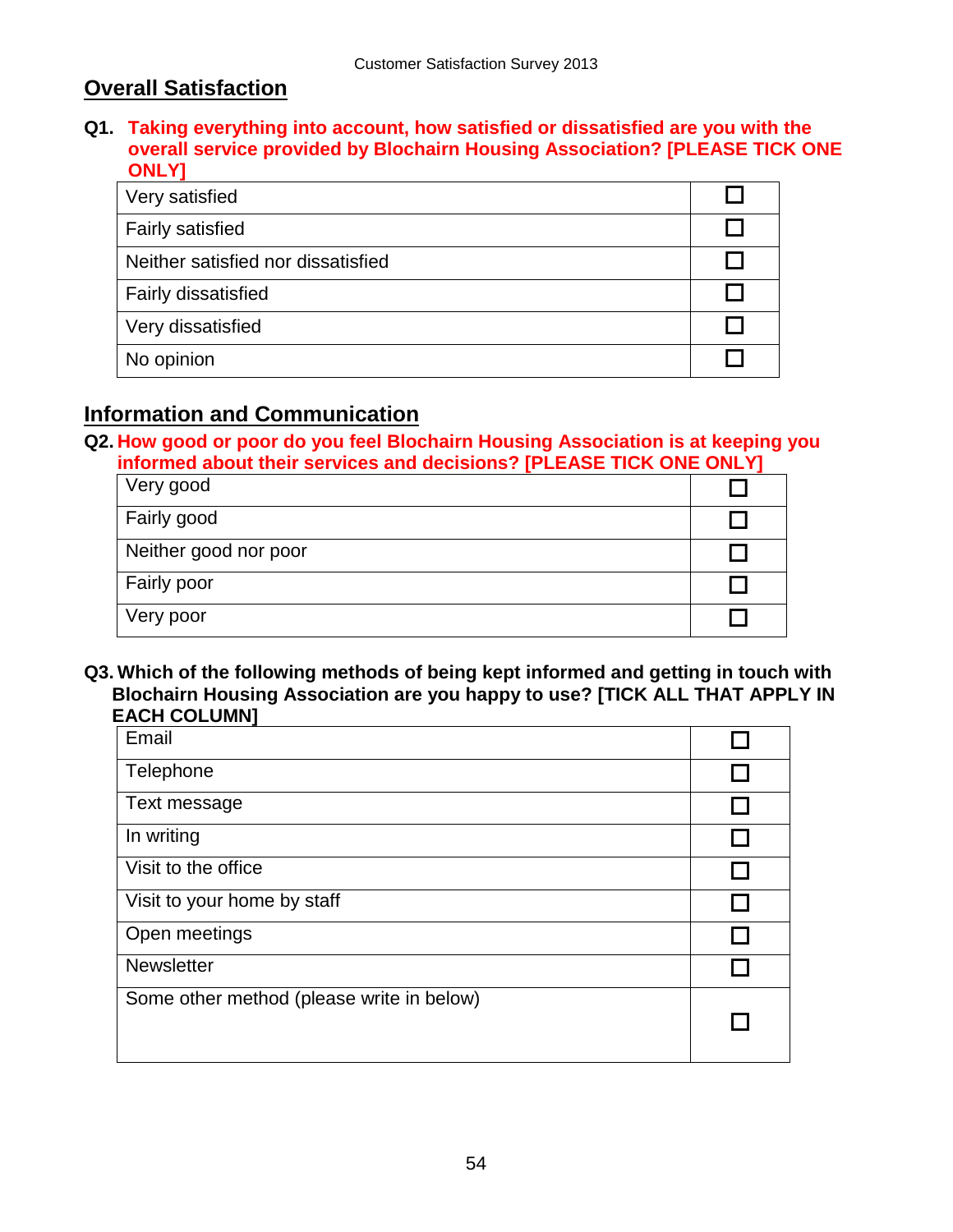#### **Q4. Would you like to receive more information from the Association about any of the following? [TICK ALL THAT APPLY, IF DO NOT WISH ANY FURTHER INFORMATION, PLEASE TICK 'NONE']**

| <b>Transfers</b>                                    |  |
|-----------------------------------------------------|--|
| Improvements to your home                           |  |
| Mutual exchanges                                    |  |
| How we set our rents                                |  |
| How we manage our estates                           |  |
| Repairs services                                    |  |
| Housing benefit and Welfare Reform                  |  |
| <b>Good Neighbour Fund</b>                          |  |
| Equal opportunities                                 |  |
| The Management Committee                            |  |
| The Association's policies                          |  |
| How you can become more involved in the Association |  |
| Other (please specify)                              |  |

#### **Q5. Have you contacted Blochairn Housing Association in the last 12 months with a query or problem?**

| Yes | Go to Q6 |
|-----|----------|
| No  | Go to Q9 |

#### **Q6. Thinking of the LAST time you contacted the Association, what was your reason for contact? [PLEASE TICK ONE ONLY]**

| To report a repair                                          |  |
|-------------------------------------------------------------|--|
| To discuss your rent                                        |  |
| To discuss housing benefit                                  |  |
| To apply for a transfer / exchange                          |  |
| To discuss a neighbour dispute                              |  |
| To make a complaint (please explain)                        |  |
| To enquire about receiving support to maintain your tenancy |  |
| To enquire about aids or adaptations in your present home   |  |
| Other (please specify)                                      |  |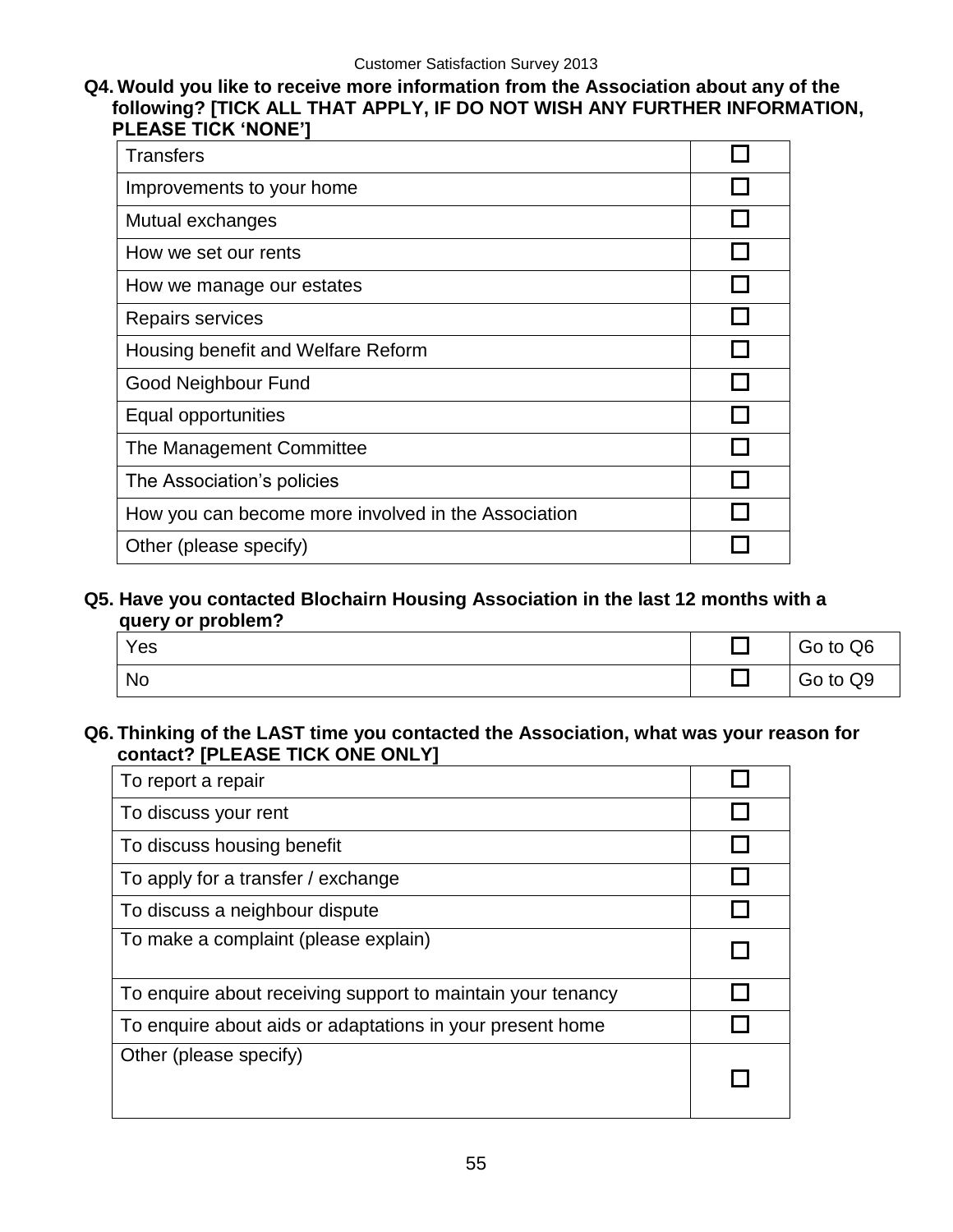#### **Q7. Thinking of the last time you contacted the Association, how did you do this? [PLEASE TICK ONE ONLY]**

| By telephone                              |  |
|-------------------------------------------|--|
| Personal visit to the office              |  |
| Letter                                    |  |
| Email                                     |  |
| Other contact with staff (please specify) |  |

#### **Q8. When you contacted the Association, how satisfied or dissatisfied were you with the following? (TICK ONE OPTION FOR EACH STATEMENT)**

|                                         | Very      | Fairly    | <b>Neither</b> | Fairly              | Very         | Don't |
|-----------------------------------------|-----------|-----------|----------------|---------------------|--------------|-------|
|                                         | satisfied | Satisfied |                | <b>Dissatisfied</b> | dissatisfied | know  |
| The length of time it took to deal with |           |           |                |                     |              |       |
| your query                              |           |           |                |                     |              |       |
| The helpfulness of the member of staff  |           |           |                |                     |              |       |
| who dealt with your query               |           |           |                |                     |              |       |
| The quality of advice and assistance    |           |           |                |                     |              |       |
| given                                   |           |           |                |                     |              |       |
| The final outcome of your query         |           |           |                |                     |              |       |

## **Being Involved**

**Q9. How satisfied or dissatisfied are you with opportunities given to you to participate in Blochairn Housing Association's decision making processes? [PLEASE TICK ONE ONLY]**

| Very satisfied                     |  |
|------------------------------------|--|
| <b>Fairly satisfied</b>            |  |
| Neither satisfied nor dissatisfied |  |
| <b>Fairly dissatisfied</b>         |  |
| Very dissatisfied                  |  |

#### **Q10. The Association consult with their tenants on a range of issues and give tenants the opportunity to be involved in their decision making processes. How would you like to give the Association your views? [TICK ALL THAT APPLY]**

| By responding to surveys such as this one or in newsletters |  |
|-------------------------------------------------------------|--|
| Being part of a local area tenant forum                     |  |
| Other (please specify)                                      |  |
| I don't want to be asked my views                           |  |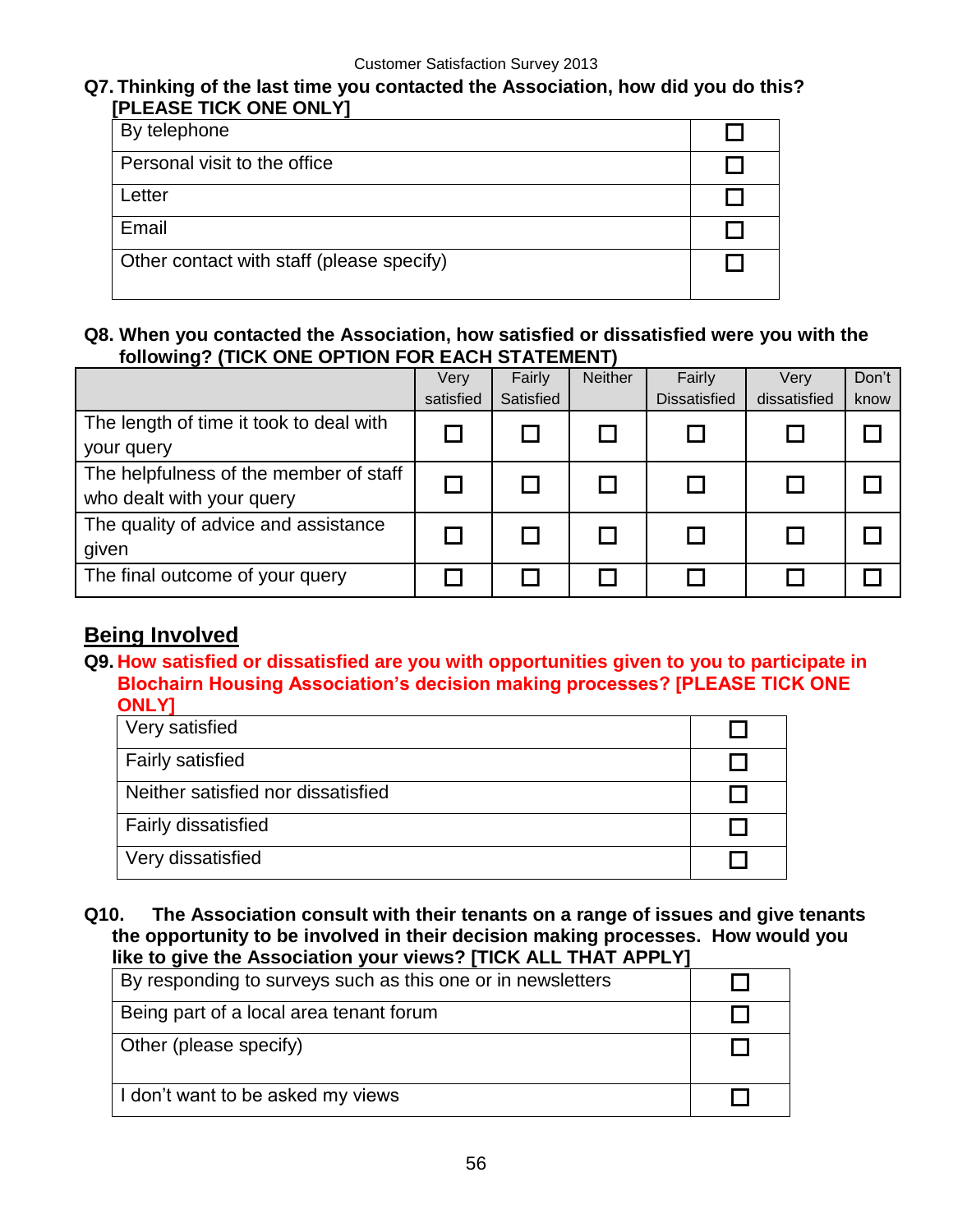## **The Repairs Service**

#### **Q11. Have you had any day to day repairs carried out in this property in the last 12 months?**

| Yes | Go to Q12 |
|-----|-----------|
| No  | Go to Q18 |

#### **Q12. Thinking about the LAST time you had repairs carried out, how satisfied or dissatisfied were you with the repairs service provided by the Association?**

| Very satisfied                     |  |
|------------------------------------|--|
| <b>Fairly satisfied</b>            |  |
| Neither satisfied nor dissatisfied |  |
| Fairly dissatisfied                |  |
| Very dissatisfied                  |  |

#### **Q13. How satisfied were you with the following aspects of the repairs service? (TICK ONE OPTION FOR EACH STATEMENT)**

|                                                      | Very<br>satisfied | Satisfied | <b>Neither</b> | <b>Dissatisfied</b> | Very<br>dissatisfied | Don't<br>know |
|------------------------------------------------------|-------------------|-----------|----------------|---------------------|----------------------|---------------|
|                                                      |                   |           |                |                     |                      |               |
| The ease of reporting repairs                        |                   |           |                |                     |                      |               |
| The helpfulness of the Association<br>staff involved |                   |           | П              |                     |                      |               |
| The appointment system                               |                   |           |                |                     |                      |               |
| The tradesman arriving at the                        |                   |           | П              |                     |                      |               |
| appointed time                                       |                   |           |                |                     |                      |               |
| The length of time taken to carry                    |                   |           | П              |                     |                      |               |
| out repairs                                          |                   |           |                |                     |                      |               |
| The attitude of the tradesman                        |                   |           |                |                     |                      |               |
| The quality of repairs                               |                   |           | $\mathsf{L}$   |                     |                      |               |
| The level of disturbance you faced                   |                   |           |                |                     |                      |               |

#### **Q14. When reporting repairs over the past 12 months, have you had to use the out of hours repairs service?**

| Yes | Go to Q15 |
|-----|-----------|
| No  | Go to Q18 |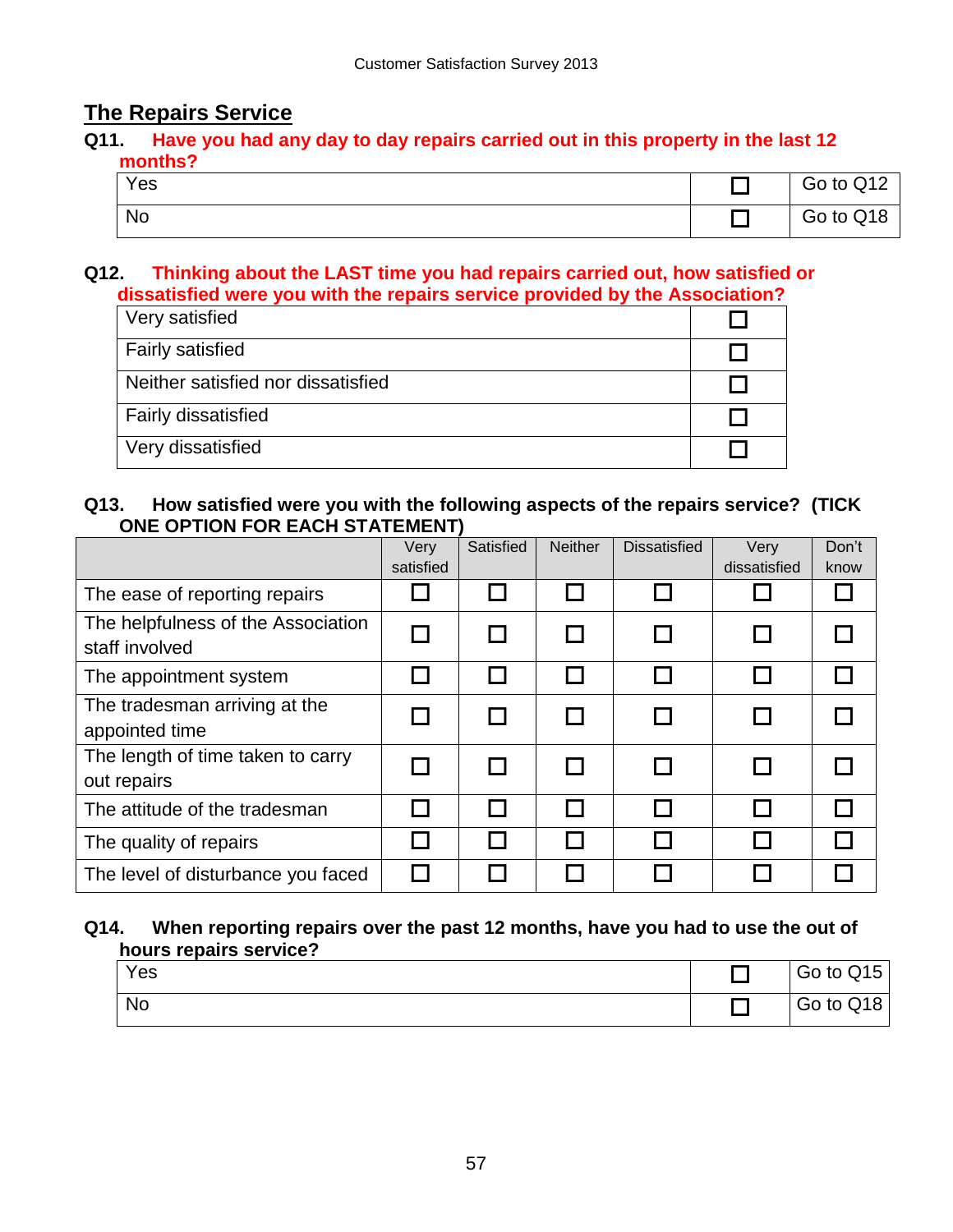#### **Q15. How satisfied were you with the response when you used the emergency out of hours service?**

| Very satisfied                     |  |
|------------------------------------|--|
| <b>Fairly satisfied</b>            |  |
| Neither satisfied nor dissatisfied |  |
| <b>Fairly dissatisfied</b>         |  |
| Very dissatisfied                  |  |

#### **Q16. How long did it take for a tradesman to call?**

| Less than 1 hour  |  |
|-------------------|--|
| 1-2 hours         |  |
| 2-4 hours         |  |
| More than 4 hours |  |

#### **Q17. How important do you think it is that you can talk to the Association staff in an emergency?**

| Very important                    |  |
|-----------------------------------|--|
| Fairly important                  |  |
| Neither important nor unimportant |  |
| Fairly unimportant                |  |
| Very unimportant                  |  |

## **The Home**

## **Q18. Overall, how satisfied or dissatisfied are you with the quality of your home?**

| Very satisfied                     |  |
|------------------------------------|--|
| <b>Fairly satisfied</b>            |  |
| Neither satisfied nor dissatisfied |  |
| <b>Fairly dissatisfied</b>         |  |
| Very dissatisfied                  |  |

#### **Q19. Did you move into this property within the last year?**

| Yes |  |  | Go to Q20 |
|-----|--|--|-----------|
| No  |  |  | Go to Q21 |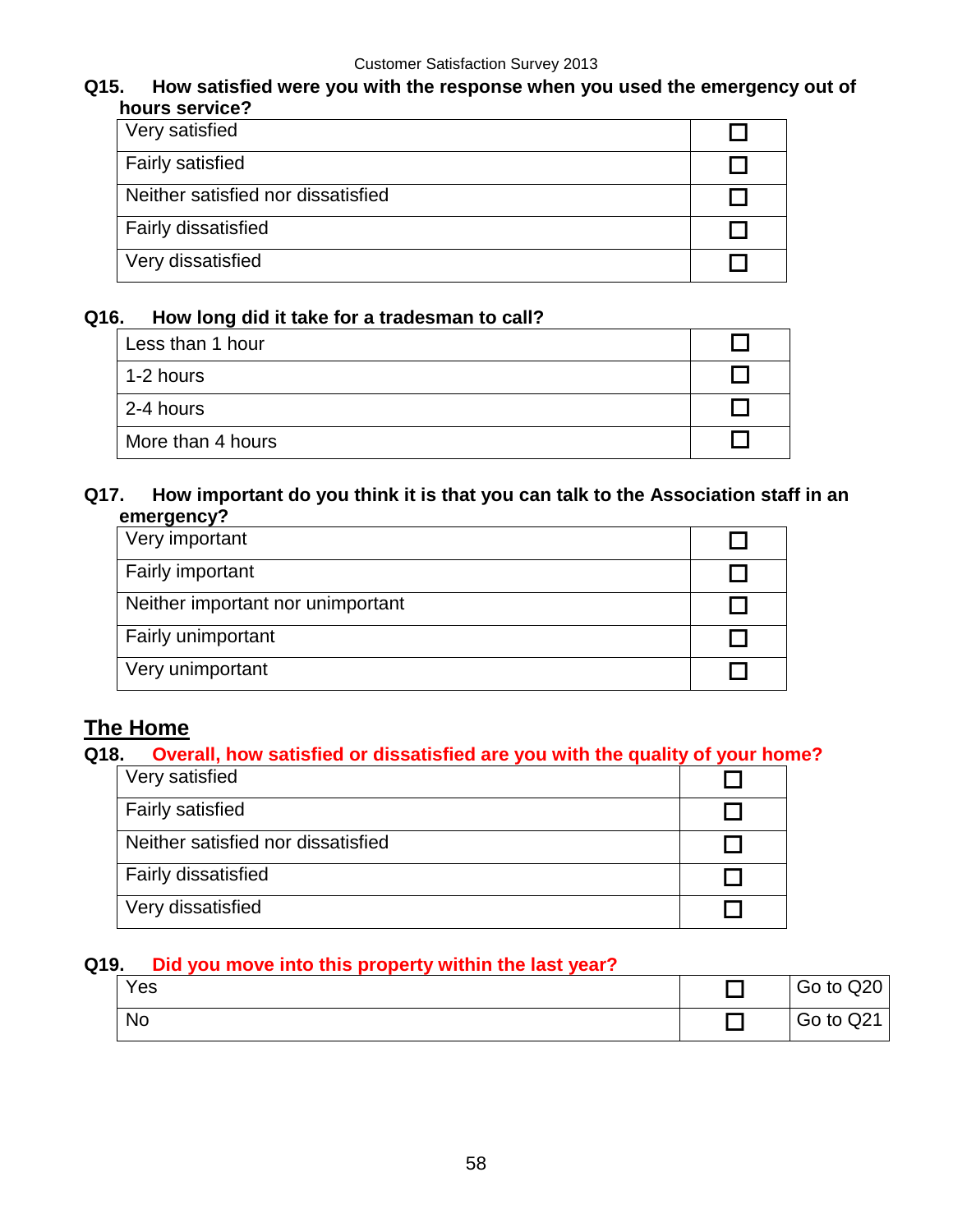#### **Q20. Thinking of when you moved in, how satisfied or dissatisfied were you with the standard of your home?**

| Very satisfied                     |  |
|------------------------------------|--|
| <b>Fairly satisfied</b>            |  |
| Neither satisfied nor dissatisfied |  |
| <b>Fairly dissatisfied</b>         |  |
| Very dissatisfied                  |  |

#### **Q21. Do you have Household Contents Insurance?**

| Yes | Go to Q22 |
|-----|-----------|
| No  | Go to Q23 |

#### **Q22. If yes, is it with...**

| THIS Tenants Contents | Go to Q24 |
|-----------------------|-----------|
| Another company       |           |

## **Q23. If no, why not?**

| Can't afford it                           |  |
|-------------------------------------------|--|
| Thought the Association insured the house |  |
| Never thought about it                    |  |
| Other (specify)                           |  |

## **Good Neighbour Fund**

#### **Q24. Do you know about the Good Neighbour Fund?**

| <b>Yes</b> | Go to Q25 |
|------------|-----------|
| <b>No</b>  | Go to Q27 |

#### **Q25. Have you received a payment from the Good Neighbour Fund in the last year?**

| <b>Yes</b> |  |
|------------|--|
| No         |  |
| Don't know |  |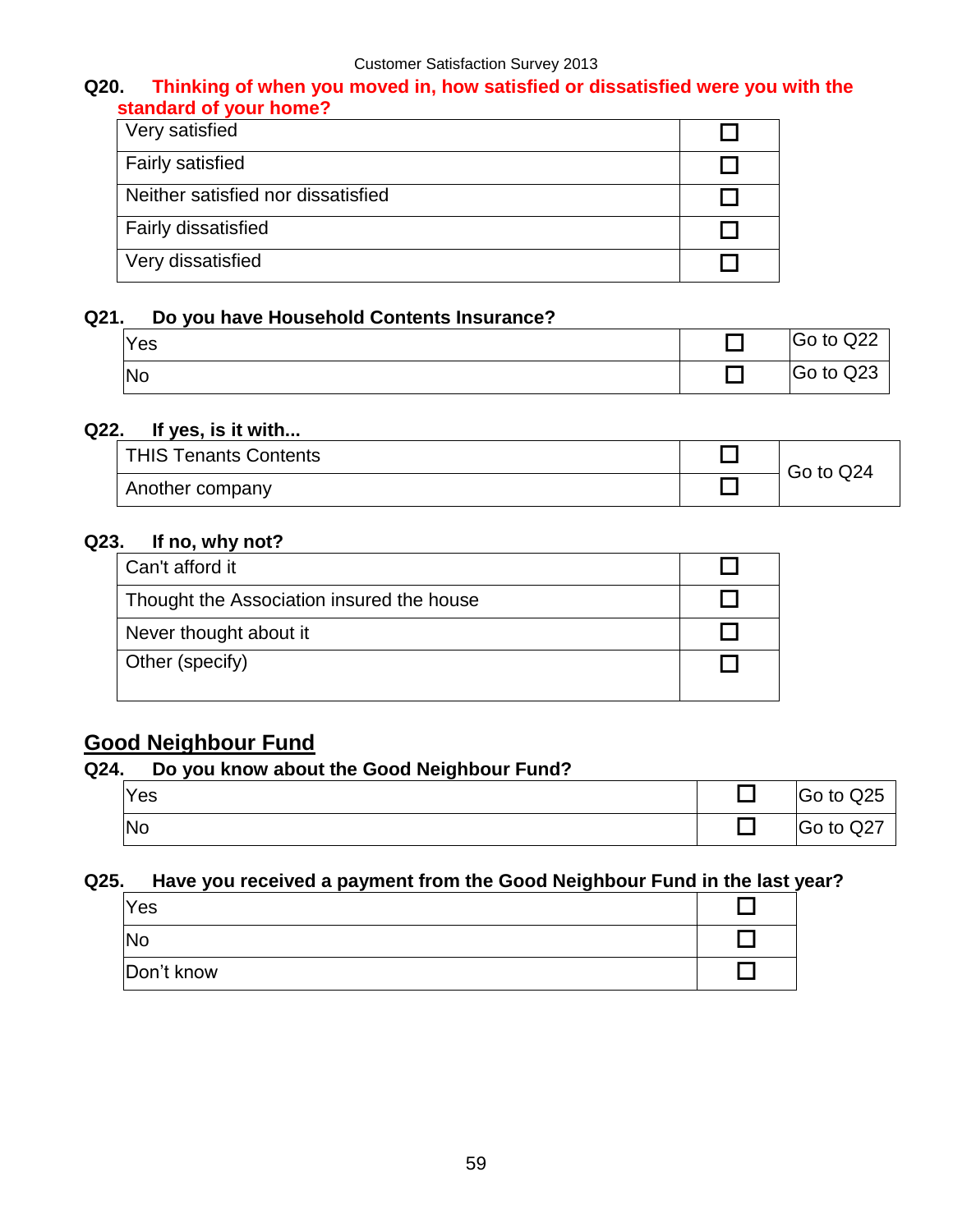#### **Q26. Please mark the answer that is nearest to your own view for the following statements:**

|                                                                                | Strongly       | Agree  | <b>Neither</b> | <b>Disagree</b> | Strongly         |
|--------------------------------------------------------------------------------|----------------|--------|----------------|-----------------|------------------|
|                                                                                | agree          |        | nor            |                 | disagree         |
| The Christmas Bonus has helped to<br>improve the Blochairn area                |                | П      |                |                 |                  |
| People appreciate receiving the Christmas<br><b>Bonus</b>                      | J.             | П      |                |                 | $\Box$           |
| Some people get the Bonus who do not<br>deserve it                             |                | П      |                |                 |                  |
| People should not get a Bonus for doing<br>what they are supposed to do anyway | $\Box$         | П      | П              |                 | <b>The State</b> |
| "Bad" tenants will never change                                                |                | I I    |                |                 | l. I             |
| "Good" tenants will behave properly<br>whether they get a Bonus or not         |                | Ш      |                |                 |                  |
| The Christmas Bonus has not made any<br>difference                             |                | П      |                |                 |                  |
| The Christmas Bonus should be scrapped                                         | $\blacksquare$ | П      |                |                 | l. I             |
| The ££50 x 2 Monthly Prize Draw should<br>be scrapped                          |                | $\Box$ |                |                 |                  |
| The Association should be more strict<br>about who gets the Bonus              |                | H      |                |                 |                  |
| The Association should carry out annual<br>inspections of its houses           |                |        |                |                 |                  |

## **Rent and Value for money**

**Q27. Taking into account the accommodation and the services the Association provides, do you think that the rent for this property represents good or poor value for money? Is it...**

| Very good             |  |
|-----------------------|--|
| Fairly good           |  |
| Neither good nor poor |  |
| Fairly poor           |  |
| Very poor             |  |

## **Housing Allocations**

**Q28. When the Association allocates houses do you think that priority should be given to...**

|                            | Yes | <b>No</b> | Don't<br>know |
|----------------------------|-----|-----------|---------------|
| <b>Blochairn residents</b> |     |           |               |
| Royston residents          |     |           |               |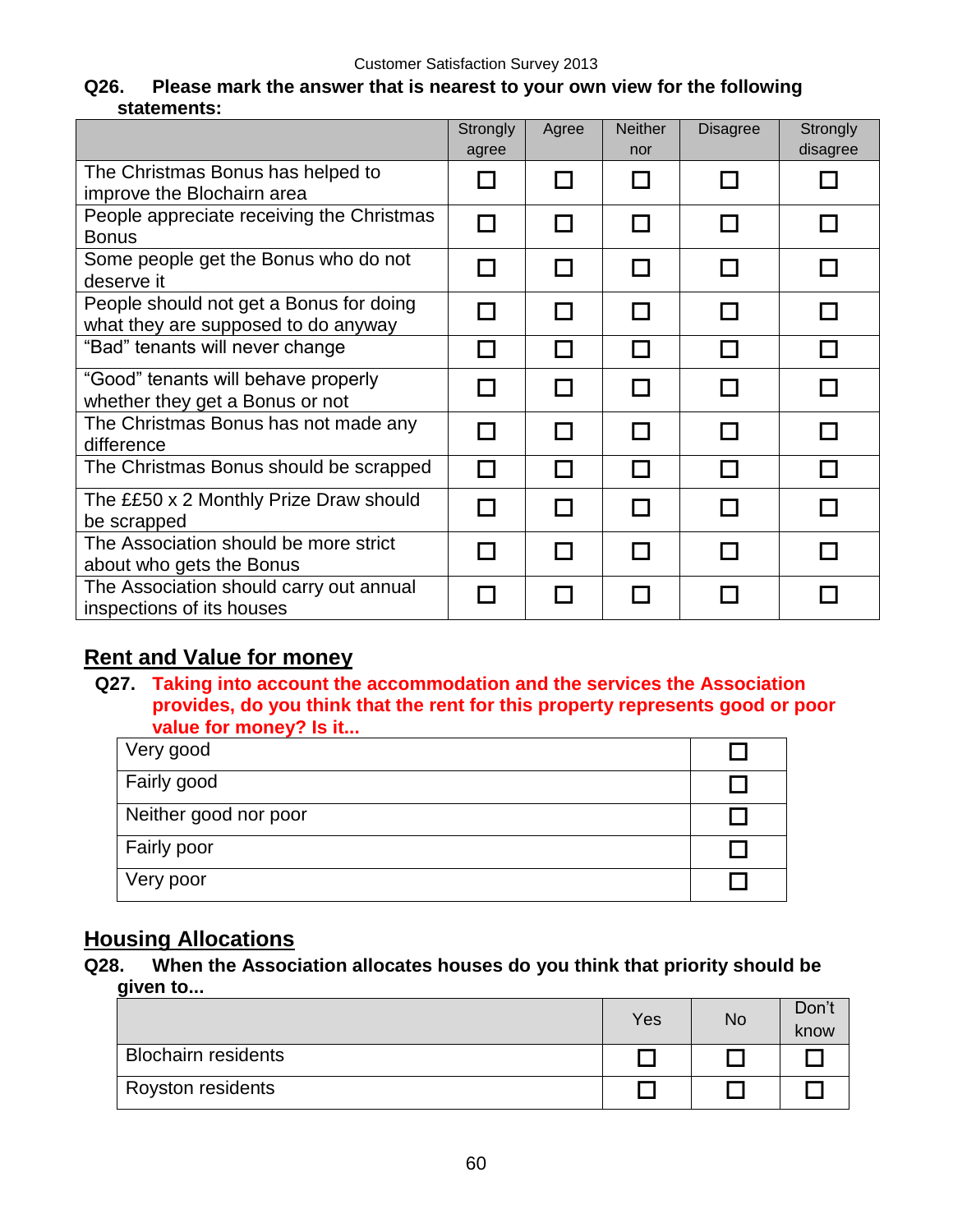#### **Q29. Do you think that how long an applicant has lived in the area should be taken into account?**

|                            | Yes | <b>No</b> | Don't<br>know |
|----------------------------|-----|-----------|---------------|
| <b>Blochairn residents</b> |     |           |               |
| Royston residents          |     |           |               |

## **Your Neighbourhood**

#### **Q30. Overall, how satisfied or dissatisfied are you with the Association's management of the neighbourhood you live in?**

| Very satisfied                     |  |
|------------------------------------|--|
| <b>Fairly satisfied</b>            |  |
| Neither satisfied nor dissatisfied |  |
| <b>Fairly dissatisfied</b>         |  |
| Very dissatisfied                  |  |
|                                    |  |

#### **Q31. Do you believe there is a sense of community within...?**

|                    | Yes | NO |
|--------------------|-----|----|
| The Blochairn area |     |    |
| The Royston area   |     |    |

#### **Q32. How satisfied are you with the following things in your neighbourhood?**

|                        | Very      | Fairly    | Neither/ | Fairly       | Very         | Don't |
|------------------------|-----------|-----------|----------|--------------|--------------|-------|
|                        | satisfied | satisfied | nor      | dissatisfied | dissatisfied | know  |
| Car parking facilities |           |           |          |              |              |       |
| Children's play        |           |           |          |              |              |       |
| facilities             |           |           |          |              |              |       |
| The maintenance of     |           |           |          |              |              |       |
| common areas           |           |           |          |              |              |       |
| Your feeling of safety |           |           |          |              |              |       |
| <b>Street lighting</b> |           |           |          |              |              |       |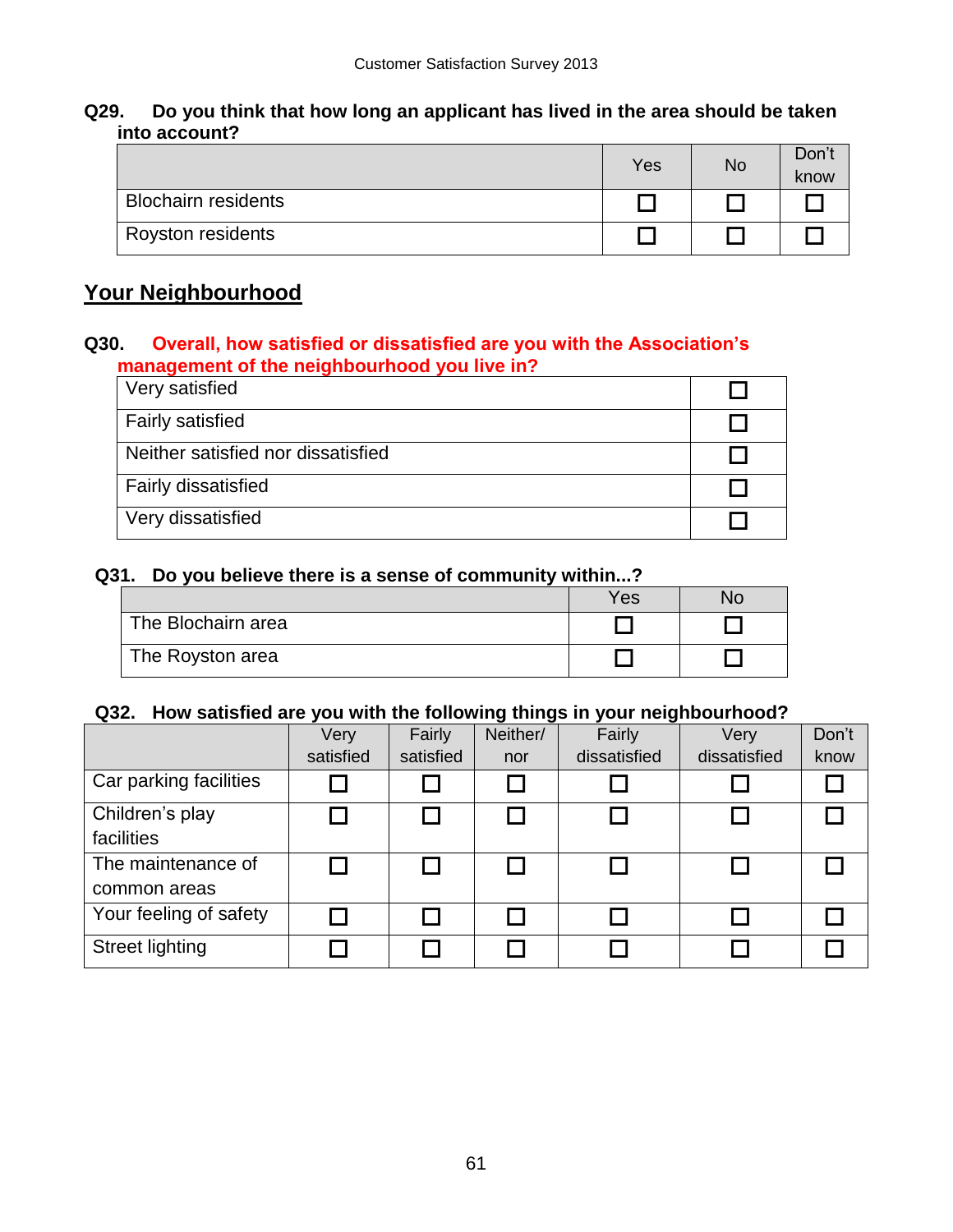#### **Q33. Do you think there is a problem with any of the following in the BLOCHAIRN area?**

|                        | Serious                     | Minor   | Not a   |
|------------------------|-----------------------------|---------|---------|
|                        | problem                     | problem | problem |
| Dogs                   |                             |         |         |
| Vandalism              | □                           |         |         |
| Graffiti               | L.                          |         |         |
| Violence               | $\mathcal{L}_{\mathcal{A}}$ |         |         |
| Rubbish                | Г                           |         |         |
| Loitering              | Г                           |         |         |
| <b>Drug Dealing</b>    | $\mathcal{L}_{\mathcal{A}}$ |         |         |
| <b>Street Lighting</b> | Г                           |         |         |
| Crime                  |                             |         |         |

#### **Q34. Do you think there is a problem with any of the following in the ROYSTON area?**

|                        | <b>Serious</b> | <b>Minor</b> | Not a           |
|------------------------|----------------|--------------|-----------------|
|                        | problem        | problem      | problem         |
| Dogs                   |                |              |                 |
| Vandalism              |                |              | П               |
| Graffiti               |                |              |                 |
| Violence               |                | l. I         | L.              |
| <b>Rubbish</b>         |                |              | <b>Contract</b> |
| Loitering              |                |              | ┌┐              |
| <b>Drug Dealing</b>    | П              | П            |                 |
| <b>Street Lighting</b> |                |              |                 |
| Crime                  |                |              |                 |

## **Q35. What do you think the Housing Association could do about these problems?**

## **Q36. Are there any other things you believe to be a problem?**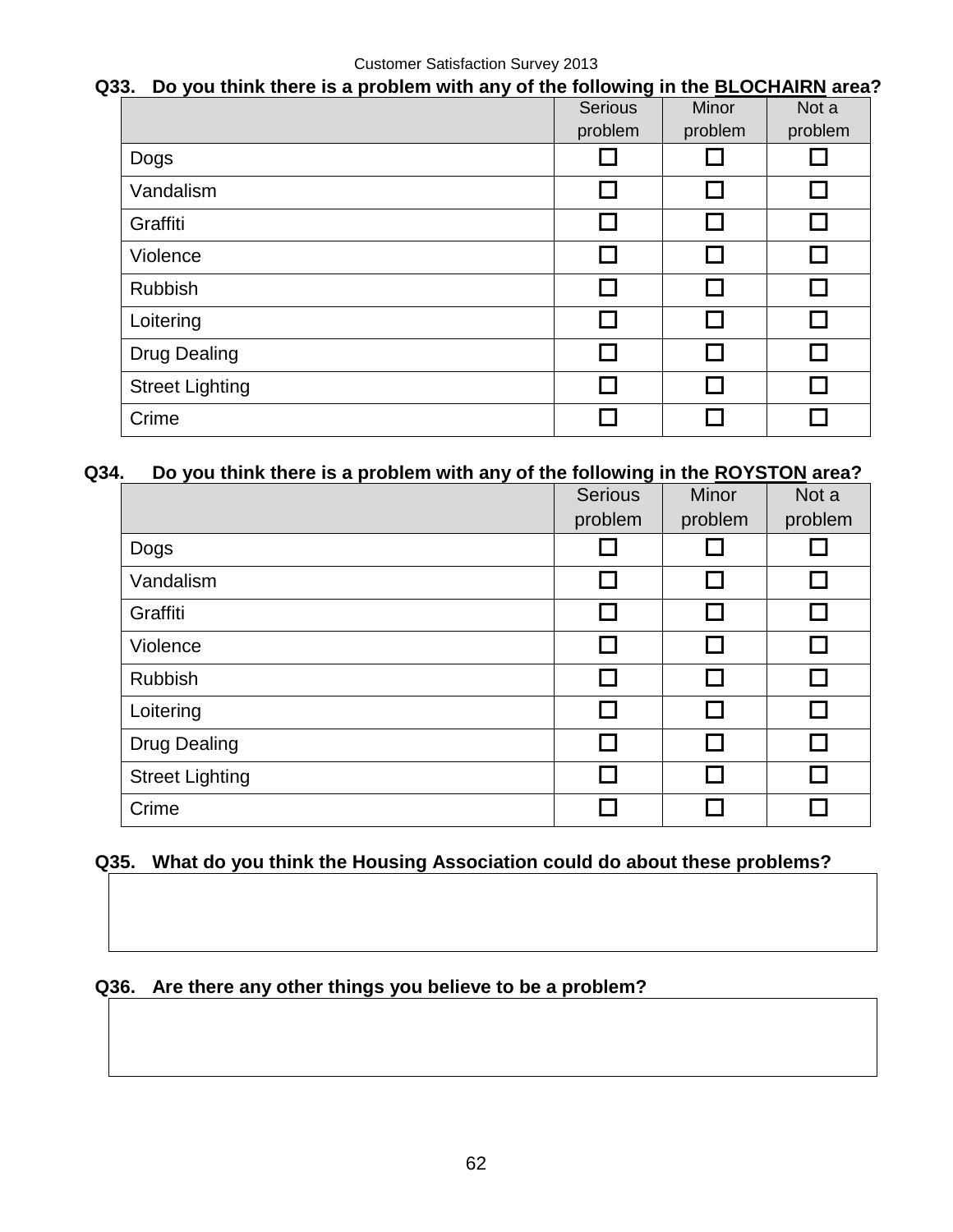#### **Q37. Do you know where the CCTV cameras that cover Blochairn are positioned?**

| Yes        |  |
|------------|--|
| <b>No</b>  |  |
| Don't know |  |

#### **Q38. Do you think that the CCT V cameras make the area safer?**

| Yes        |  |
|------------|--|
| No         |  |
| Don't know |  |

#### **Q39. Do you think that the CCT V cameras cut down on graffiti and vandalism?**

| Yes        |  |
|------------|--|
| <b>No</b>  |  |
| Don't know |  |

#### **Q40. Have the CCTV cameras helped you or anyone you know?**

| Yes        |  |
|------------|--|
| No         |  |
| Don't know |  |

## **Working with Younger Residents**

#### **Q41. Are you aware …..**

|                                             | Yes | No | Don't know |
|---------------------------------------------|-----|----|------------|
| of the work that the Association does for,  |     |    |            |
| and with, the young people in the area?     |     |    |            |
| that the Association has a Youth            |     |    |            |
| Committee?                                  |     |    |            |
| that the Association has a youth            |     |    |            |
| newsletter for 8 to 15 year olds called the |     |    |            |
| "Wee Issue"?                                |     |    |            |

#### **Q42. Do you think that working with Young people in the area is a good idea?**

| Yes        |  |
|------------|--|
| <b>No</b>  |  |
| Don't know |  |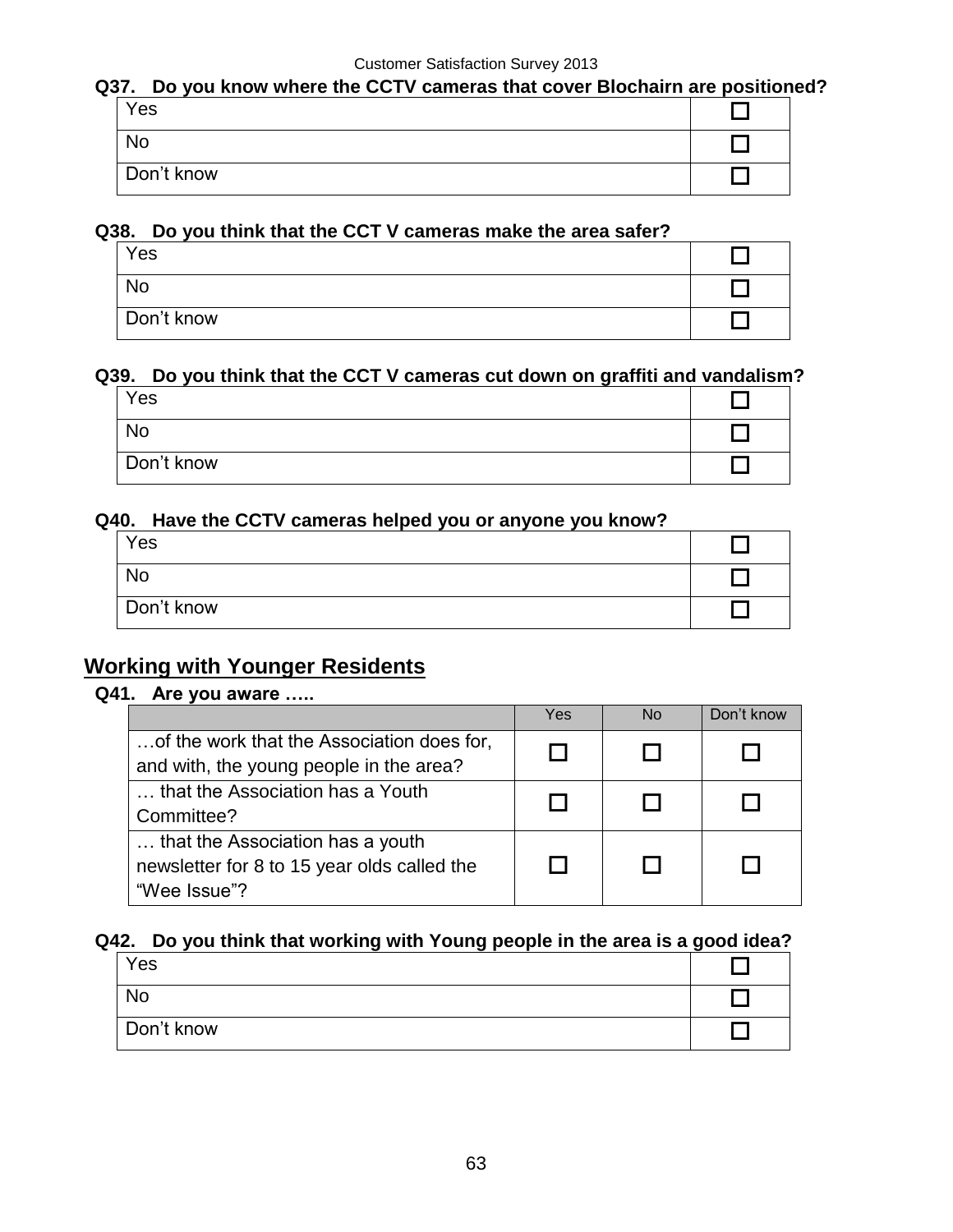## **Q43. Do you think that the area is better as a result of this work with Young People?**

| Yes        | Go to Q44 |  |
|------------|-----------|--|
| <b>No</b>  | Go to Q45 |  |
| Don't know |           |  |

#### **Q44. If yes, can you give any examples?**

#### **Q45. Do you think that the work with young People will be of benefit to them?**

| Yes        | Go to Q46 |
|------------|-----------|
| <b>No</b>  | Go to Q47 |
| Don't know |           |

#### **Q46. If yes, how do you think they will benefit?**

| $\sqrt{2}$<br><u>.</u> |  |
|------------------------|--|
| ึ<br>ັ                 |  |

#### **Q47. Do you agree that the Association should organise events for Young people? E.g. during School Holidays?**

| Yes        |  |
|------------|--|
| <b>No</b>  |  |
| Don't know |  |

#### **Q48. Do you think that these events should include Young People from surrounding areas?**

| Yes        |  |
|------------|--|
| <b>No</b>  |  |
| Don't know |  |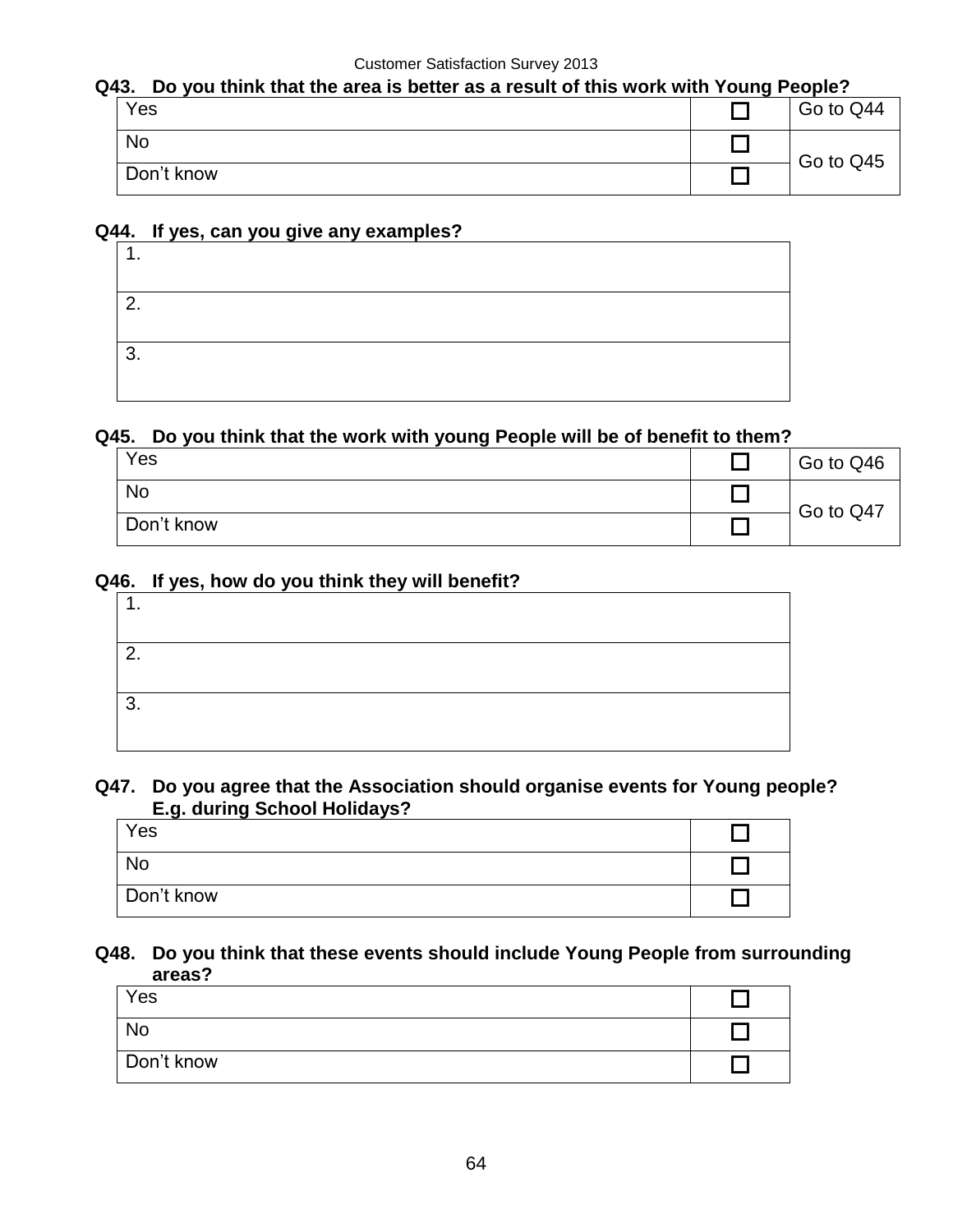## **About you and your household**

This final section asks about you and your household. The information you give is strictly confidential and will not be passed onto the Association with any reference to your address or name. This information is used only to create an overall picture of tenants living in Blochairn Housing Association properties so the Association can ensure its services reflect the needs of the people it houses. Please complete as fully as you are able or willing.

#### **Q50. How old are you?**

| 16-24     |        |
|-----------|--------|
| $25 - 34$ | $\Box$ |
| $35-44$   |        |
| $45 - 64$ |        |
| $65 - 74$ | ΙI     |
| $75 - 84$ |        |
| $85+$     |        |

#### **Q51. Are you?**

| Male   |  |
|--------|--|
| Female |  |

#### **Q52. What is your current work status? (PLEASE TICK ONE ONLY)**

| Full time paid work (35 or more hours per week)   |  |
|---------------------------------------------------|--|
| Part time paid work (less than 35 hours per week) |  |
| Full time education                               |  |
| Unemployed                                        |  |
| Long term sick or disabled                        |  |
| Caring for others/Looking after family            |  |
| <b>Retired</b>                                    |  |
| Other (please write in)                           |  |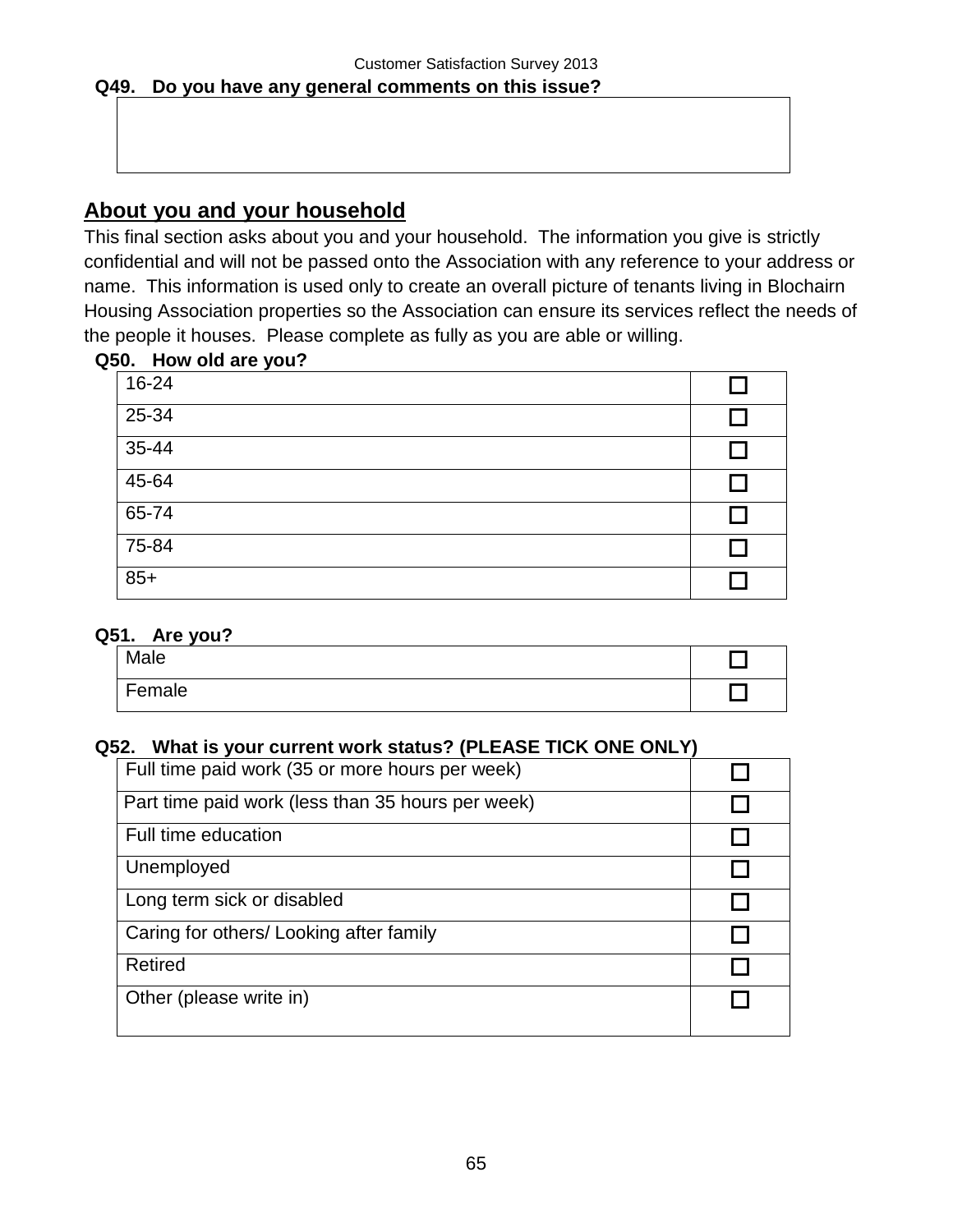#### **Q53. How would you describe the composition of your household? PLEASE TICK ONE OPTION ONLY**

| One adult under 60                               |  |
|--------------------------------------------------|--|
| One adult aged 60 or over                        |  |
| Two adults both under 60                         |  |
| Two adults both over 60                          |  |
| Two adults, at least one 60 or over              |  |
| Three or more adults, 16 or over                 |  |
| 1 parent family with 1 child under 16            |  |
| 1 parent family with 2 children under 16         |  |
| 1 parent family with 3 or more children under 16 |  |
| 2 parent family with 1 child under 16            |  |
| 2 parent family with 2 children under 16         |  |
| 2 parent family with 3 or more children under 16 |  |
| Other (please specify)                           |  |

#### **Q54. Are the daily activities of anyone in your household limited by a health problem that is expected to last at least 12 months?**

| Yes | Go to Q55 |
|-----|-----------|
| No  | Go to Q56 |

#### **Q55. If yes, is this related to…? (TICK ALL THAT APPLY)**

| Mental health condition                                                            |  |
|------------------------------------------------------------------------------------|--|
| Mobility/ physical disabilities                                                    |  |
| Learning difficulties (e.g. dyslexia)                                              |  |
| Difficulties with sight                                                            |  |
| Learning disability (e.g. Down's Syndrome)                                         |  |
| Developmental disorder (e.g. Autistic Spectrum Disorder or<br>Asperger's Syndrome) |  |
| Difficulties with hearing                                                          |  |
| Other condition (please write in)                                                  |  |
| Don't know                                                                         |  |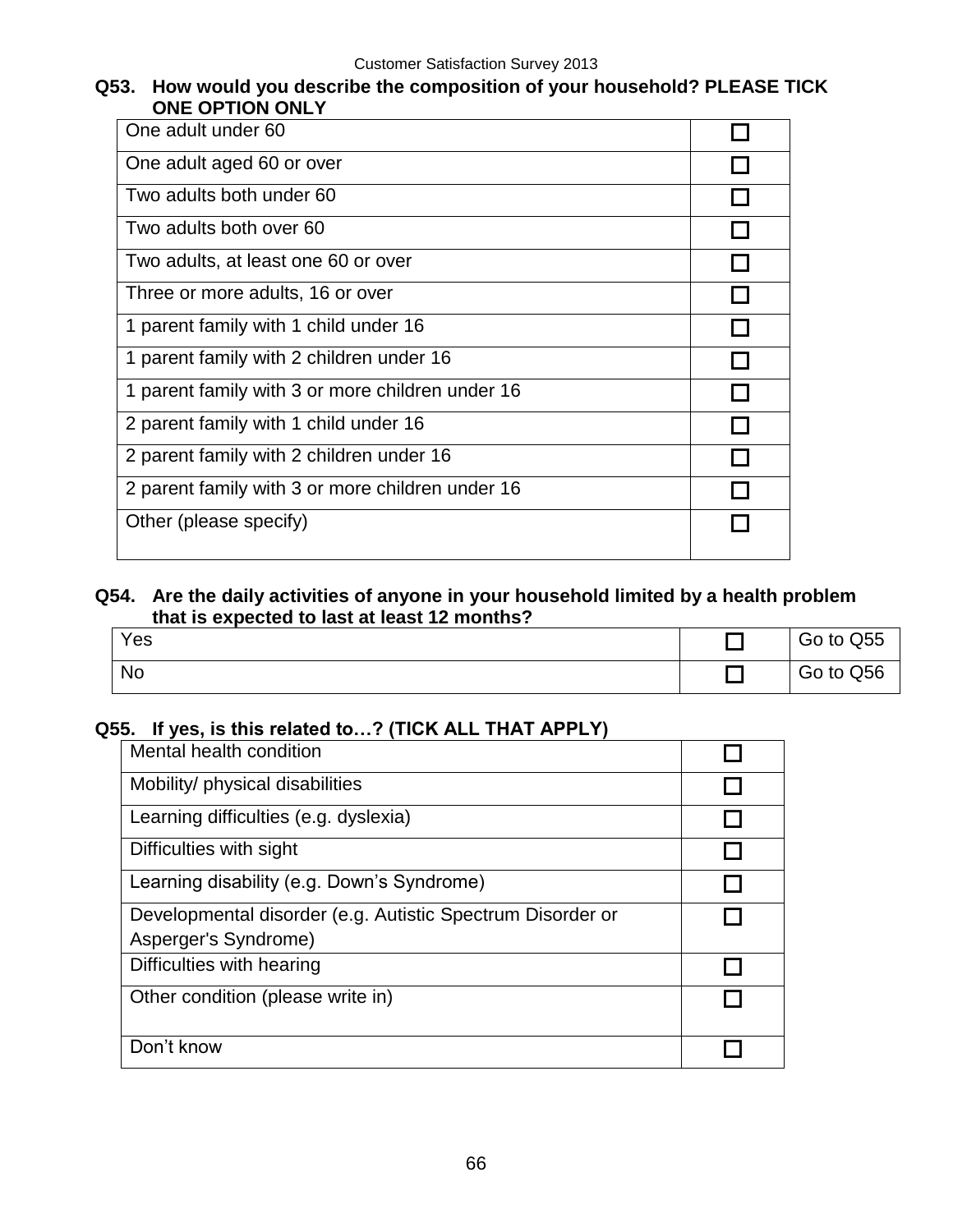| How would you describe your ethnic origin? (TICK ONE ONLY)<br>Q56. |        |
|--------------------------------------------------------------------|--------|
| <b>WHITE</b>                                                       |        |
| <b>White Scottish</b>                                              |        |
| <b>White English</b>                                               | П      |
| <b>White Welsh</b>                                                 | П      |
| <b>White Northern Irish</b>                                        | П      |
| <b>White British</b>                                               |        |
| White Irish                                                        | $\Box$ |
| Gypsy/Traveller                                                    | П      |
| Polish                                                             | П      |
| Any other white ethnic group                                       |        |
| <b>MIXED OR MULTIPLE ETHNIC GROUPS</b>                             |        |
| Any mixed or multiple ethnic groups                                |        |
| <b>ASIAN, ASIAN SCOTTISH OR ASIAN BRITISH</b>                      |        |
| Pakistani, Pakistani Scottish or Pakistani British                 | l 1    |
| Indian, Indian Scottish or Indian British                          |        |
| Bangladeshi, Bangladeshi Scottish or Bangladeshi British           |        |
| <b>Chinese, Chinese Scottish or Chinese British</b>                |        |
| <b>Other Asian</b>                                                 |        |
| <b>AFRICAN, CARIBBEAN OR BLACK</b>                                 |        |
| African, African Scottish or African British                       |        |
| Caribbean, Caribbean Scottish or Caribbean British                 |        |
| <b>Black, Black Scottish or Black British</b>                      |        |
| <b>Other Black</b>                                                 |        |
| <b>OTHER ETHNIC GROUP</b>                                          |        |
| Arab                                                               |        |
| Other (please specify)                                             |        |

## **Q57. Are either you or any member of your household a car owner?**

| Yes       |  |
|-----------|--|
| <b>No</b> |  |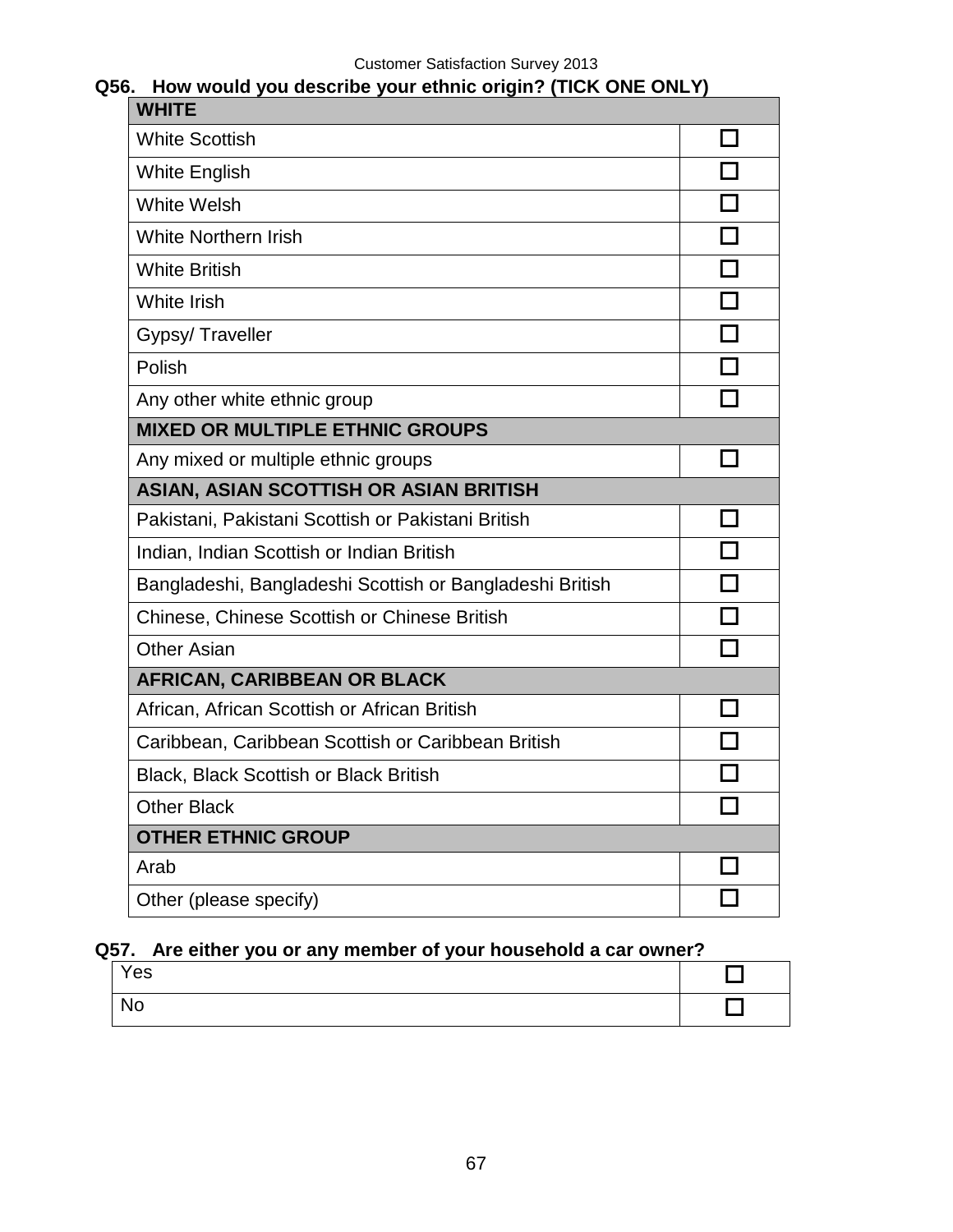**Q58. Do you have any other comments you would like to make about any of the responses you have given or regarding the services which the Association provides? PLEASE WRITE IN YOUR COMMENTS BELOW**

## **Thank you very much for taking the time to complete this questionnaire. Your views will help shape the services provided by Blochairn Housing Association for its tenants.**

Please return your questionnaire in the enclosed freepost envelope provided (no stamp needed) by the **21st June.** If you have lost the envelope you can return the questionnaire by using the following freepost address:

#### **RESEARCH RESOURCE, FREEPOST RRSA-LEUS-ULUB, 17B MAIN STREET, CAMBUSLANG, GLASGOW, G72 7EX**

**Please write in your name and address below. This information will only be used to enter you into the prize draw for £250.**

| Name     |  |
|----------|--|
| Address  |  |
|          |  |
|          |  |
|          |  |
| Postcode |  |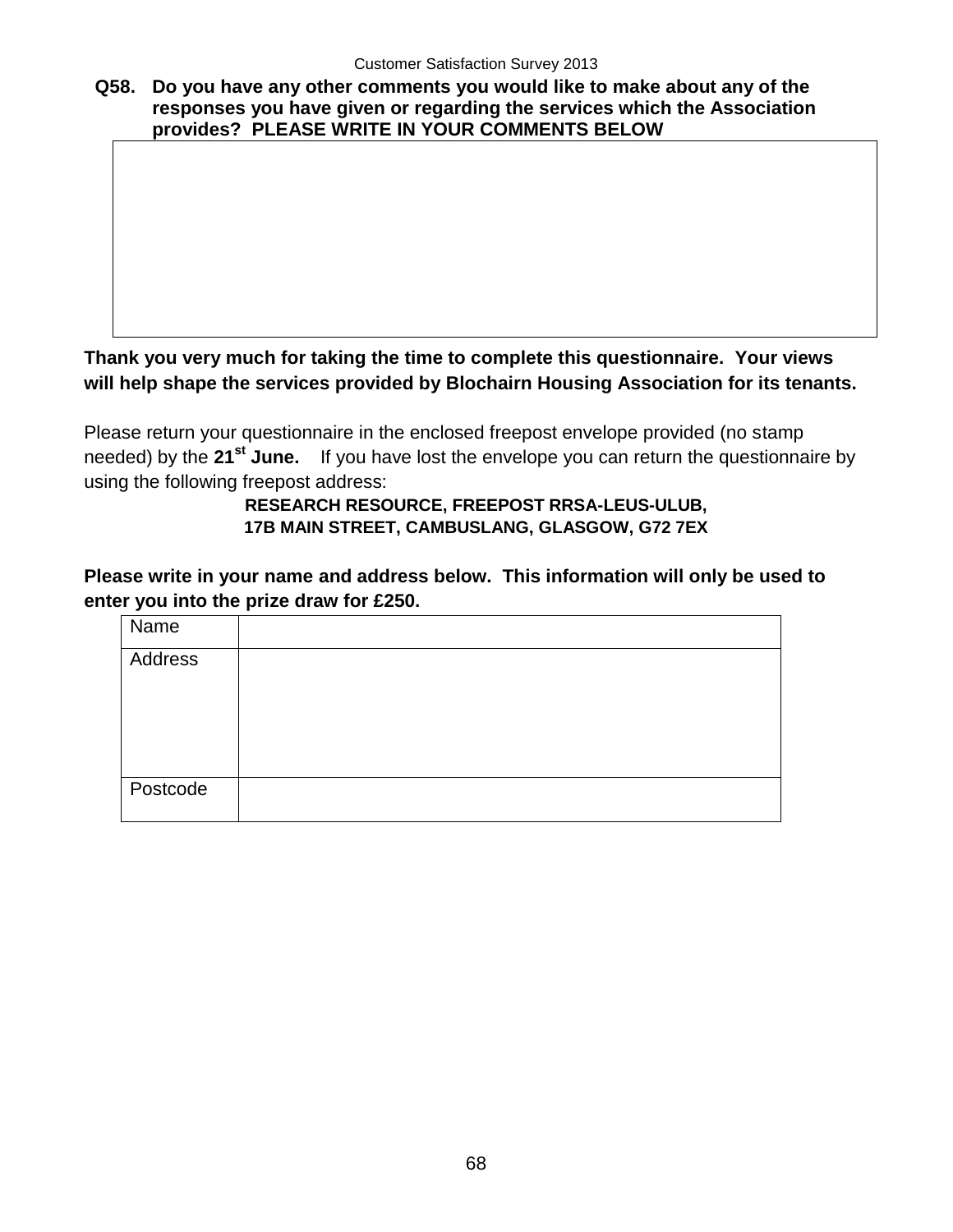# Survey of Blochairn Housing Association Owners

Dear Owner

**Blochairn Housing Association** is committed to listening to owners and acting on their views. To help us do this, we have commissioned an independent market research company, Research Resource, to undertake a satisfaction survey on our behalf. Please take the time to complete this questionnaire.

The survey will help us understand how you feel about how we communicate with you, the services we provide and about your home and neighbourhood. It will also help us understand the profile of our owners in order that we can ensure that our services meet their needs.

All your answers will remain totally confidential and none of your individual responses will be passed to the Association. The ID number on the questionnaire is used only for administration purposes not to identify your individual responses. The results of the survey will be analysed by Research Resource and an independent report will be provided summarising the overall findings of the survey. A copy of the report will be provided for every owner.

By completing the questionnaire you will be helping the Association improve their services to you as an owner.

If you require any help completing the questionnaire, please call **Research Resource** on **FREEPHONE 0800 121 8987**.

Please complete and return the questionnaire in the prepaid envelope by **21st June. All who complete and return the questionnaire will be entered into a Prize Draw for £50.**

Thank you, in anticipation, for your time and participation.

Yours sincerely

**Michael Carberry Director**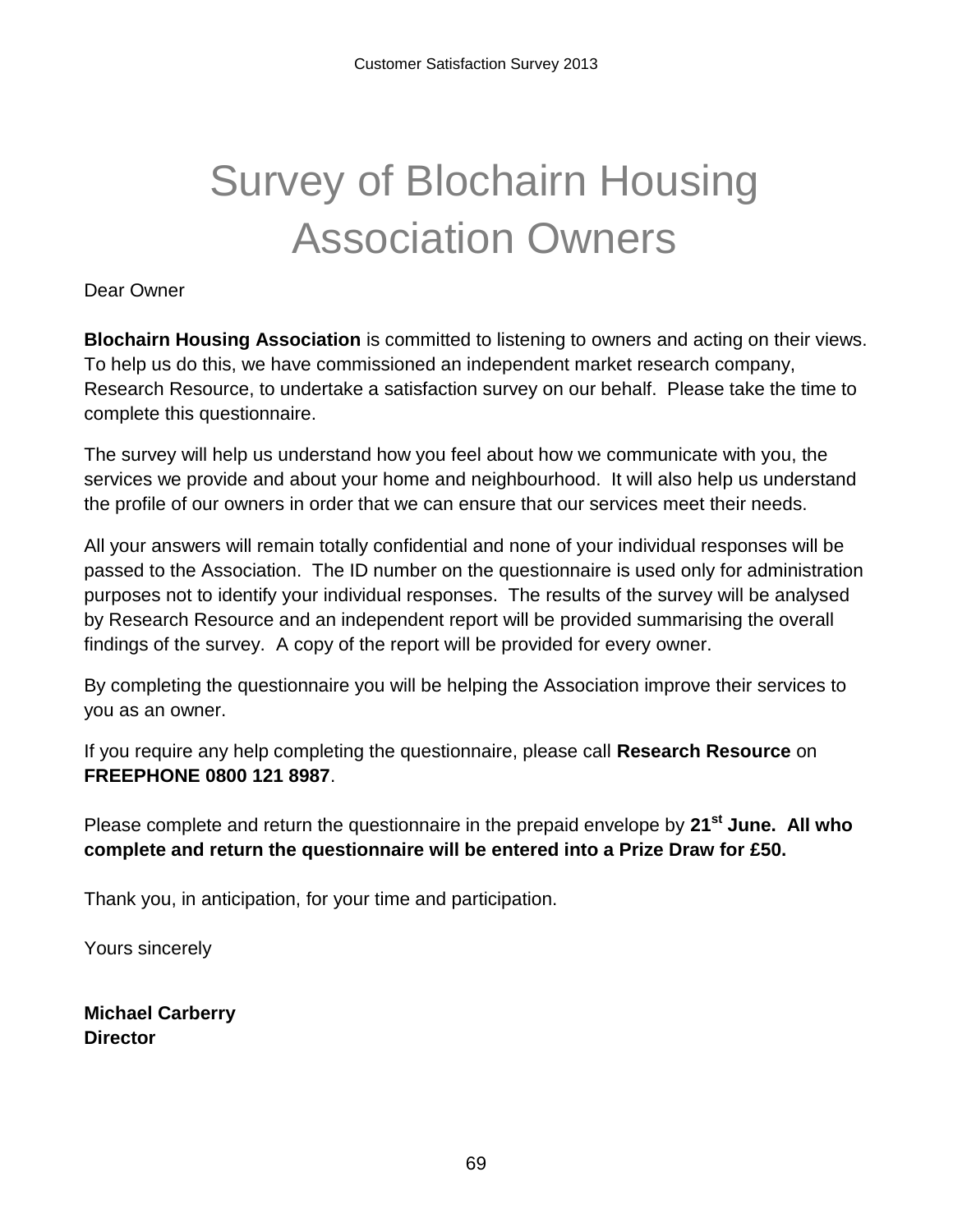## **The Association's Factoring Service**

#### **Q1. Taking everything into account, how satisfied or dissatisfied are you with the factoring services provided by Blochairn Housing Association? [PLEASE TICK ONE ONLY]**

| Very satisfied                     |          |
|------------------------------------|----------|
| <b>Fairly satisfied</b>            | Go to Q3 |
| Neither satisfied nor dissatisfied |          |
| <b>Fairly dissatisfied</b>         | Go to Q2 |
| Very dissatisfied                  |          |

#### **Q2. If you said that you are dissatisfied or very dissatisfied, please can you explain why?**

#### **Q3. Thinking about where you live, how satisfied or dissatisfied are you with the following? (TICK ONE OPTION FOR EACH STATEMENT)**

|                               | Very      | Satisfied | <b>Neither</b> | <b>Dissatisfied</b> | Verv         | Don't |
|-------------------------------|-----------|-----------|----------------|---------------------|--------------|-------|
|                               | satisfied |           |                |                     | dissatisfied | know  |
| The cleaning and upkeep of    |           |           |                |                     |              |       |
| communal areas                |           |           |                |                     |              |       |
| External building repairs and |           |           |                |                     |              |       |
| maintenance                   |           |           |                |                     |              |       |
| Repairs to communal areas     |           |           |                |                     |              |       |

#### **Q4. Thinking about Blochairn staff and any contact that you have with them, how satisfied or dissatisfied are you with the following? (TICK ONE OPTION FOR EACH STATEMENT)**

|                                       | Very      | Satisfied | <b>Neither</b> | <b>Dissatisfied</b> | Verv         | Don't |
|---------------------------------------|-----------|-----------|----------------|---------------------|--------------|-------|
|                                       | satisfied |           |                |                     | dissatisfied | know  |
| Blochairn staff are helpful if I have |           |           |                |                     |              |       |
| a query                               |           |           |                |                     |              |       |
| Blochairn staff have the              |           |           |                |                     |              |       |
| knowledge to be able to respond       |           |           |                |                     |              |       |
| to my query                           |           |           |                |                     |              |       |

## **Q5. Thinking about the services the Association provides, do you think that the charges you pay for this property represents good or poor value for money? Is it...**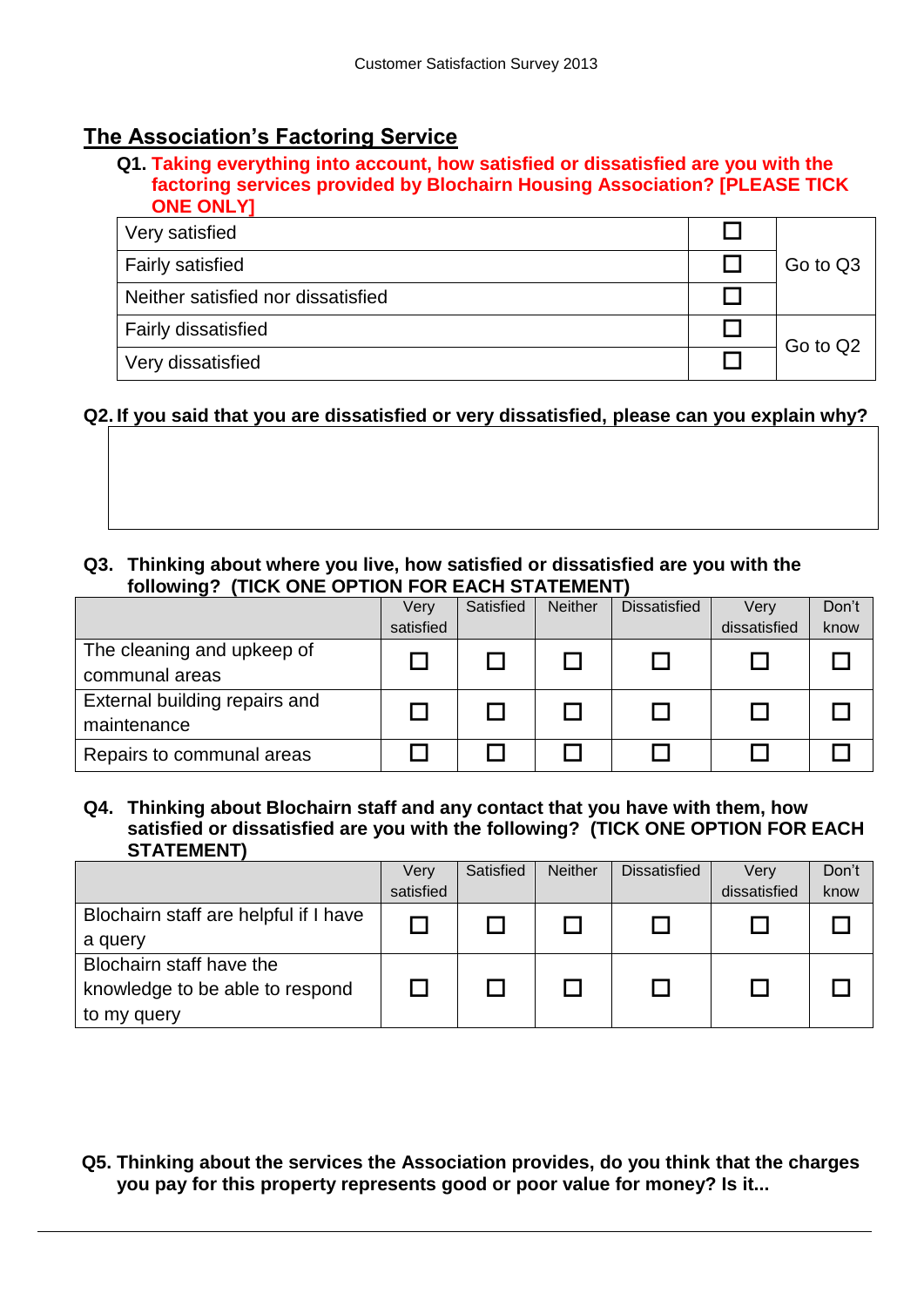| Very good             |          |
|-----------------------|----------|
| Fairly good           | Go to Q7 |
| Neither good nor poor |          |
| Fairly poor           | Go to Q6 |
| Very poor             |          |

#### **Q6. If you said that they are either fairly poor or very poor, please can you explain why?**

#### **Q7. Thinking about information you receive from Blochairn on your factoring charges, how satisfied or dissatisfied are you with the following? (TICK ONE OPTION FOR EACH STATEMENT)**

|                                   | Very      | Satisfied | <b>Neither</b> | <b>Dissatisfied</b> | Verv         | Don't |
|-----------------------------------|-----------|-----------|----------------|---------------------|--------------|-------|
|                                   | satisfied |           |                |                     | dissatisfied | know  |
| How easy it is to understand your |           |           |                |                     |              |       |
| factoring bills                   |           |           |                |                     |              |       |
| The information provided about    |           |           |                |                     |              |       |
| how your factoring bills are      |           |           |                |                     |              |       |
| calculated                        |           |           |                |                     |              |       |

## **Your Neighbourhood**

#### **Q8. Overall, how satisfied or dissatisfied are you with the Association's management of the neighbourhood you live in?**

| Very satisfied                     |  |
|------------------------------------|--|
| <b>Fairly satisfied</b>            |  |
| Neither satisfied nor dissatisfied |  |
| <b>Fairly dissatisfied</b>         |  |
| Very dissatisfied                  |  |

#### **Q9. Do you believe there is a sense of community within...?**

|                    | Yes |  |
|--------------------|-----|--|
| The Blochairn area |     |  |
| The Royston area   |     |  |

#### **Q10. How satisfied are you with the following things in your neighbourhood?**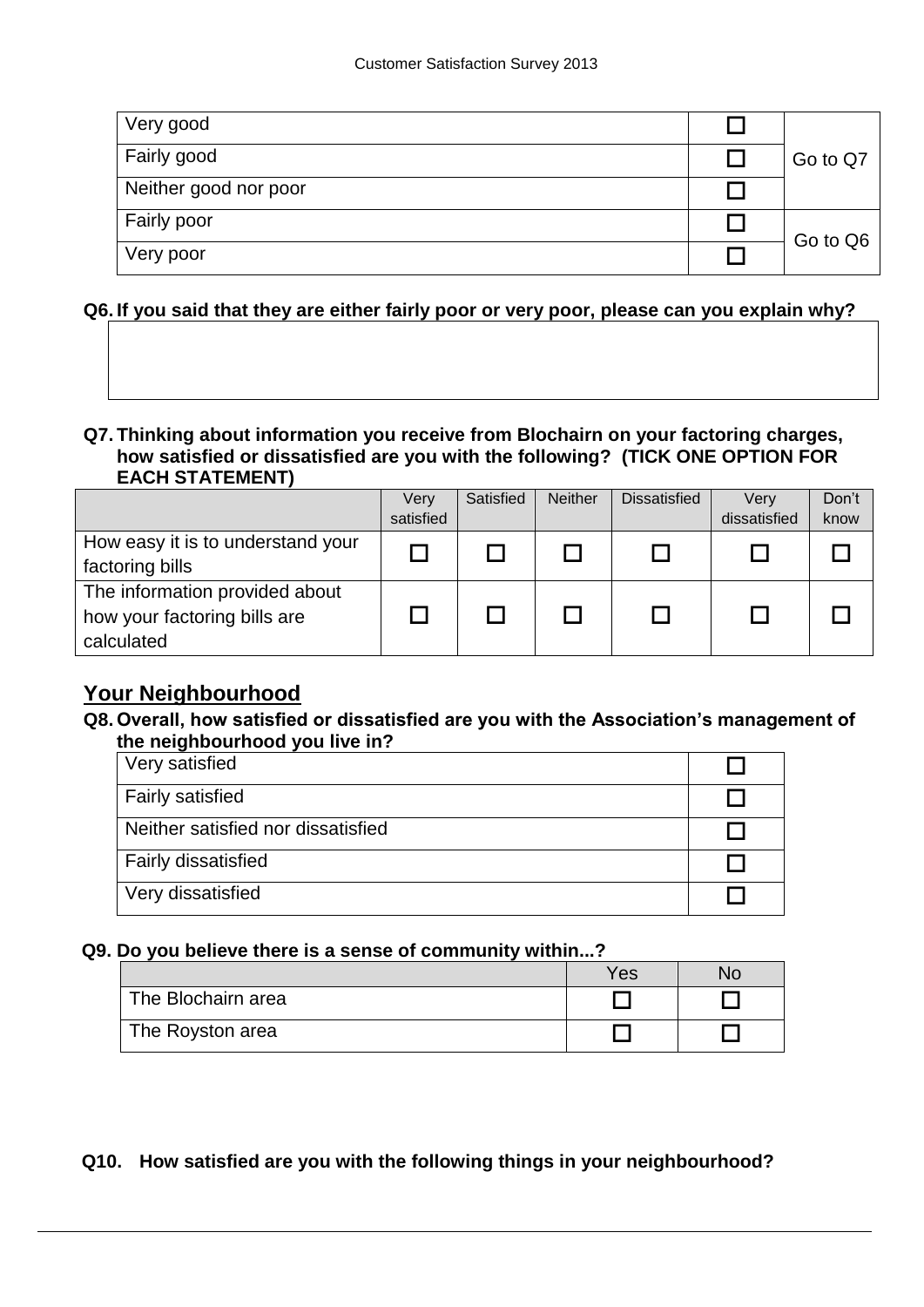|                        | Very      | Fairly    | Neither/ | Fairly       | Very         | Don't |
|------------------------|-----------|-----------|----------|--------------|--------------|-------|
|                        | satisfied | satisfied | nor      | dissatisfied | dissatisfied | know  |
| Car parking facilities |           |           |          |              |              |       |
| Children's play        |           |           |          |              |              |       |
| facilities             |           |           |          |              |              |       |
| The maintenance of     |           |           |          |              |              |       |
| common areas           |           |           |          |              |              |       |
| Your feeling of safety |           |           |          |              |              |       |
| <b>Street lighting</b> |           |           |          |              |              |       |

## **Q11. Do you think there is a problem with any of the following in the BLOCHAIRN area?**

|                        | <b>Serious</b> | <b>Minor</b> | Not a   |
|------------------------|----------------|--------------|---------|
|                        | problem        | problem      | problem |
| Dogs                   |                |              |         |
| Vandalism              | $\Box$         |              |         |
| Graffiti               | $\Box$         |              | П       |
| Violence               | <b>Talent</b>  |              |         |
| <b>Rubbish</b>         | $\mathcal{L}$  |              | J,      |
| Loitering              | П              |              |         |
| <b>Drug Dealing</b>    | $\mathsf{L}$   |              |         |
| <b>Street Lighting</b> | ┌┐             |              |         |
| Crime                  |                |              |         |

#### **Q12. Do you think there is a problem with any of the following in the ROYSTON area?**

|                        | Serious     | <b>Minor</b> | Not a          |
|------------------------|-------------|--------------|----------------|
|                        | problem     | problem      | problem        |
| Dogs                   |             |              |                |
| Vandalism              | $\Box$      |              | $\Box$         |
| Graffiti               |             |              | П              |
| Violence               | П           |              | П              |
| <b>Rubbish</b>         | <b>Tale</b> |              | <b>College</b> |
| Loitering              |             |              | <b>College</b> |
| <b>Drug Dealing</b>    |             |              |                |
| <b>Street Lighting</b> |             |              |                |
| Crime                  |             |              |                |

## **Q13. What do you think the Housing Association could do about these problems?**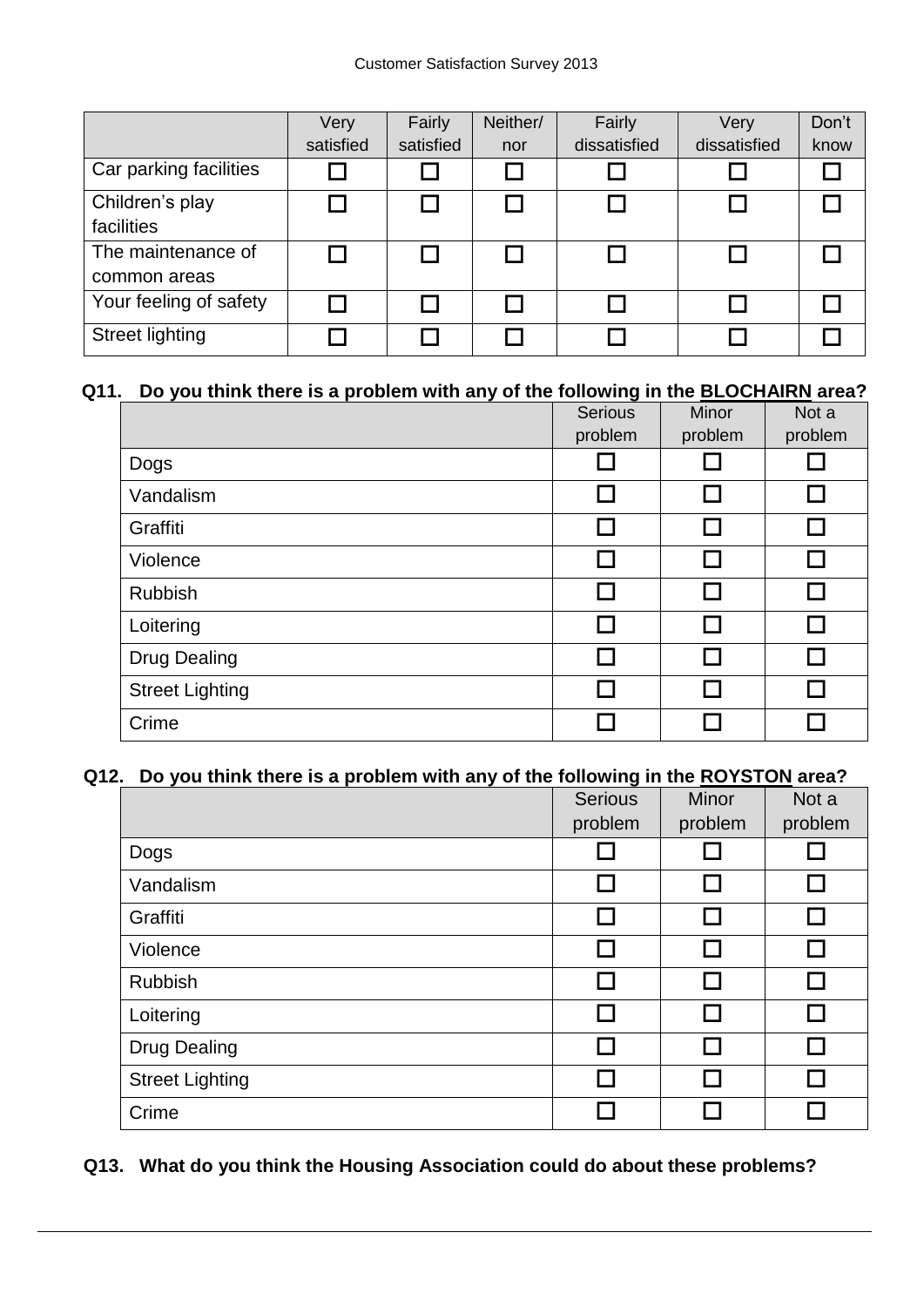# **Q14. Are there any other things you believe to be a problem?**

# **About you and your household**

This final section asks about you and your household. The information you give is strictly confidential and will not be passed onto the Association with any reference to your address or name. This information is used only to create an overall picture of owners living in Blochairn Housing Association properties so the Association can ensure its services reflect the needs of the people it houses. Please complete as fully as you are able or willing.

| Q15. How old are you? |  |
|-----------------------|--|
| 16-24                 |  |
| 25-34                 |  |
| 35-44                 |  |
| 45-64                 |  |
| 65-74                 |  |
| 75-84                 |  |
| $85+$                 |  |

#### **Q16. Are you?**

| Male   |  |
|--------|--|
| Female |  |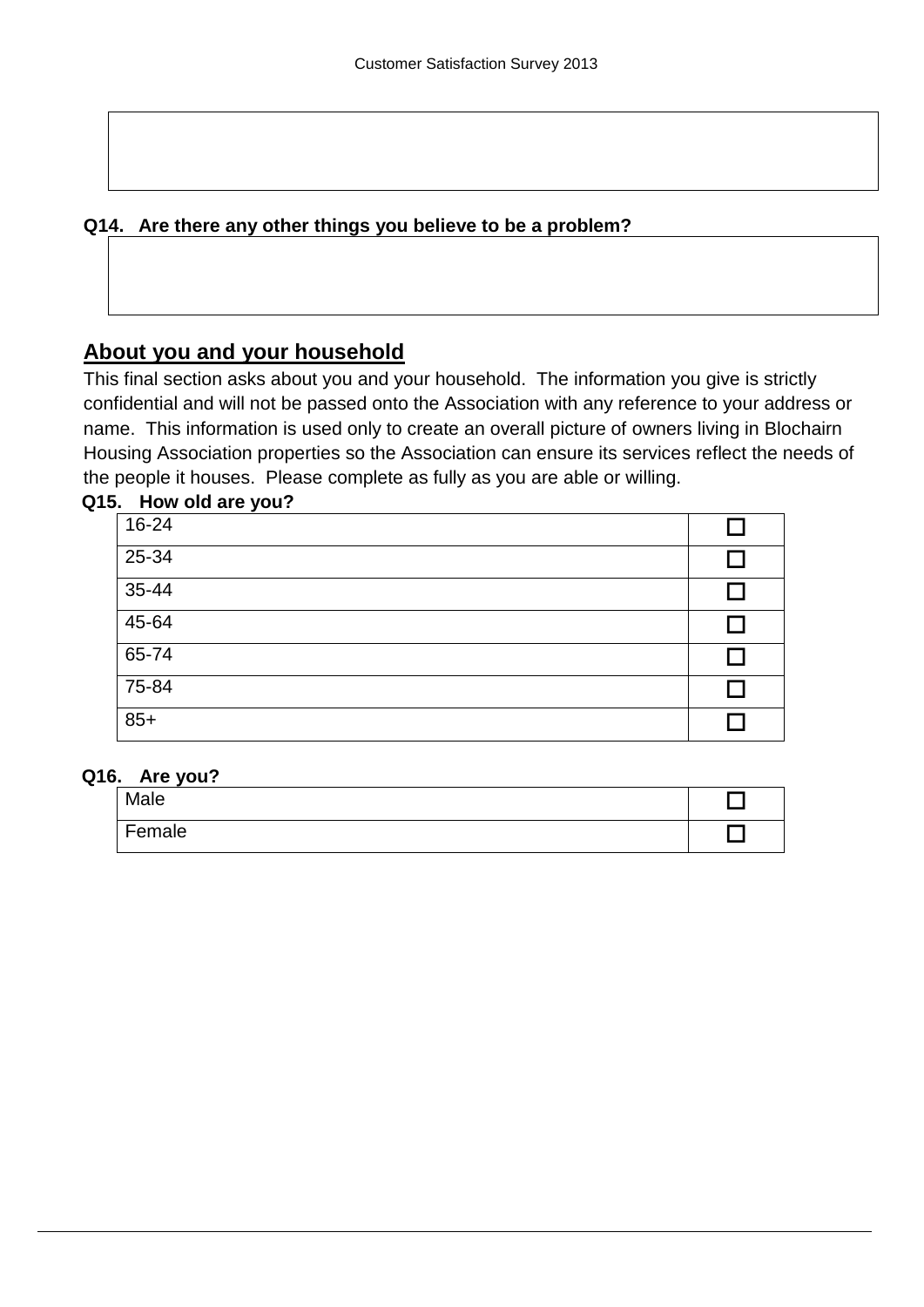#### **Q17. How would you describe the composition of your household? PLEASE TICK ONE OPTION ONLY**

| One adult under 60                               |  |
|--------------------------------------------------|--|
| One adult aged 60 or over                        |  |
| Two adults both under 60                         |  |
| Two adults both over 60                          |  |
| Two adults, at least one 60 or over              |  |
| Three or more adults, 16 or over                 |  |
| 1 parent family with 1 child under 16            |  |
| 1 parent family with 2 children under 16         |  |
| 1 parent family with 3 or more children under 16 |  |
| 2 parent family with 1 child under 16            |  |
| 2 parent family with 2 children under 16         |  |
| 2 parent family with 3 or more children under 16 |  |
| Other (please specify)                           |  |

### **Q18. Are either you or any member of your household a car owner?**

| Yes       |  |  |
|-----------|--|--|
| <b>No</b> |  |  |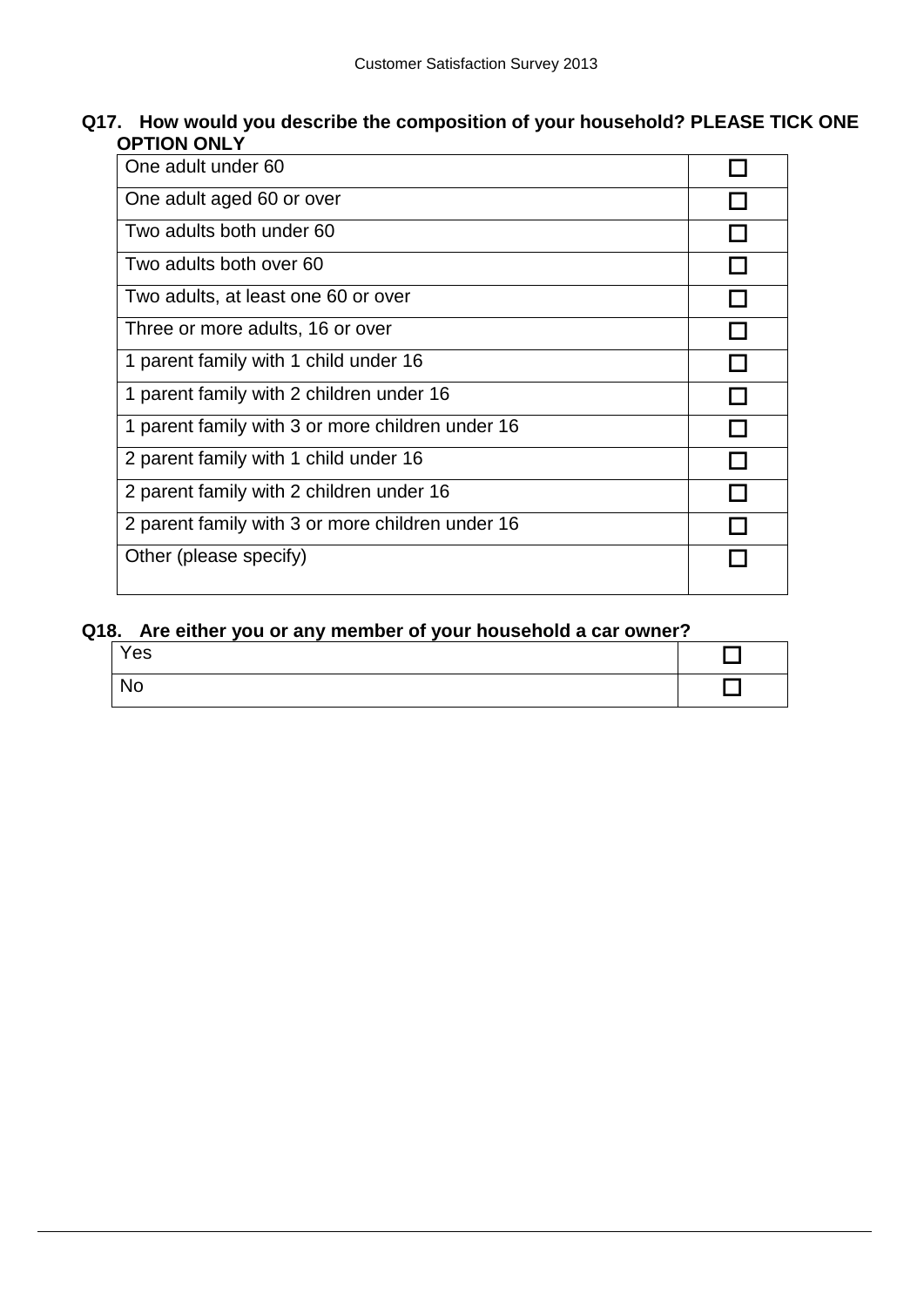# **Q19. How would you describe your ethnic origin? (TICK ONE ONLY)**

| <b>WHITE</b>                                             |   |  |
|----------------------------------------------------------|---|--|
| <b>White Scottish</b>                                    |   |  |
| <b>White English</b>                                     |   |  |
| <b>White Welsh</b>                                       | H |  |
| <b>White Northern Irish</b>                              |   |  |
| <b>White British</b>                                     |   |  |
| White Irish                                              | П |  |
| Gypsy/Traveller                                          |   |  |
| Polish                                                   |   |  |
| Any other white ethnic group                             |   |  |
| <b>MIXED OR MULTIPLE ETHNIC GROUPS</b>                   |   |  |
| Any mixed or multiple ethnic groups                      |   |  |
| ASIAN, ASIAN SCOTTISH OR ASIAN BRITISH                   |   |  |
| Pakistani, Pakistani Scottish or Pakistani British       |   |  |
| Indian, Indian Scottish or Indian British                |   |  |
| Bangladeshi, Bangladeshi Scottish or Bangladeshi British |   |  |
| <b>Chinese, Chinese Scottish or Chinese British</b>      |   |  |
| <b>Other Asian</b>                                       |   |  |
| <b>AFRICAN, CARIBBEAN OR BLACK</b>                       |   |  |
| African, African Scottish or African British             |   |  |
| Caribbean, Caribbean Scottish or Caribbean British       |   |  |
| <b>Black, Black Scottish or Black British</b>            |   |  |
| <b>Other Black</b>                                       |   |  |
| <b>OTHER ETHNIC GROUP</b>                                |   |  |
| Arab                                                     |   |  |
| Other (please specify)                                   |   |  |

#### **Q20. Do you have any other comments you would like to make about any of the responses you have given or regarding the services which the Association provides? PLEASE WRITE IN YOUR COMMENTS BELOW**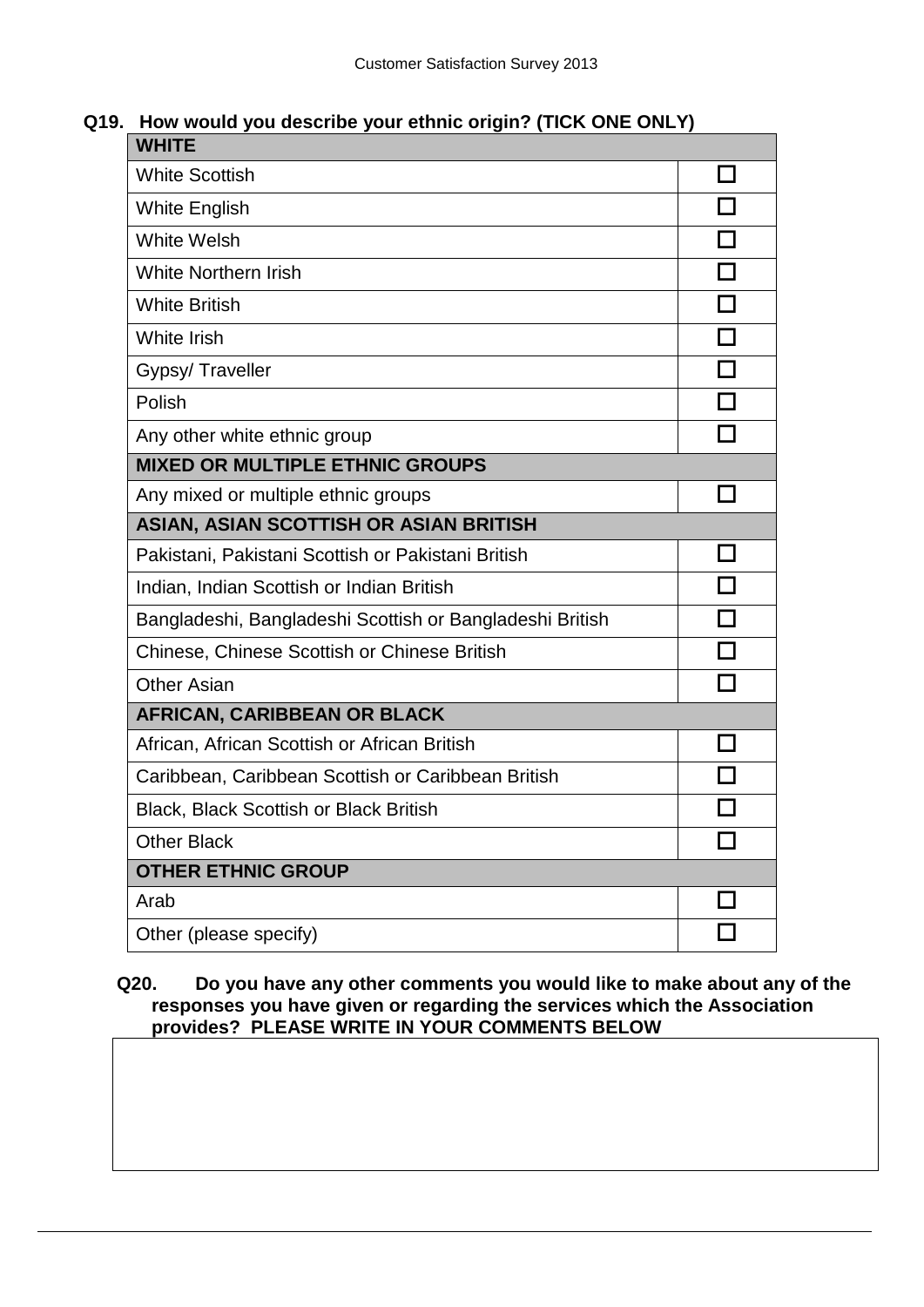#### **Thank you very much for taking the time to complete this questionnaire. Your views will help shape the services provided by Blochairn Housing Association for its owners.**

Please return your questionnaire in the enclosed freepost envelope provided (no stamp needed) by the **21st June.** If you have lost the envelope you can return the questionnaire by using the following freepost address:

#### **RESEARCH RESOURCE, FREEPOST RRSA-LEUS-ULUB, 17B MAIN STREET, CAMBUSLANG, GLASGOW, G72 7EX**

**Please write in your name and address below. This information will only be used to enter you into the prize draw for £50.**

| Name           |  |
|----------------|--|
| <b>Address</b> |  |
|                |  |
| Postcode       |  |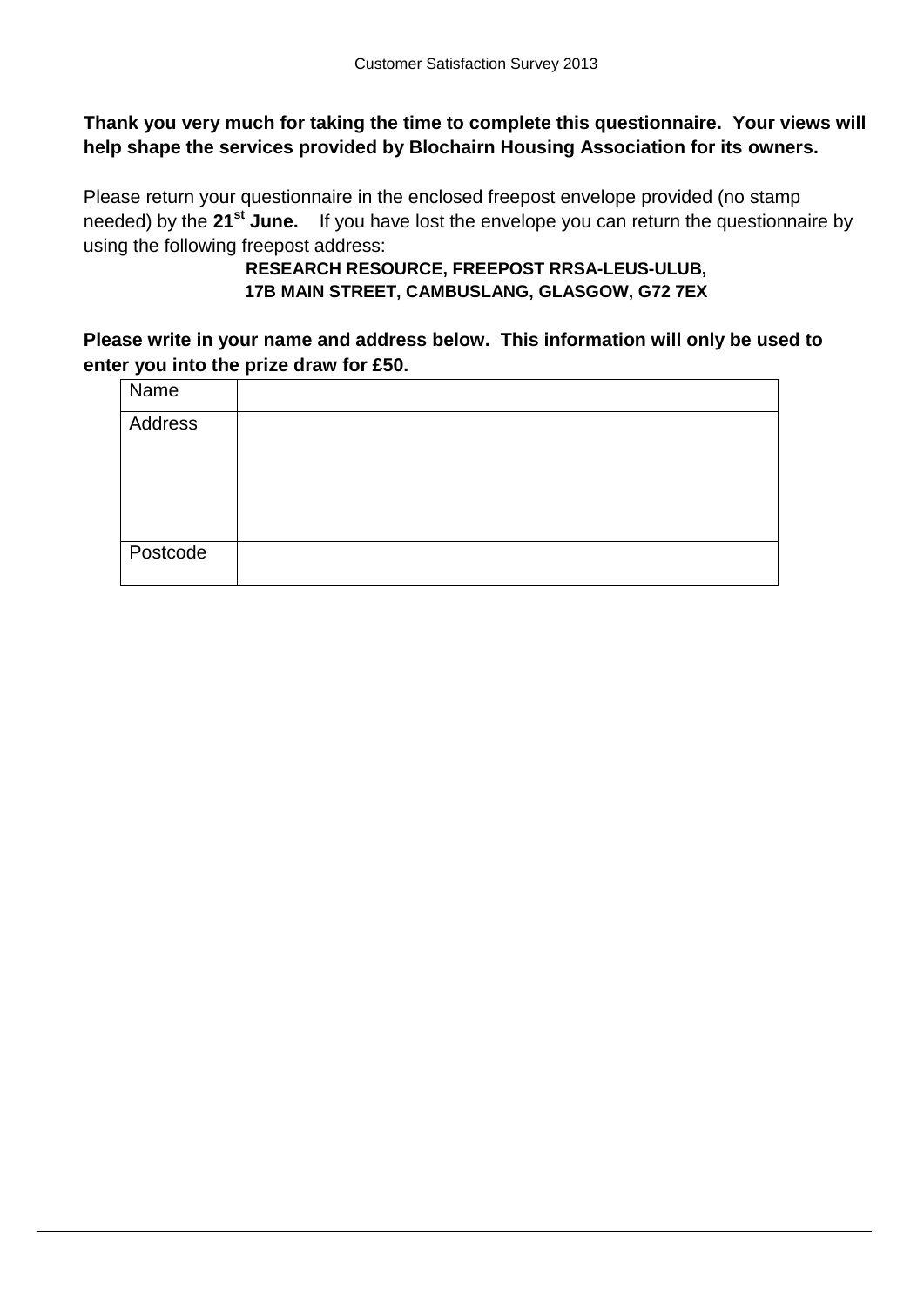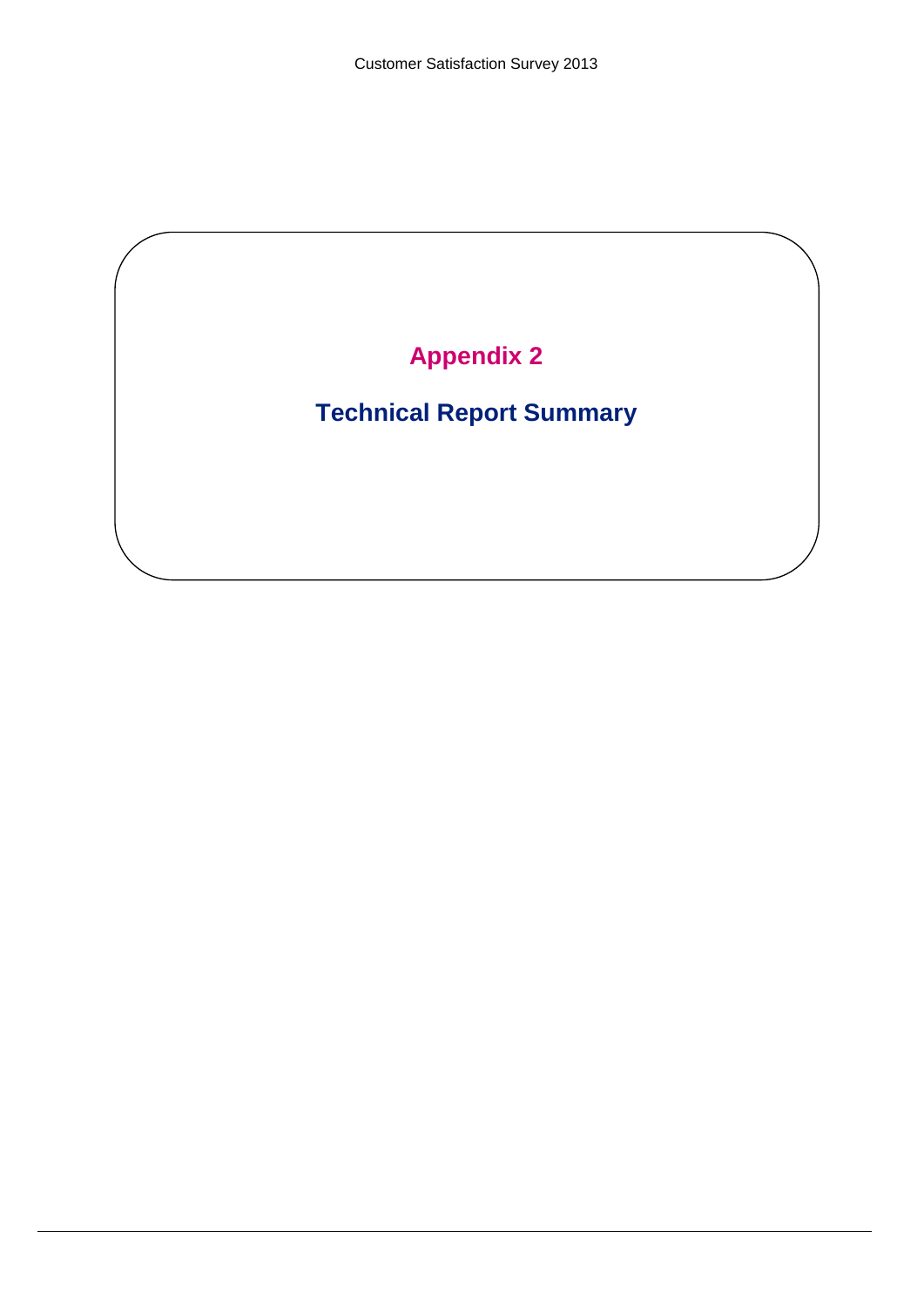# *<u>C* researchresource</u>

# TECHNICAL REPORT SHEET – QUANTITATIVE RESEARCH

| <b>Project number</b>                                                  | P563                                                                                                                                                                                                                                                                                                                                                                                                                                                                                                                                                                                                       |
|------------------------------------------------------------------------|------------------------------------------------------------------------------------------------------------------------------------------------------------------------------------------------------------------------------------------------------------------------------------------------------------------------------------------------------------------------------------------------------------------------------------------------------------------------------------------------------------------------------------------------------------------------------------------------------------|
| <b>Project name</b>                                                    | <b>Blochairn Tenant Satisfaction Survey</b>                                                                                                                                                                                                                                                                                                                                                                                                                                                                                                                                                                |
| <b>Objectives of the</b><br>research                                   | The aim of the research was to seek tenants' and owners' views on<br>the services that Blochairn HA provides and how well it performs<br>these services and to help identify areas where the service can be<br>improved. Specifically the research was designed to provide<br>customers views on the following:<br>The quality of information provided by Blochairn;<br>Feedback on customer care;<br>Quality of accommodation and the neighbourhood;<br>Service provision including repairs, maintenance and<br>improvements;<br>Tenant involvement/ opportunities for participation;<br>Value for money. |
| <b>Target group</b>                                                    | Tenants and owners of the Association                                                                                                                                                                                                                                                                                                                                                                                                                                                                                                                                                                      |
| <b>Target sample size</b>                                              | The aim was to maximise responses.                                                                                                                                                                                                                                                                                                                                                                                                                                                                                                                                                                         |
| <b>Achieved sample size</b>                                            | A total of 151 tenant questionnaires and 10 owner questionnaires<br>were completed. 60 of the tenant surveys were carried out on a<br>face to face basis in order to boost the response rate sufficiently to<br>achieve data accurate to+/-5%                                                                                                                                                                                                                                                                                                                                                              |
| <b>Date of fieldwork</b>                                               | Survey packs were stuffed by RR postal administrators and<br>delivered to the Association on the 31 <sup>st</sup> May. The survey packs<br>were distributed the following week and a deadline for completion<br>was set for the 21 <sup>st</sup> June, however the deadline was extended to<br>the 26 <sup>th</sup> July to allow for any late returns.                                                                                                                                                                                                                                                    |
| <b>Sampling method</b>                                                 | 100% sample. All tenants and owners were sent questionnaires.                                                                                                                                                                                                                                                                                                                                                                                                                                                                                                                                              |
| <b>Data collection method</b>                                          | Postal methodology                                                                                                                                                                                                                                                                                                                                                                                                                                                                                                                                                                                         |
| <b>Response rate and</b><br>definition and method<br>of how calculated | 52% (151 interviews from a population of 288)<br>27% (10 interviews from a population of 37)                                                                                                                                                                                                                                                                                                                                                                                                                                                                                                               |
| <b>Any incentives?</b>                                                 | Yes, prize draw of £50 for owners and £250 for tenants                                                                                                                                                                                                                                                                                                                                                                                                                                                                                                                                                     |
| <b>Number of interviewers</b>                                          | 3                                                                                                                                                                                                                                                                                                                                                                                                                                                                                                                                                                                                          |
| <b>Interview validation</b><br>methods                                 | 10% of face to face interviews were backchecked by respondent<br>recontact                                                                                                                                                                                                                                                                                                                                                                                                                                                                                                                                 |
| <b>Showcards or any</b><br>other materials used?                       | Not applicable                                                                                                                                                                                                                                                                                                                                                                                                                                                                                                                                                                                             |
| <b>Weighting procedures</b>                                            | Not applicable                                                                                                                                                                                                                                                                                                                                                                                                                                                                                                                                                                                             |